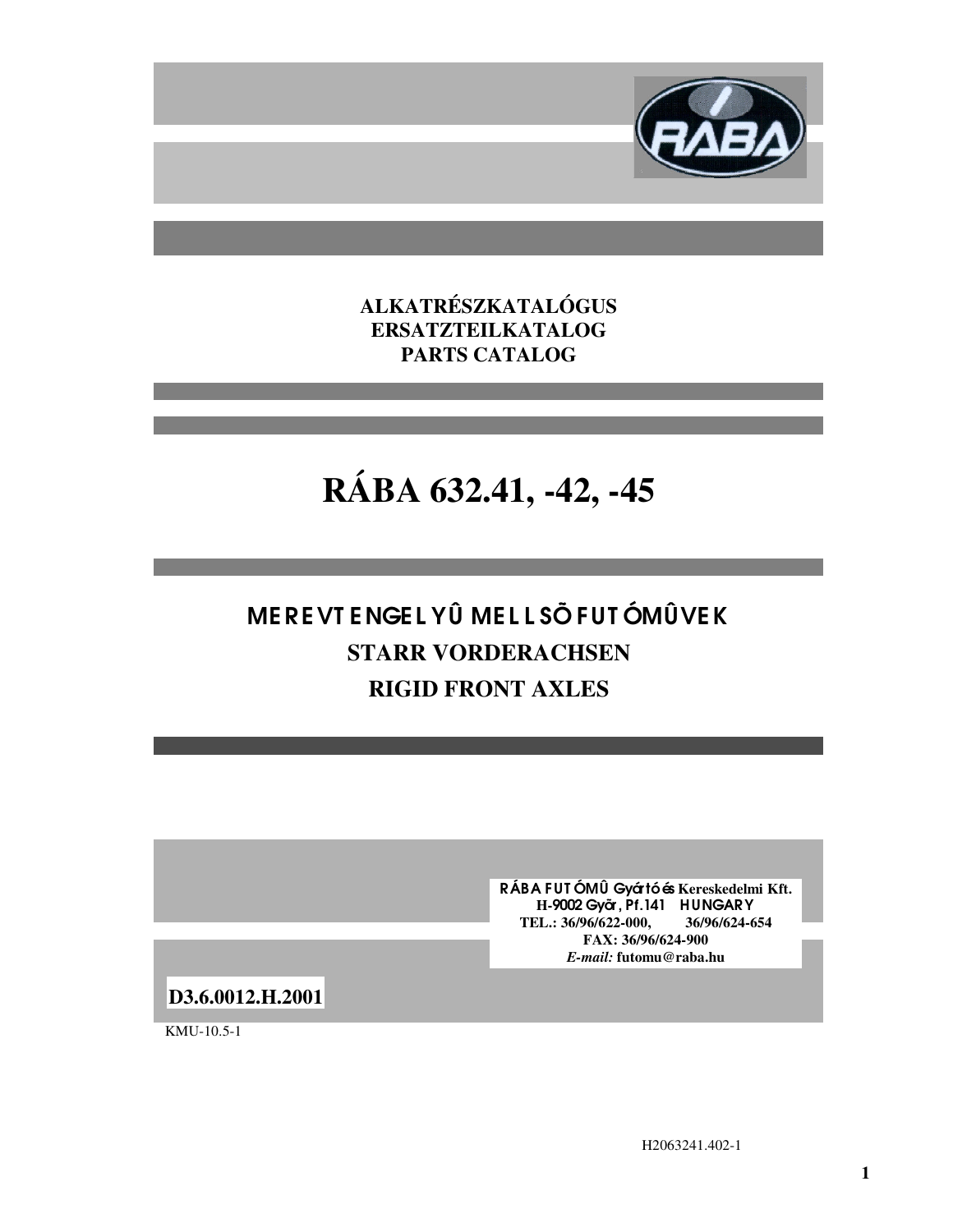## **TARTALOMJEGYZÉK INHALTSVERZEICHNIS CONTENTS**

|                                                                                                    | <b>CSOPORT</b><br>44<br><b>GRUPPE</b><br><b>GROUP</b> | <b>RÉSZLET</b><br><b>DETAIL</b><br><b>DETAIL</b> | <b>OLDAL</b><br><b>SEITE</b><br><b>PAGE</b> | <b>FEJEZET</b><br><b>ABSCHNITT</b><br><b>SECTION</b> |
|----------------------------------------------------------------------------------------------------|-------------------------------------------------------|--------------------------------------------------|---------------------------------------------|------------------------------------------------------|
| ELÕSZÓ<br><b>VORWORT</b><br><b>FOREWORD</b>                                                        |                                                       |                                                  | $\overline{c}$                              | 403                                                  |
| A FUTÓMÛVEK ÁBRÁJA<br><b>BILD DER ACHSEN</b><br>DRAWING OF THE AXLES                               |                                                       |                                                  | 5                                           | 404                                                  |
| A FUTÓMÛ AZONOSÍTÁSA<br><b>IDENTIFIZIERUNG DER ACHSE</b><br>INDENTIFICATION OF THE AXLE            |                                                       |                                                  | 6                                           | 409                                                  |
| <b>MELLSŐFUTÓMÛVEK</b><br><b>VORDERACHSEN</b><br><b>FRONT AXLES</b>                                |                                                       | $\mathbf{0}$                                     | $\overline{7}$                              | 410                                                  |
| MELLSÕTENGELY, TENGELY CSUKLÓ<br>VORDERACHSKÖRPER, ACHSSCHENKEL<br>FRONT BEAM, STEERING KNUCKLE    |                                                       | $\mathbf{1}$                                     | 9                                           | 500                                                  |
| KERÉKAGY, FÉKDOB<br>RADNABE, BREMSTROMMEL<br>WHEEL HUB, BRAKE DRUM                                 |                                                       | $\sqrt{2}$                                       | 17                                          | 530                                                  |
| FÉK<br><b>BREMSE</b><br><b>BRAKE</b>                                                               |                                                       | 3                                                | 23                                          | 540                                                  |
| NYOMTÁVRÚD 632.41, -42 típushoz<br>SPURSTANGE für Typ 632. 41, -42<br>TIE-ROD to type 632. 41, -42 |                                                       | $\overline{4}$                                   | 31                                          | 580                                                  |
| MEGJEGYZÉSEK<br><b>BEMERKUNGEN</b><br><b>REMARKS</b>                                               |                                                       |                                                  | 34                                          | 690                                                  |
| <b>SZÁMINDEX</b><br><b>NUMMERNVERZEICHNIS</b><br>NUMERICAL INDEX                                   |                                                       |                                                  | 35                                          | 691                                                  |

KMU-10.6-1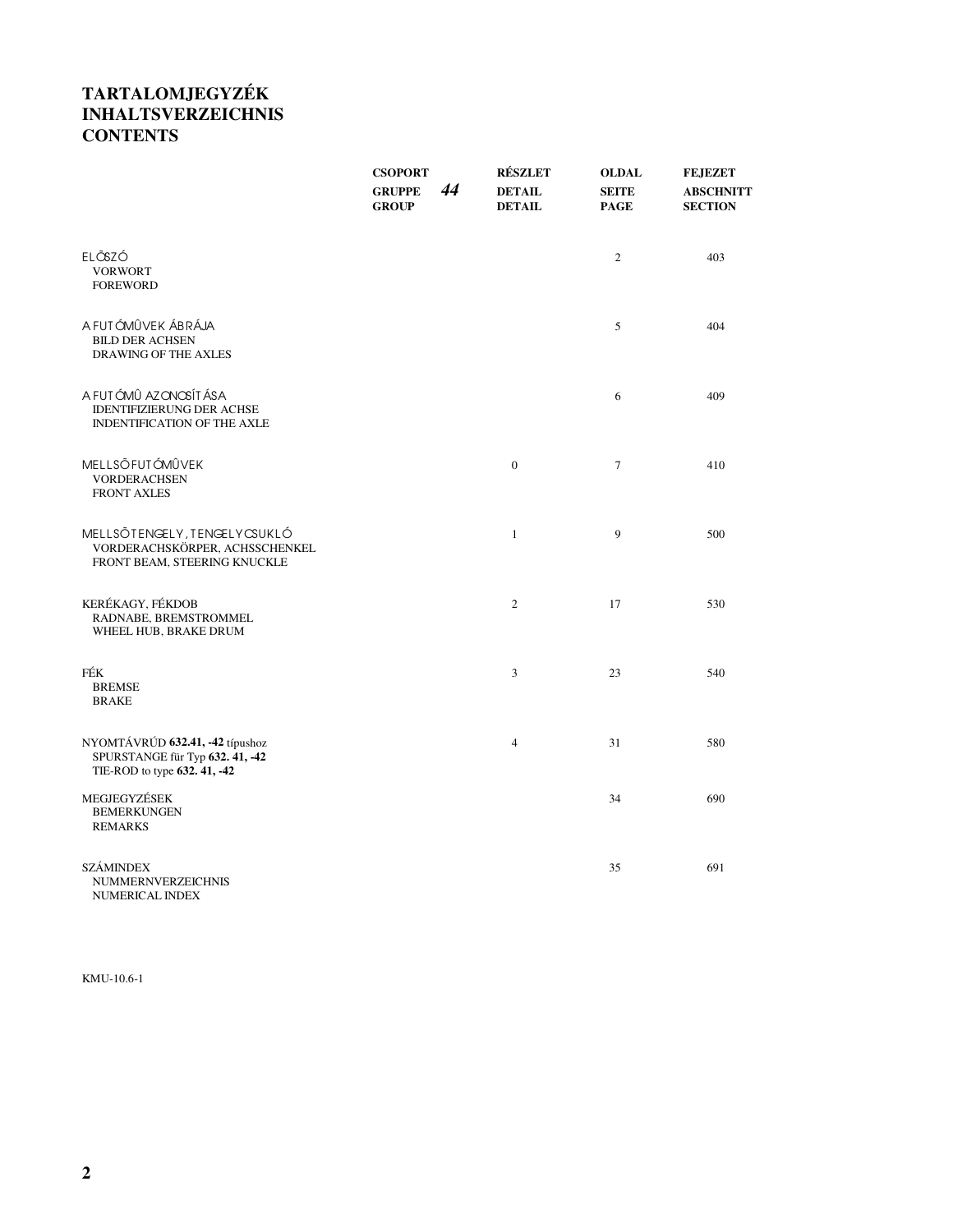Ez az "ALKATRÉSZKATALÓGUS a

**RÁBA 632.41, -42, -45** típusú futómûvek alkatrészeit ismerteti.

#### Az " AL K AT R É SZ K AT AL ÓGUS" használata előtt kérjük az alábbiak gondos tanulmányozását:

1. Az "ALKATRÉSZKATALÓGUS"-ban a futómûvek tételeit "RÉSZ L ET "-ekre bontva adjuk meg, a "TARTALOMJEGYZÉK"- ben felsoroltak szerint.

- 2. A "RÉSZLET"-ek elején ábrákon mutatjuk be a "RÉSZLET" ben szereplő egységek sorszómozott tételeit.
- 3. Az ábrák utáni "ALKATRÉSZJEGYZÉK LAP"-ok a tárgyalt "RÉSZLET"-re vonatkozó alábbi adatokat tartalmazzák:
	- 3.1 A tételeket az ábra sorszámozása szerint. Az ábrán nem szereplő alkatrész-változatokat nullával kezdődő sorszámmal jelöljük (Pl.:01, 022).
	- 3.2 Az egyes sorszámokhoz tartozó rajzszámot, szabványszámot, törzsszámot, megnevezést és darabszámot, egyegy futómû - típusváltozatra vonatkozóan.

Ha a "RÉSZLET"-ben ismertetett összes típusváltozatnál azonos a felhasznált alkatrész és annak mennyisége, akkor a darabszámot az "ÖSSZ" rovat tartalmazza.

Ha a "RÉSZLET"-ben ismertetett típusváltozatoknál a rajzszám vagy a darabszám típusonként változik a "VÁLT OZAT OK" megfelelő rovata az irányadó.

- 3.3 A "JEL " rovat fontos tájékoztatást ad az alkatrészrõl. A "JEL " rovatban szereplõ számok, a "MEGJEGYZÉS" fejezet megfelelõ szövegére utalnak. Fõleg a bevezetési határidõ, csereszabatosság, stb. kérdését közöljük e fejezetben.
- 3.4 A "MEGNEVEZÉS" rovatban használt jelek értelmezése:
	- A "ο " jel utáni sorszámok, az adott ö.á. egység összes tételének ábra-sorszám szerinti felsorolása.
	- A "**Q**" jel után az adott egységbõl az elhasználódás miatt szükségessé válható tételek felsorolása következik.
	- Az "**R**"- jel utáni szám közli, hogy az adott ö.á. egység, vagy tétel, mely "RÉSZLET"-ben van kitételezve.

3.5 Az "ÖSSZ", vagy a "VÁLTOZATOK" rovatban használt jel értelmezése: Az "X" aszereléskar szükség szerinti dardaszánban felhasználásra kerülő tételeket jelöli.

Az ALKATRÉSZRENDELÉS GYORS LEBONYOLÍTÁSA ÉRDEKÉBEN KÉRJÜK A TISZTELT ÜZEMEL T ET ÕT , HOGY A RENDEL ÉS FELADÁSAKOR A FUT ÓMÛRE ÉS A T ÉT EL EKRE VONATKOZÓ ALÁBBI ADATOKAT KÖZÖLJE:

#### a. A futómû típusát

b. A rajz- vagy szabványszámot és az alatta közölt törzsszámot

- c. A megnevezést
- d. Az igényelt darabszámot
- e. A futómû gyártási sorszámát/év-hónap

*VÁLLALATUNK FENNTARTJA MAGÁNAK A JOGOT A SZERKEZETI-, A KIVITELEZÉSI- ÉS MÉRETVÁLTOZÁSOKRA A MINDENKORI ÉRVÉNYES SZERZÕDÉSEKBEN FOGLALTAK FIGYELEMBEVÉTELÉVEL!*

> RÁBA FUT ÓMÛ Gyártó és K ereskedelmi K ft **H -** 9002 GYÕR P.O.B. 141 HUNGARY **TEL.: 36/96/622-000, 36/96/624-654 FAX: 36/96/624-900** *E-mail:* **futomu@raba.hu**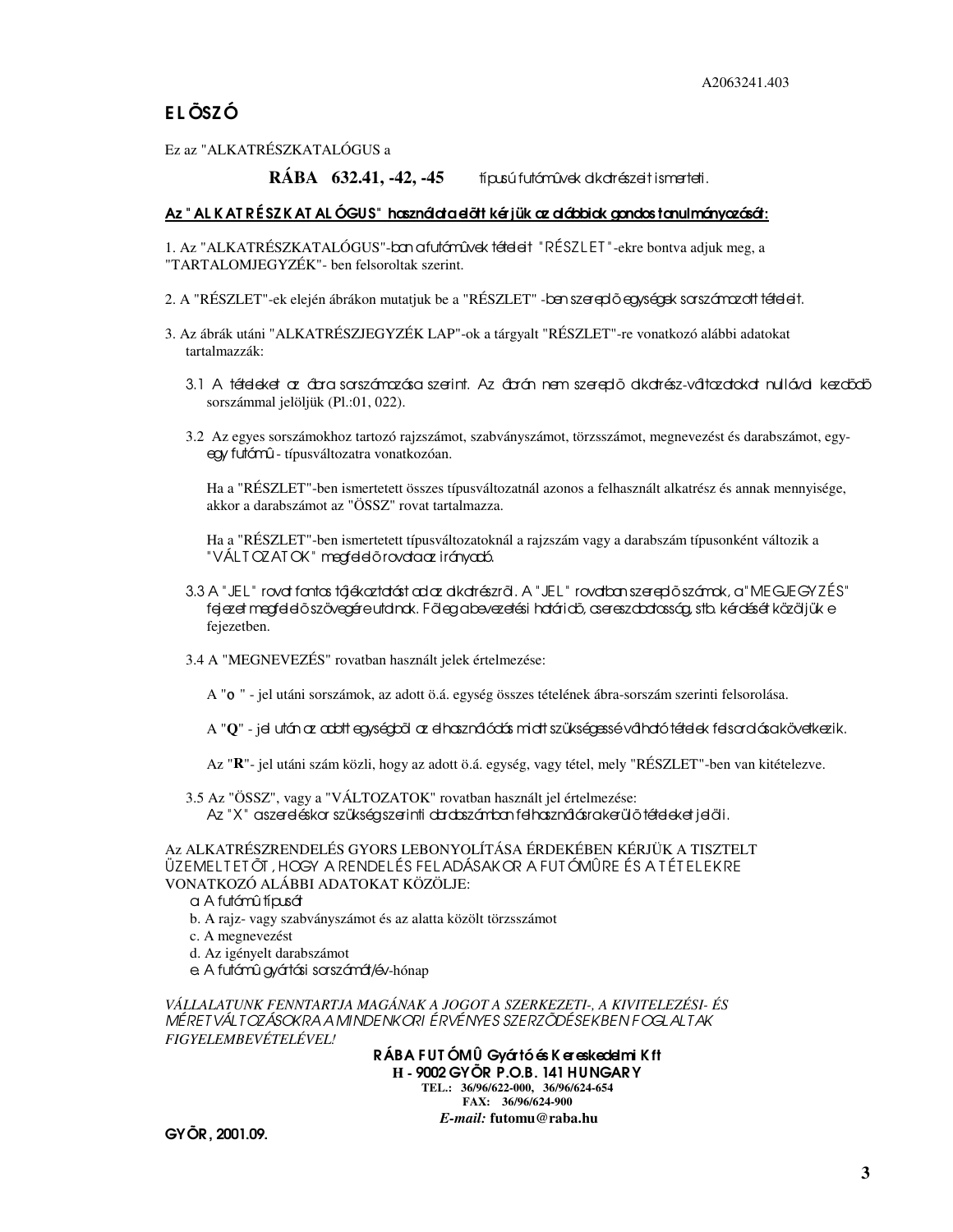### **VORWORT**

In diesem "ERSATZTEILKATALOG" sind die Ersatzteile der Achsen

#### Typ **RÁBA 632.41, -42, -45** angegeben.

#### **Vor Benutzung des "ERSATZTEILKATALOGES" sind folgende Hinweise zu beachten:**

1. In dem "ERSATZTEILKATALOG" sind die Positionen der Achsen gemäss dem "INHALTSVERZEICHNIS" in "DETAILS" unterteilt angefürt.

2. Am Anfang eines jeden "DETAILS" sind die nummerierten Positionen der im "DETAIL" enthaltenen Einheiten in Bildern dargestellt.

 3. Die nach den Bildern folgenden "ERSATZTEILBLÄTTER" enthalten folgende Daten des behandelten "DETAILS":

3.1 Die Positionen gemäss lfd. Nummerierung des Bildes. Die Positionsvarianten, die in den Bildern nicht dargestellt sind, sind durch eine, mit Null beginnenden Nummer gekennzeichnet (z.B.: 01, 022).

3.2 Die zu den einzelnen lfd. Nummer gehörende Zeichnungsnummer, Normnummer, Stammnummer, Benennung und Stückzahl, bezogen auf je eine Achsenvariante.

Insofern das verwendete Ersatzteil und dessen Stückzahl bei allen im "DETAIL" erläuterten Typenvarienten gleich sind ist die Stückzahl in der Spalte "ALLE" angegeben.

Falls bei den im "DETAIL" erläuterten Typenvarianten die Zeichnungsnummern oder die Stückzahlen je Typ.verschieden sind, ist die entsprechende Spalter der "VARIANTEN" ausschlaggebend.

3.3 Die Spalte "NOT." enhält wichtige informationen über das Ersatzteil. Die in der Spalte "NOT." angeführten Zahlen weisen auf den entsprechenden Text im Abschnitt "BEMERKUNGEN" hin. In diesem Abschnitt sind hauptsächlich Hinweise bezüglich Einführungstermin, Austauschbarkeit usw. enthalten.

3.4 Erläuterung der in der Spalte "BENENNUNG" verwendeten Symbole:

Die lfd. Nummern, welche nach dem Symbol "ο " stehen, sind die Aufzählung Zusammenbaute Elemente der betreffendenZsb.Einheit.

Nach "**Q**" folgt einem Aufführung der durch Verschleiss erforderlich werdenden Ersatzteile der betreffenden Einheit.

Die lfd. Nummer, welche nach dem Symbol "**R**" steht, gibt an, in welchem "DETAIL" das betreffende Ersatzteil zu finden ist.

3.5 Erläuterung der in der Spalte "ALLE" oder "VARIANTEN" verwendeten Symbols: Das Symbol "X" kennzeichnet die Ersatzteile, die bei der Montage in der jeweils erforderlichen Menge verwendet werden.

#### ZWECKS RASCHER ABWICKLUNG DER ERSATZTEILLIEFERUNGEN WIRD GEBETEN, BEI ERTEILUNG VON ERSATZTEILBESTELLUNGEN FOLGENDE DATEN DER ACHSE UND DER POSITIONEN ANZUGEBEN:

a. Typ. der Achse

b. Zeichnungs- oder Normnummer siwie die darunter stehende Stammnummer

c. Benennung

d. Gewünschte Stückzahl

e. Serien-Nr. der Achse/Jahr-Monat

*DER HERSTELLER BEHÄLT SICH DAS RECHT AUF ÄNDERUNGEN IN DER KONSTRUKTION, DER AUSFÜHRUNG UND DEN ABMESSUNGEN - UNTER BERÜCKSICHTIGUNG DER JEWEILS GELTENDEN VERTRÄGE - VOR!*

GYÕR, 09. 2001.

**RÁBA ACHSEN-PRODUKTIONS UND HANDELS GESELLSCHAFT.M.B.H. H -** 9002 GYÕR P.O.B. 141 HUNGARY **TEL.: 36/96/622-000, 36/96/624-654 FAX: 36/96/624-900** *E-mail:* **futomu@raba.hu**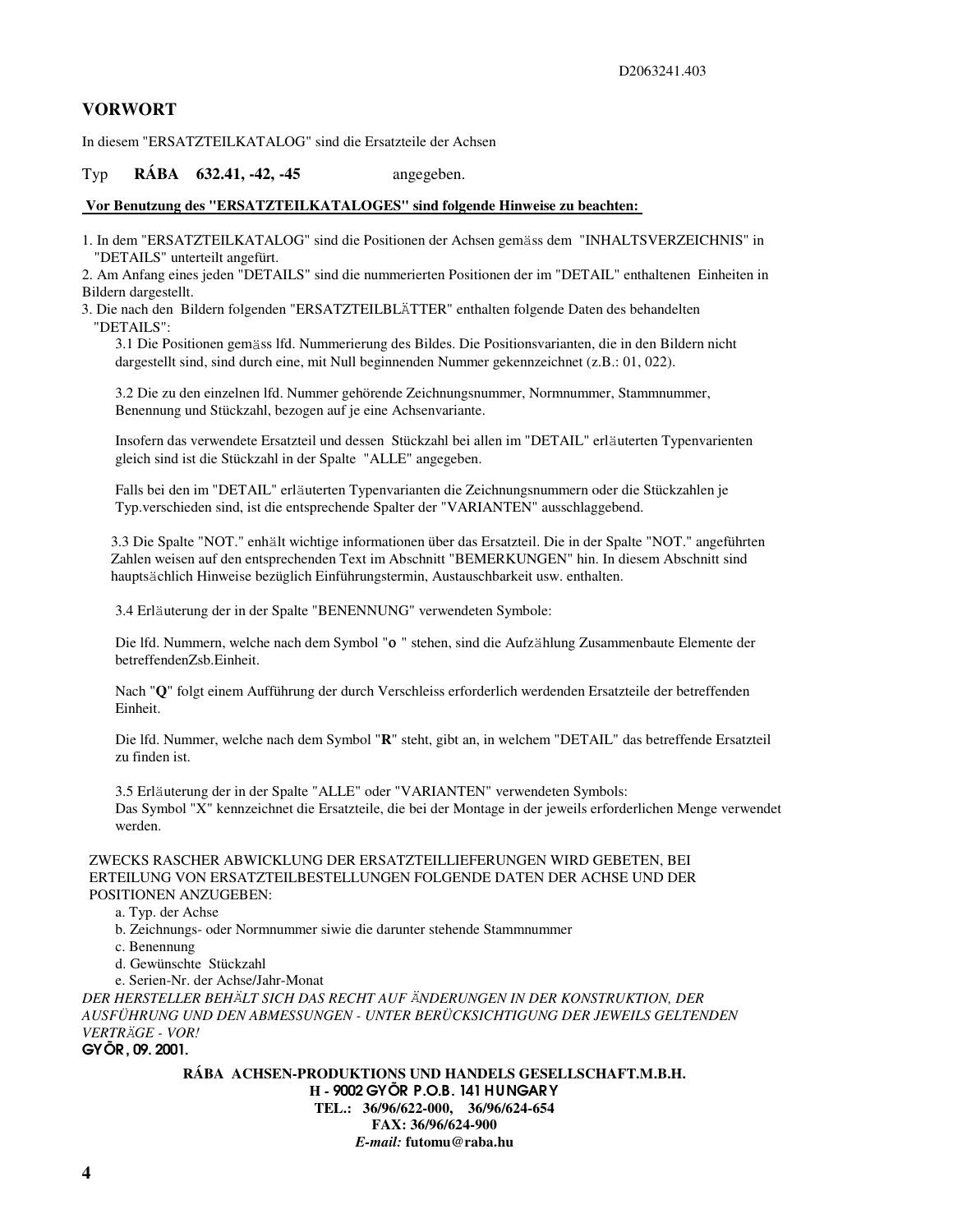#### **FOREWORD**

This "PART CATALOG" contains the parts of the

**RÁBA 632.41, -42, -45** type axles.

#### **Before using the "PART CATALOG" please thoroughly study the following:**

- **1.** The items of the axles in the "PART CATALOG" are stated as divided into "DETAILS" as listed in the "CONTENTS".
- 2. In front of the "DETAILS" the itemised parts the units stated in the "DETAIL" are shown in figures.
- 3. The "PART LIST SHEET" behind the figure contain the following data on "DETAIL" in question:
	- 3.1 The parts according to item numbers of the figure. Part variants not shown in the figure are marked with a number starting with zero (E.g.: 01, 022).
	- 3.2 The drawing number, standard number, stock number as well as description and quantity belonging to the individual Item Numbers as related to each axle type version.

If the part used and its quantity is identical at all the type versions discussed in the "DETAIL" the quantity is stated in column "ALL".

If the Drawing Number of Quantity changes with type discussed in the "DETAIL" the relevant column of "VARIANTS" should be considered.

- 3.3 The column "NOTE" provides important information on the part. The numbers stated in column "NOTE" refer to relevant text in the section "REMARKS". This section mainly covers the date of issuance, interchangeability etc.
- 3.4 Legend of symbols used in column "DESCRIPTION":

Numbers following "ο " represent listing of all items in the given assembly unit as per figure number.

After "**Q**" there is the list of the only parts necessary due to wear of the given unit.

Number following "**R**" indicates what "DETAIL" the given assembly unit or item are itemised in.

3.5 Legend of symbol used in column "ALL" or "VARIANTS" :

"X" indicates the quantity of items to be used in assembly, as required.

#### IN ORDER TO PROMOTE PROMPT SPARE PART SUPPLY THE OPERATORS ARE KINDLY REQUESTED WHEN ORDERING TO STATE THE FOLLOWING DATA THE AXLE AND THE RELEVANT ITEM:

- a. Type of axle
- b. Drawing or standard number and stock number indicated below
- c. Description
- d. Quantity required
- e. Mfg. No. of axle/year-month

*ALL RIGHTS FOR STRUCTURAL, CONSTRUCTIONAL AND DIMENSIONAL CHANGES RESERVED TAKING THE CURRENTLY VALID CONTRACTS INTO ACCOUNT!*

#### Gyõr, 09.2001

**RÁBA -AXLE-MANUFACTURING-AND-TRADING LTD** 9002 GYÕR P.O.B. 141 HUNGARY **TEL.: 36/96/622-000, 36/96/624-654 FAX: 36/96/624-900** *E-mail:* **futomu@raba.hu**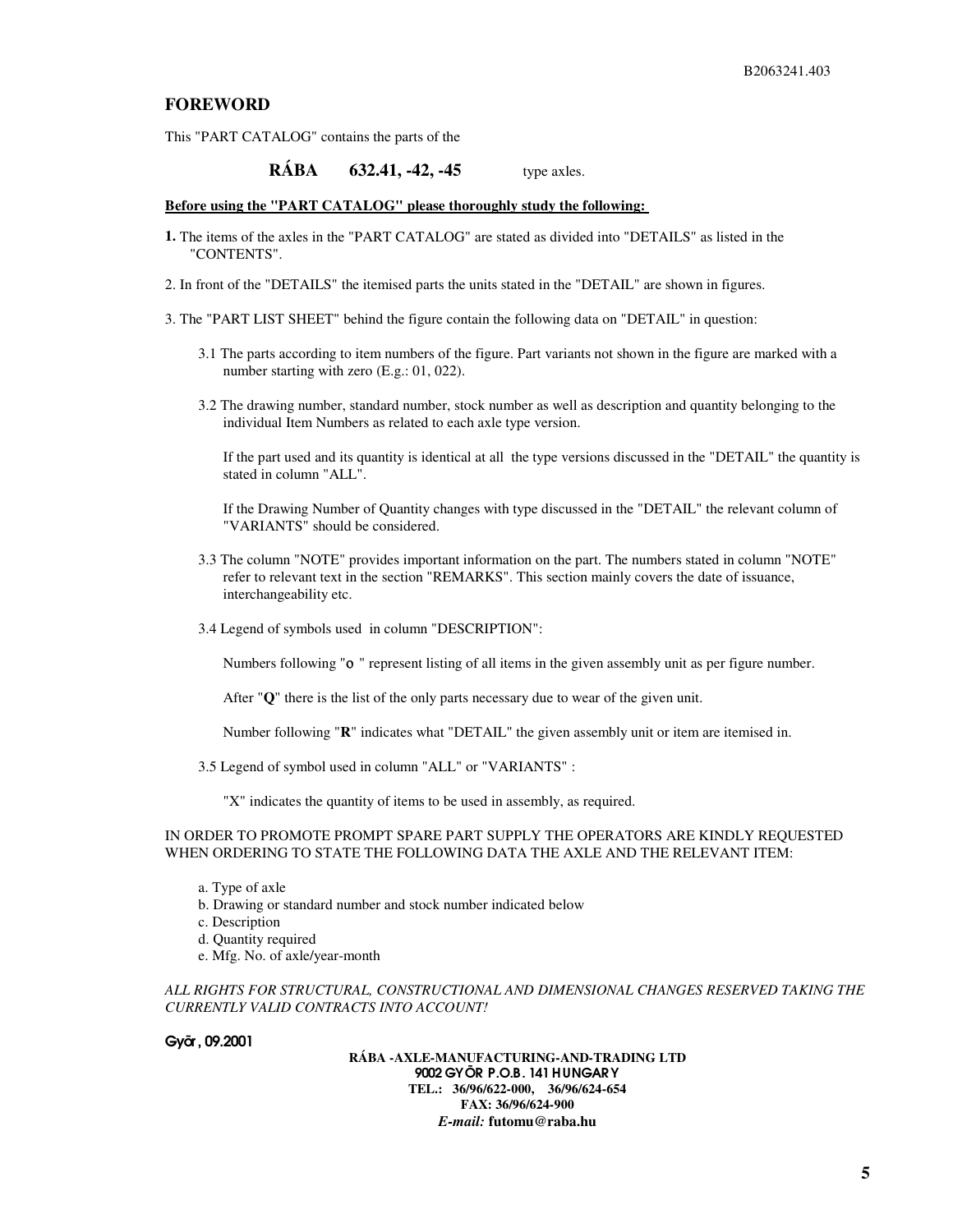## A FUT ÓMÛVEK ÁBRÁJA **BILD DER ACHSEN DRAWING OF THE AXLES**

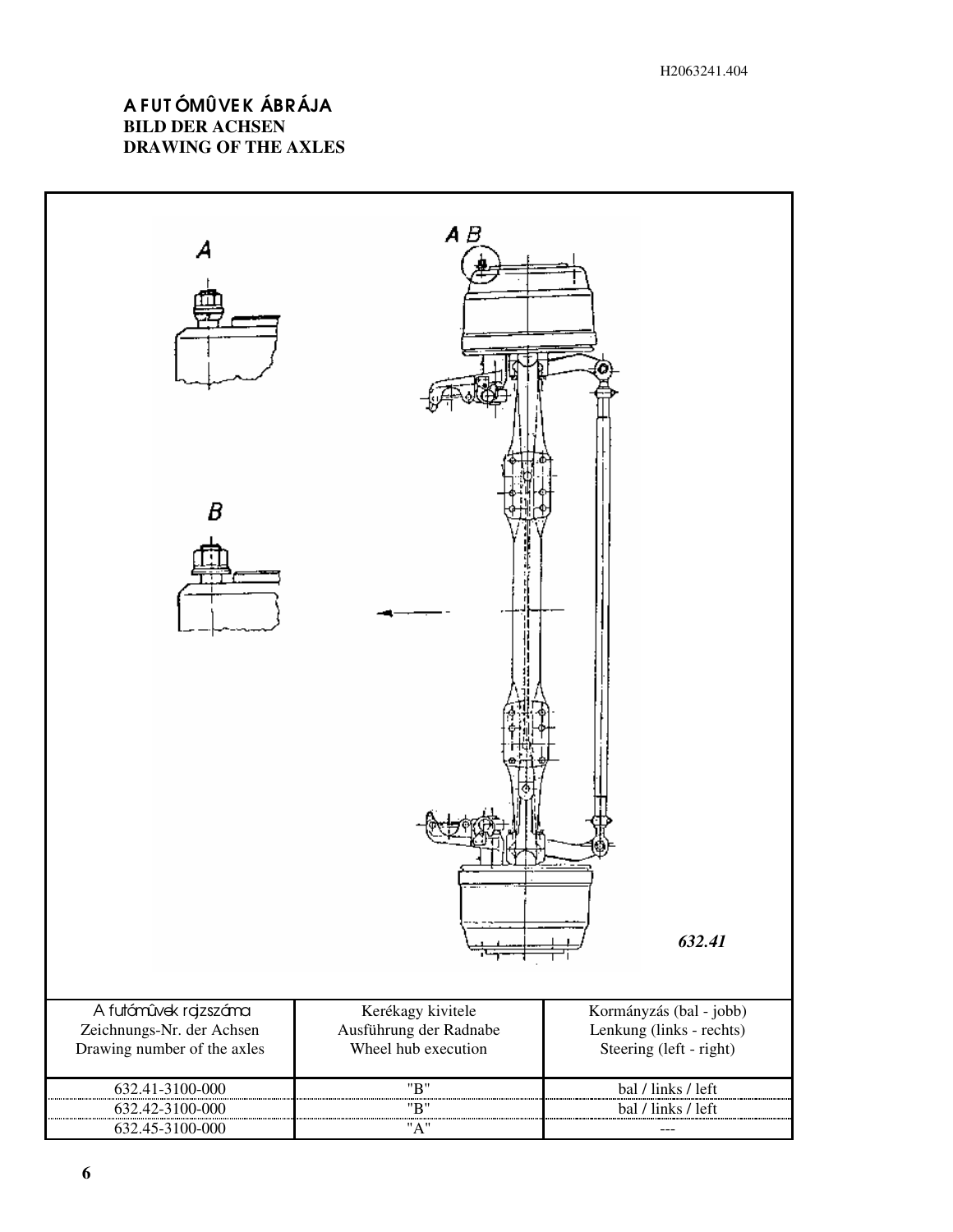## A FUT ÓMÛ AZ ONOSÍT ÁSA **IDENTIFIZIERUNG DER ACHSE IDENTIFICATION OF THE AXLE**

PÉLDABEISPIEL EXAMPLE



*632.41-2*

Azanasítási jelek a hídtest elülső oldalán Die Identifizierungszeichen an der Vorderseite des Achskörpers Identification markes on the front side of the axle beam

| 632.41 / 00234 / 98-10 |                                                                            |
|------------------------|----------------------------------------------------------------------------|
| 632                    | A futámû típusa<br>Typ der Achse<br>Type of the axle                       |
| .41                    | A típusváltozat sorszáma<br>Typenvarianten-Nummer<br>No. of type version   |
| 00234                  | A futómû sarszáma<br>Serien-Nummer der Achse<br>Serial No. of axle         |
| 98-10                  | Gyártási év - hónap<br>Herstellungsjahr - Monat<br>Production year - month |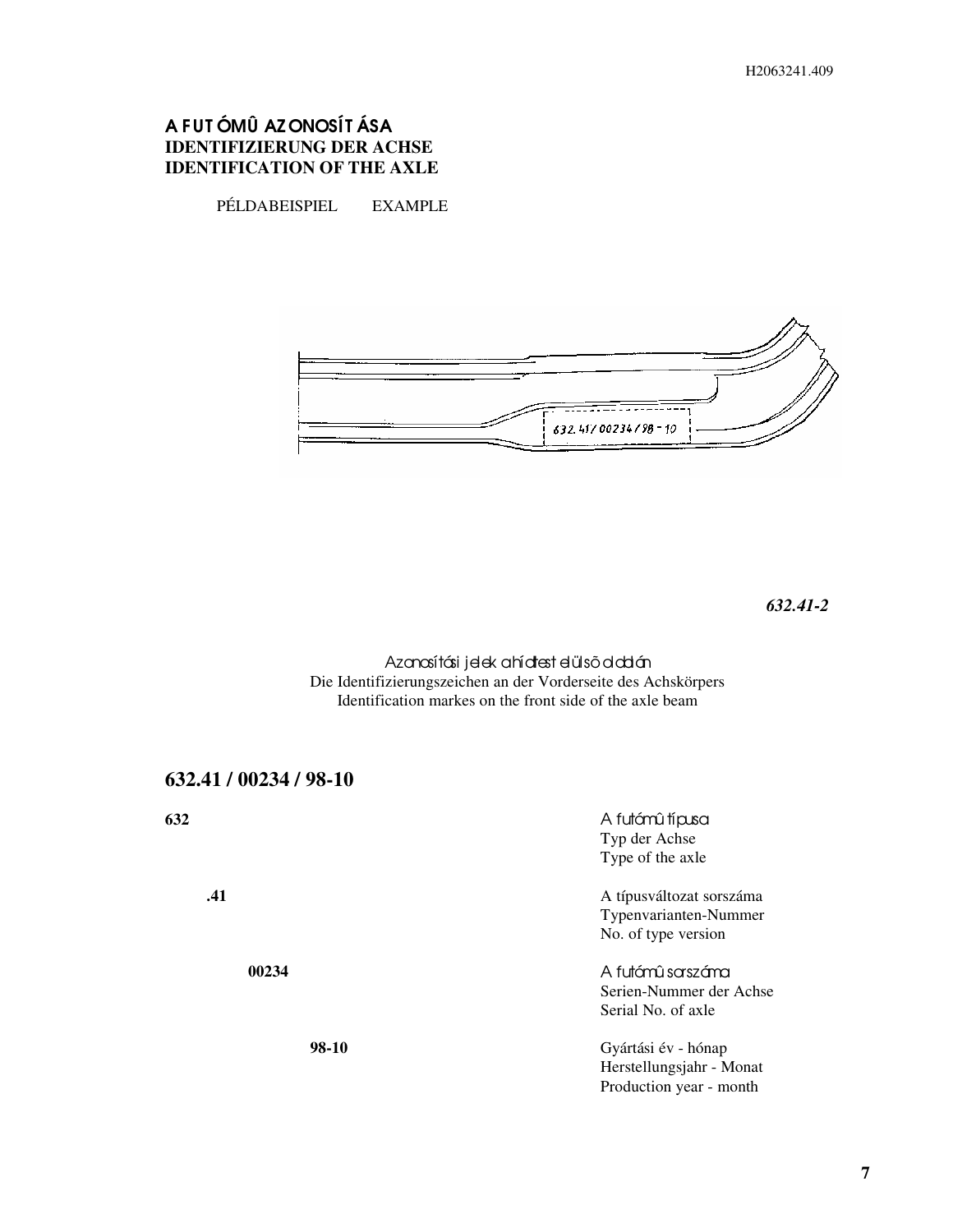**CSOPORT GRUPPE GROUP** 

44

## **MELLSÕFUTÓMÛVEK**

## **VORDERACHSEN**

**FRONT AXLES** 

 $\boldsymbol{0}$ 

RÉSZLET **DETAIL DETAIL**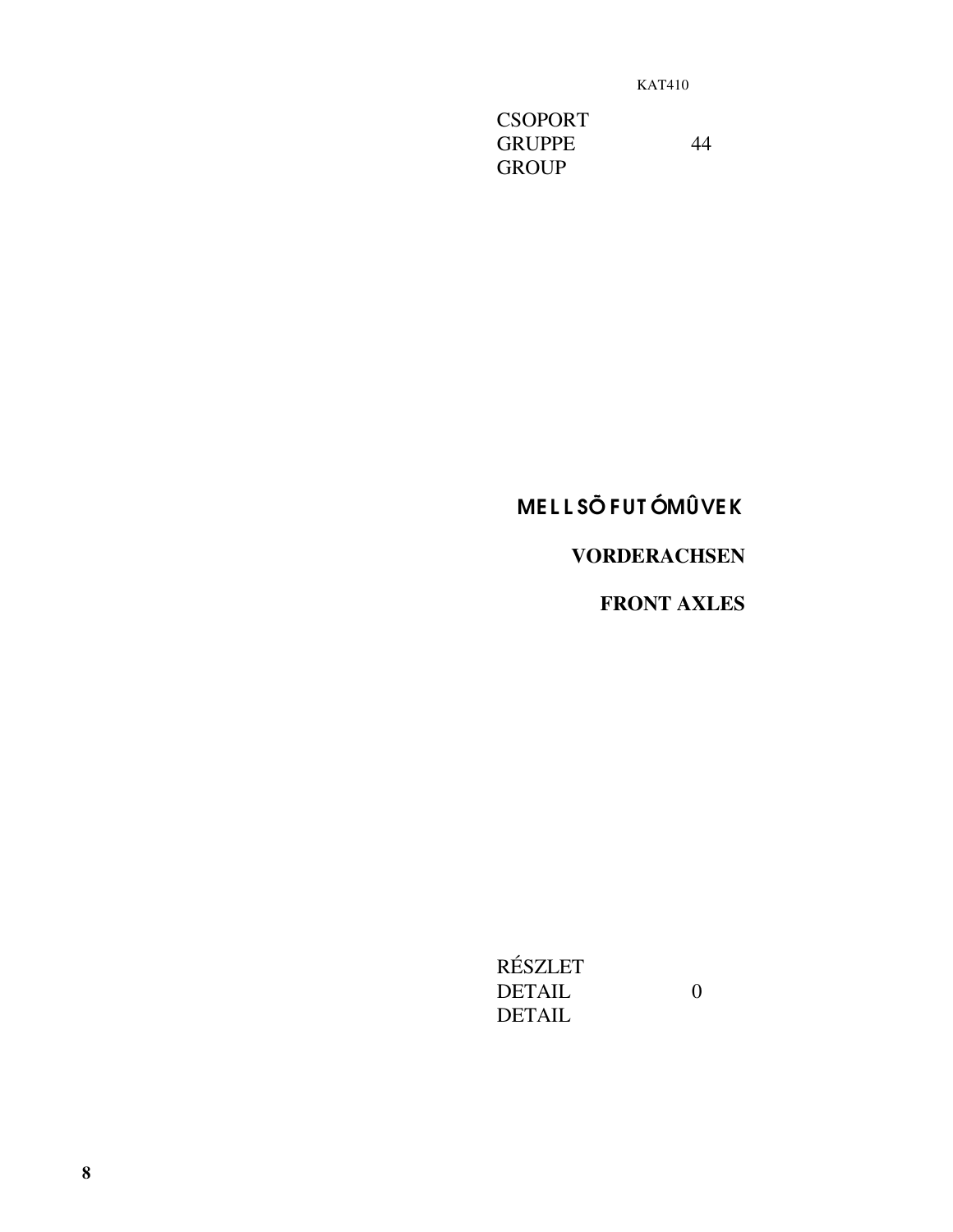|                         |                         |                                                  |             |              |                  |                         |                         | H2063241.411   |   |             |
|-------------------------|-------------------------|--------------------------------------------------|-------------|--------------|------------------|-------------------------|-------------------------|----------------|---|-------------|
| <b>Részlet</b>          |                         | <b>MELLSŐFUTÓMÛ</b>                              |             |              |                  |                         |                         | Csoport        |   |             |
| <b>Detail</b>           | $\bf{0}$                | <b>VORDERACHSE</b>                               |             |              |                  |                         |                         | <b>Gruppe</b>  |   | 44          |
| <b>Detail</b>           |                         | <b>FRONT AXLE</b>                                |             |              |                  |                         |                         | Group          |   |             |
| Óçãë                    |                         |                                                  |             |              |                  |                         |                         | Ãð aï i à      |   |             |
| Ábra                    | Alkatrészszám           | Megnevezés                                       | Össz.       |              | Változatok       |                         | <b>Variants</b>         |                |   | <b>Jel</b>  |
| <b>Bild</b>             | <b>Ersatzteilnummer</b> | <b>Benennung</b>                                 | <b>Alle</b> |              | <b>Varianten</b> |                         |                         | Âà bè à à l    |   | <b>Not</b>  |
| Fig.                    | Spare part number       | <b>Designation</b>                               | All         | $\mathbf{1}$ | $\overline{2}$   | $\overline{\mathbf{3}}$ | $\overline{\mathbf{4}}$ | $\overline{5}$ | 6 | <b>Note</b> |
| Ôèã                     | li à coiciocore         | Í àèi a๊ î âaï èå                                | Oáù.        |              |                  |                         |                         |                |   | çã.         |
| 01                      | 632.41-3100-000         | Merevtengelyû mellső futámû                      |             | $\mathbf{1}$ |                  |                         |                         |                |   |             |
|                         |                         | <b>Starr Vorderachse</b>                         |             |              |                  |                         |                         |                |   |             |
|                         | 589778                  | Rigid front axle                                 |             |              |                  |                         |                         |                |   |             |
| 02                      | 632.42-3100-000         | Merevtengelyû hásó futómû                        |             |              | $\mathbf{1}$     |                         |                         |                |   |             |
|                         |                         | <b>Starr Hinterachse</b>                         |             |              |                  |                         |                         |                |   |             |
|                         | 589780                  | Rigid rear axle                                  |             |              |                  |                         |                         |                |   |             |
|                         |                         |                                                  |             |              |                  |                         |                         |                |   |             |
| 03                      | 632.45-3100-000         | Merevtengelyû mel ső futámû                      |             |              |                  | $\mathbf{1}$            |                         |                |   |             |
|                         |                         | <b>Starr Vorderachse</b>                         |             |              |                  |                         |                         |                |   |             |
|                         | 205110                  | Rigid front axle                                 |             |              |                  |                         |                         |                |   |             |
|                         |                         |                                                  |             |              |                  |                         |                         |                |   |             |
|                         |                         |                                                  |             |              |                  |                         |                         |                |   |             |
|                         |                         |                                                  |             |              |                  |                         |                         |                |   |             |
|                         |                         |                                                  |             |              |                  |                         |                         |                |   |             |
|                         |                         |                                                  |             |              |                  |                         |                         |                |   |             |
|                         |                         |                                                  |             |              |                  |                         |                         |                |   |             |
|                         |                         |                                                  |             |              |                  |                         |                         |                |   |             |
|                         |                         |                                                  |             |              |                  |                         |                         |                |   |             |
|                         |                         |                                                  |             |              |                  |                         |                         |                |   |             |
|                         |                         |                                                  |             |              |                  |                         |                         |                |   |             |
|                         |                         |                                                  |             |              |                  |                         |                         |                |   |             |
|                         |                         |                                                  |             |              |                  |                         |                         |                |   |             |
|                         |                         |                                                  |             |              |                  |                         |                         |                |   |             |
|                         |                         |                                                  |             |              |                  |                         |                         |                |   |             |
|                         |                         |                                                  |             |              |                  |                         |                         |                |   |             |
|                         |                         |                                                  |             |              |                  |                         |                         |                |   |             |
|                         |                         |                                                  |             |              |                  |                         |                         |                |   |             |
|                         |                         |                                                  |             |              |                  |                         |                         |                |   |             |
|                         |                         |                                                  |             |              |                  |                         |                         |                |   |             |
|                         |                         |                                                  |             |              |                  |                         |                         |                |   |             |
|                         |                         |                                                  |             |              |                  |                         |                         |                |   |             |
|                         |                         |                                                  |             |              |                  |                         |                         |                |   |             |
|                         |                         |                                                  |             |              |                  |                         |                         |                |   |             |
|                         |                         | Azonos tételek - Gleiche Teile - Identical parts |             |              |                  |                         |                         |                |   |             |
|                         | È äã òè÷í û å ääôòëè    |                                                  |             |              |                  |                         |                         |                |   |             |
| $\mathbf{1}$            | $\overline{632.41}$     |                                                  |             |              |                  |                         |                         |                |   |             |
| $\overline{2}$          | 632.42                  |                                                  |             |              |                  |                         |                         |                |   |             |
| $\overline{\mathbf{3}}$ | 632.45                  |                                                  |             |              |                  |                         |                         |                |   |             |
| $\overline{\mathbf{4}}$ |                         |                                                  |             |              |                  |                         |                         |                |   |             |
| 5                       |                         |                                                  |             |              |                  |                         |                         |                |   |             |
| 6                       |                         |                                                  |             |              |                  |                         |                         |                |   |             |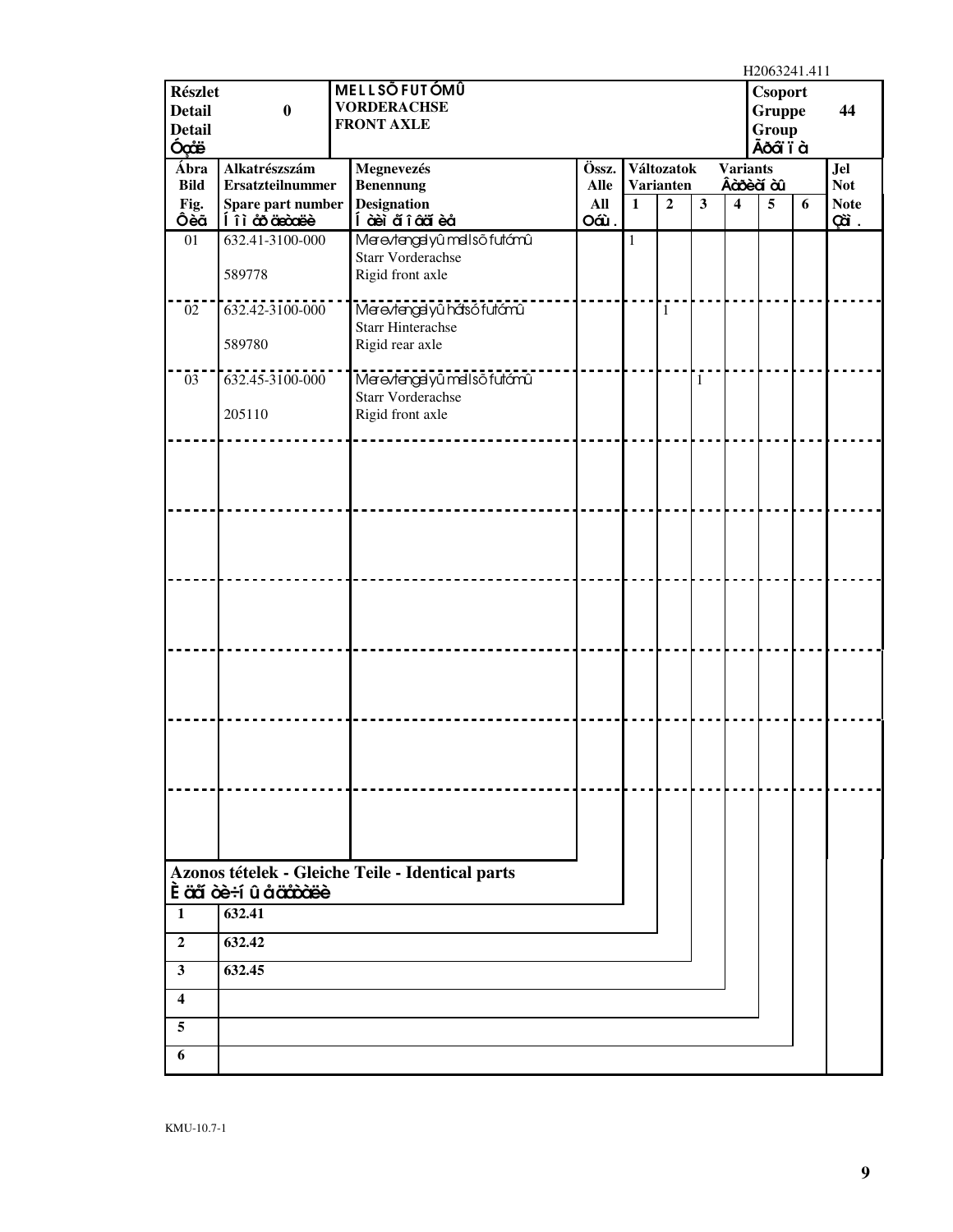**CSOPORT** GRUPPE 44 **GROUP** 

# ME L L SÕ T ENGE L Y, T **ENGELYCSUKLÓ VORDERACHSKÖRPER, ACHSSCHENKEL FRONT BEAM, STEERING KNUCKLE**

RÉSZLET DETAIL 1 DETAIL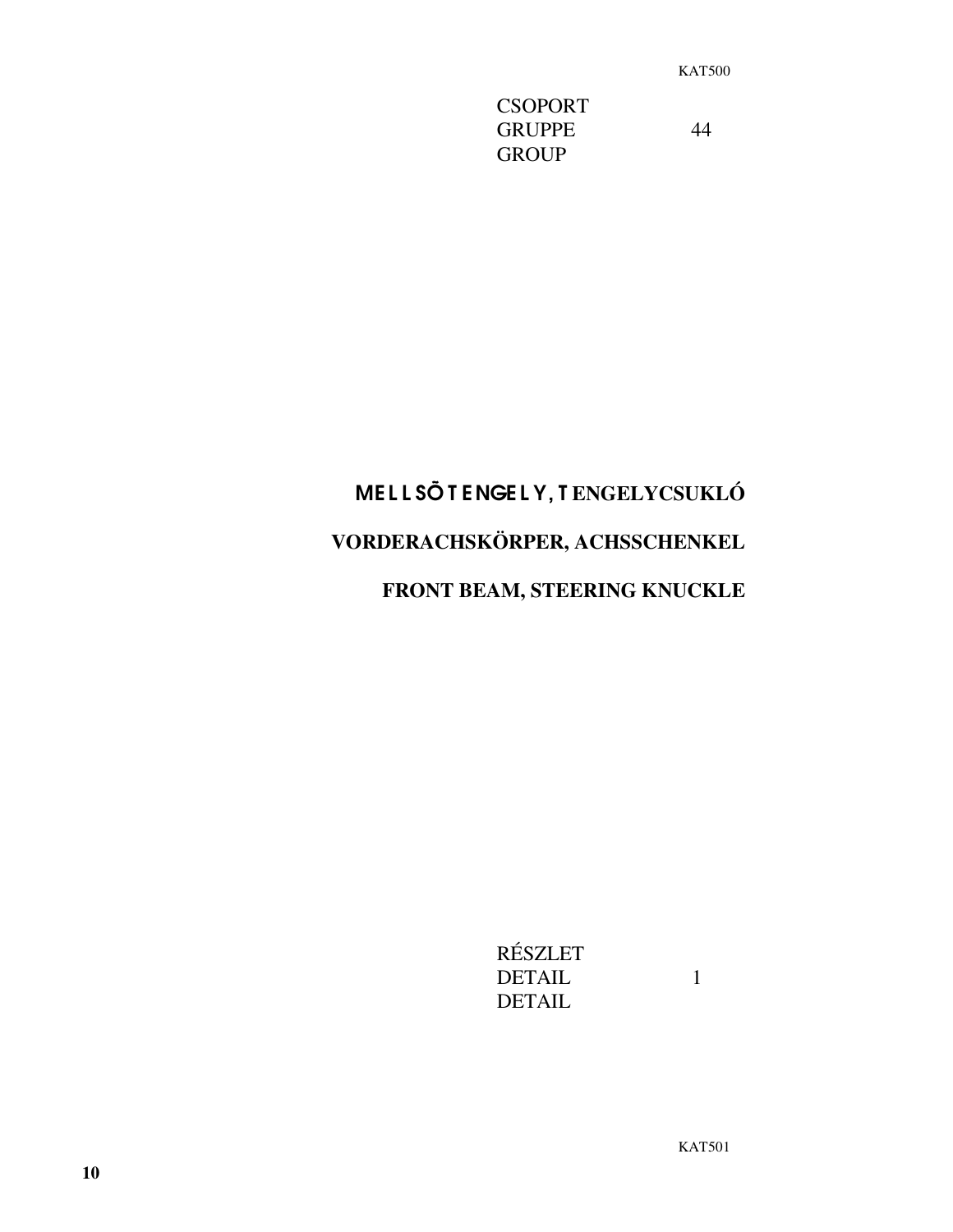**CSOPORT GRUPPE 44 GROUP**

**RÉSZLET DETAIL 1 DETAIL**



*632.41-02*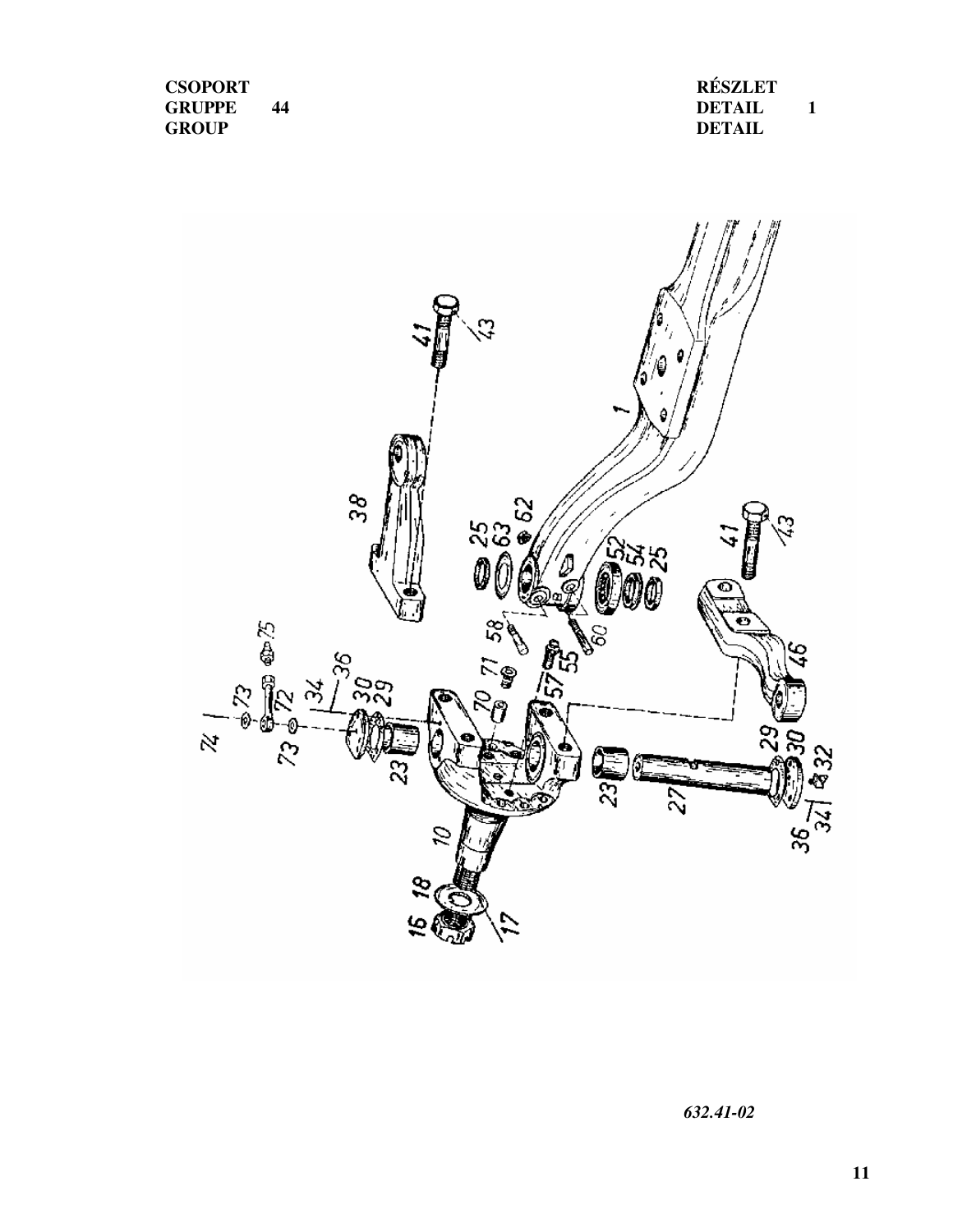|                                                          |                                              |                                                                                                |                    |              |                |            |                                             | H2063241.502-1                                        |   |                           |
|----------------------------------------------------------|----------------------------------------------|------------------------------------------------------------------------------------------------|--------------------|--------------|----------------|------------|---------------------------------------------|-------------------------------------------------------|---|---------------------------|
| <b>Részlet</b><br><b>Detail</b><br><b>Detail</b><br>Óçãë | $\mathbf{1}$                                 | MELLSÕTENGELY, TENGELYCSUKLÓ<br>VORDERACHSKÖRPER, ACHSSCHENKEL<br>FRONT BEAM, STEERING KNUCKLE |                    |              |                |            |                                             | <b>Csoport</b><br><b>Gruppe</b><br>Group<br>Ãõ aï ï à |   | 44                        |
| Ábra                                                     | Alkatrész-szám                               | Megnevezés                                                                                     | Össz.              |              |                | Változatok |                                             | <b>Variants</b>                                       |   | <b>Jel</b>                |
| <b>Bild</b><br>Fig.                                      | <b>Ersatzteilnummer</b><br>Spare part number | <b>Benennung</b><br><b>Designation</b>                                                         | <b>Alle</b><br>All | $\mathbf{1}$ | $\overline{2}$ | 3          | <b>Varianten</b><br>$\overline{\mathbf{4}}$ | 5                                                     | 6 | <b>Not</b><br><b>Note</b> |
|                                                          |                                              |                                                                                                |                    |              |                |            |                                             |                                                       |   |                           |
| 1                                                        | 832.61-3101-002<br>538242                    | Melsőtengely<br>Vorderachskörper<br>Front beam                                                 | 1                  |              |                |            |                                             |                                                       |   |                           |
| 10                                                       | 832.16-3102-005                              | Tengelycsukló, bal ö.á.                                                                        | $\mathbf{1}$       |              |                |            |                                             |                                                       |   |                           |
|                                                          | 508538                                       | Zsb. Achsschenkel, links<br>Steering knuckle, left assy.                                       |                    |              |                |            |                                             |                                                       |   |                           |
| 011                                                      | 832.61-3102-002                              | Q: 23, 25, 70<br>Tengelycsukló, jobb ö.á.<br>Zsb. Achsschenkel, rechts                         | 1                  |              |                |            |                                             |                                                       |   |                           |
|                                                          | 524962                                       | Steering knuckle, right assy.                                                                  |                    |              |                |            |                                             |                                                       |   |                           |
| 16                                                       | 832.00-3102-017                              | Q: 23, 25, 70<br>Koronás anya                                                                  | $\overline{2}$     |              |                |            |                                             |                                                       |   |                           |
|                                                          | 375947                                       | Kronenmutter<br>Castle nut                                                                     |                    |              |                |            |                                             |                                                       |   |                           |
|                                                          |                                              | M39x1,5-5H                                                                                     |                    |              |                |            |                                             |                                                       |   |                           |
| 17                                                       | ISO 1234<br>$-6,3x63-St$                     | Sasszeg                                                                                        | $\overline{2}$     |              |                |            |                                             |                                                       |   |                           |
|                                                          | 070326                                       | Splint<br>Cotter pin                                                                           |                    |              |                |            |                                             |                                                       |   |                           |
| 18                                                       | 832.00-3102-013                              | Orros tárcsa<br>Nasenscheibe                                                                   | $\mathbf X$        |              |                |            |                                             |                                                       |   |                           |
|                                                          | 375944                                       | Tab washer<br>$v = 6,00$ mm                                                                    |                    |              |                |            |                                             |                                                       |   |                           |
| 019                                                      | 832.00-3102-014                              | Orros tárcsa<br>Nasenscheibe                                                                   | $\mathbf X$        |              |                |            |                                             |                                                       |   |                           |
|                                                          | 375945                                       | Tab washer<br>$v = 6,04$ mm                                                                    |                    |              |                |            |                                             |                                                       |   |                           |
| 020                                                      | 832.00-3102-015                              | Orros tárcsa<br>Nasenscheibe                                                                   | $\mathbf X$        |              |                |            |                                             |                                                       |   |                           |
|                                                          | 375946                                       | Tab washer<br>$v = 6,08$ mm                                                                    |                    |              |                |            |                                             |                                                       |   |                           |
| 23                                                       | <b>GLACIER</b>                               | Állócsap persely                                                                               | $\overline{4}$     |              |                |            |                                             |                                                       |   | 1                         |
|                                                          | <b>GPR 1085</b>                              | Achsschenkelbolzenbüchse                                                                       |                    |              |                |            |                                             |                                                       |   |                           |
|                                                          | 604205                                       | Bushing-knuckle pin                                                                            |                    |              |                |            |                                             |                                                       |   |                           |
|                                                          |                                              | Azonos tételek - Gleiche Teile - Identical parts                                               |                    |              |                |            |                                             |                                                       |   |                           |
| $\mathbf{1}$                                             | 632.41, -42, -45                             |                                                                                                |                    |              |                |            |                                             |                                                       |   |                           |
| $\overline{2}$                                           |                                              |                                                                                                |                    |              |                |            |                                             |                                                       |   |                           |
| 3<br>4                                                   |                                              |                                                                                                |                    |              |                |            |                                             |                                                       |   |                           |
| 5                                                        |                                              |                                                                                                |                    |              |                |            |                                             |                                                       |   |                           |
| 6                                                        |                                              |                                                                                                |                    |              |                |            |                                             |                                                       |   |                           |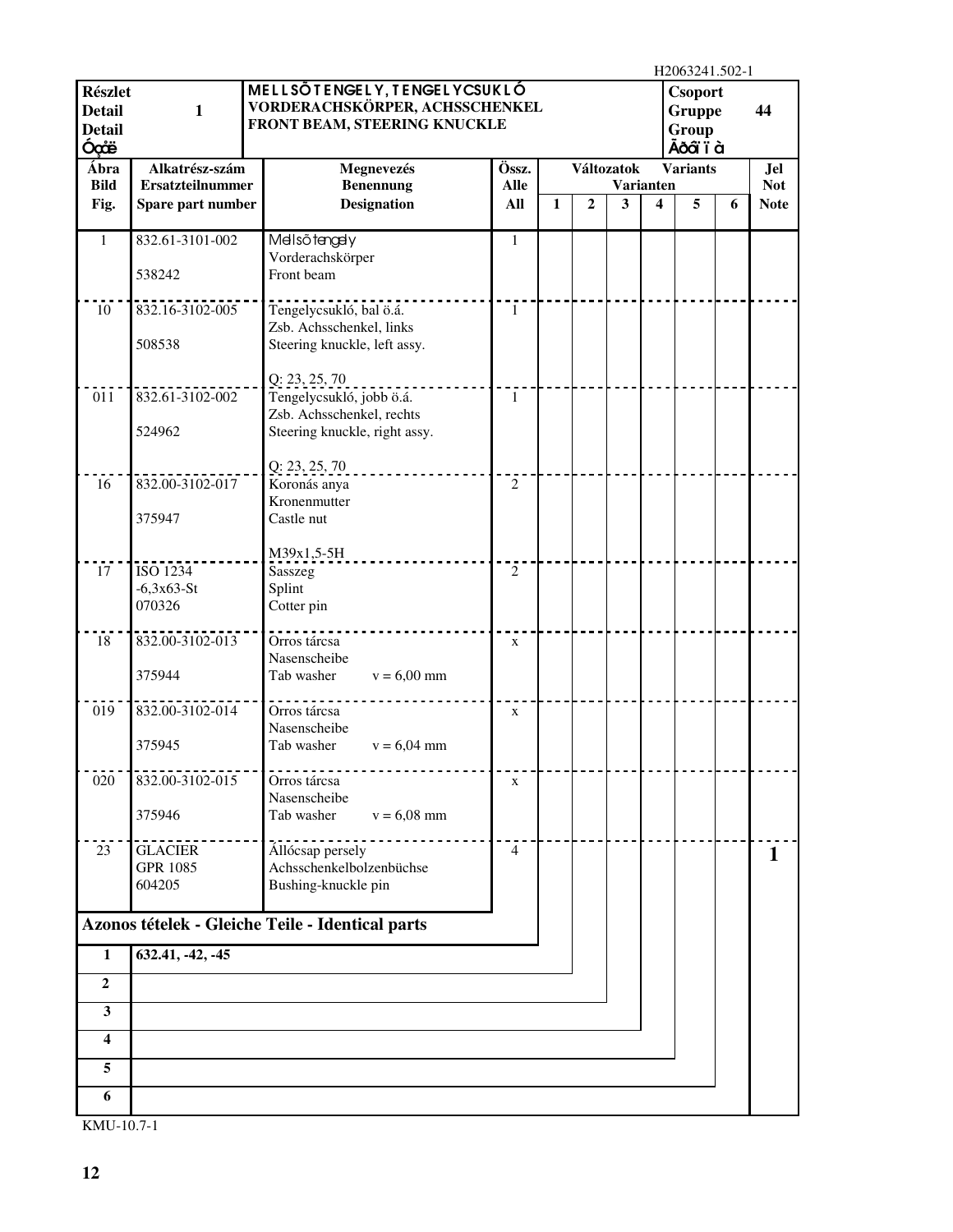|                                                          |                                                  |                                                                                                |                |              |                  |   |                         | H2063241.502-2                                       |   |                |
|----------------------------------------------------------|--------------------------------------------------|------------------------------------------------------------------------------------------------|----------------|--------------|------------------|---|-------------------------|------------------------------------------------------|---|----------------|
| <b>Részlet</b><br><b>Detail</b><br><b>Detail</b><br>Óçãë | $\mathbf{1}$                                     | MELLSÕTENGELY, TENGELYCSUKLÓ<br>VORDERACHSKÖRPER, ACHSSCHENKEL<br>FRONT BEAM, STEERING KNUCKLE |                |              |                  |   |                         | <b>Csoport</b><br><b>Gruppe</b><br>Group<br>Ãðáï ï à |   | 44             |
| Ábra                                                     | Alkatrész-szám                                   | Megnevezés                                                                                     | Össz.          |              | Változatok       |   | <b>Variants</b>         |                                                      |   | <b>Jel</b>     |
| <b>Bild</b>                                              | <b>Ersatzteilnummer</b>                          | <b>Benennung</b>                                                                               | <b>Alle</b>    |              | <b>Varianten</b> |   |                         |                                                      |   | <b>Not</b>     |
| Fig.                                                     | Spare part number                                | <b>Designation</b>                                                                             | All            | $\mathbf{1}$ | $\overline{2}$   | 3 | $\overline{\mathbf{4}}$ | 5                                                    | 6 | <b>Note</b>    |
| 024                                                      | ZVL 4550 KX 23<br>625242                         | Állócsap persely<br>Achsschenkelbolzenbüchse<br>Bushing-knuckle pin                            | 4              |              |                  |   |                         |                                                      |   | $\overline{2}$ |
| 25                                                       | 832.45-3102-023<br>604055                        | Tämftögyûrû<br>Dichtring<br>Oil seal                                                           | $\overline{4}$ |              |                  |   |                         |                                                      |   |                |
|                                                          |                                                  |                                                                                                |                |              |                  |   |                         |                                                      |   |                |
| 27                                                       | 832.45-3101-003<br>508526                        | Állócsap<br>Achsschenkelbolzen<br>Knuckle pin                                                  | $\overline{2}$ |              |                  |   |                         |                                                      |   |                |
| 29                                                       | 832.00-3102-042<br>375959                        | Tömítés<br>Dichtring<br>Gasket                                                                 | $\overline{4}$ |              |                  |   |                         |                                                      |   |                |
|                                                          |                                                  |                                                                                                |                |              |                  |   |                         |                                                      |   |                |
| 30                                                       | 832.00-3102-041<br>375958                        | Fedél<br>Deckel<br>Cover                                                                       | $\overline{4}$ |              |                  |   |                         |                                                      |   |                |
|                                                          |                                                  |                                                                                                |                |              |                  |   |                         |                                                      |   |                |
| 32                                                       | MSZ 374/4<br><b>GBNA 107</b><br>375937           | Golyós zsírzógomb, 45°-os<br>Kugelschmiernippel, 45°<br>Ball grease fitting, 45°               | $\overline{2}$ |              |                  |   |                         |                                                      |   |                |
| 34                                                       | ISO 4017<br>$-M8x20-10.9$<br>910184              | Hatlqdfejûcsova<br>Sechskantschraube<br>Hex. bolt                                              | 12             |              |                  |   |                         |                                                      |   |                |
| 36                                                       | <b>MSZ 1612</b><br>$-8$ K <sub>2</sub><br>070232 | Lapos rugós alátét<br>Flachfederring<br>Flat lock washer                                       | 12             |              |                  |   |                         |                                                      |   |                |
| 38                                                       | 832.66-3102-053<br>575281                        | Irányítókar<br>Lenkhebel<br>Steering arm                                                       |                | $\mathbf{1}$ |                  |   |                         |                                                      |   |                |
|                                                          |                                                  |                                                                                                |                |              |                  |   |                         |                                                      |   |                |
| 41                                                       | 932.00-3102-054                                  | Rögzítőcsavar<br>Fixierschraube                                                                |                | 6            |                  |   |                         |                                                      |   |                |
|                                                          | 535994                                           | Fixative bolt                                                                                  |                |              |                  |   |                         |                                                      |   |                |
|                                                          | <b>È aã ce÷í û å a<del>ccoce</del>e</b>          | Azonos tételek - Gleiche Teile - Identical parts                                               |                |              |                  |   |                         |                                                      |   |                |
| 1                                                        | 632.41, -42                                      |                                                                                                |                |              |                  |   |                         |                                                      |   |                |
| $\overline{2}$                                           | 632.45                                           |                                                                                                |                |              |                  |   |                         |                                                      |   |                |
| $\overline{\mathbf{3}}$                                  |                                                  |                                                                                                |                |              |                  |   |                         |                                                      |   |                |
| $\boldsymbol{4}$                                         |                                                  |                                                                                                |                |              |                  |   |                         |                                                      |   |                |
| 5                                                        |                                                  |                                                                                                |                |              |                  |   |                         |                                                      |   |                |
| 6                                                        |                                                  |                                                                                                |                |              |                  |   |                         |                                                      |   |                |
|                                                          |                                                  |                                                                                                |                |              |                  |   |                         |                                                      |   |                |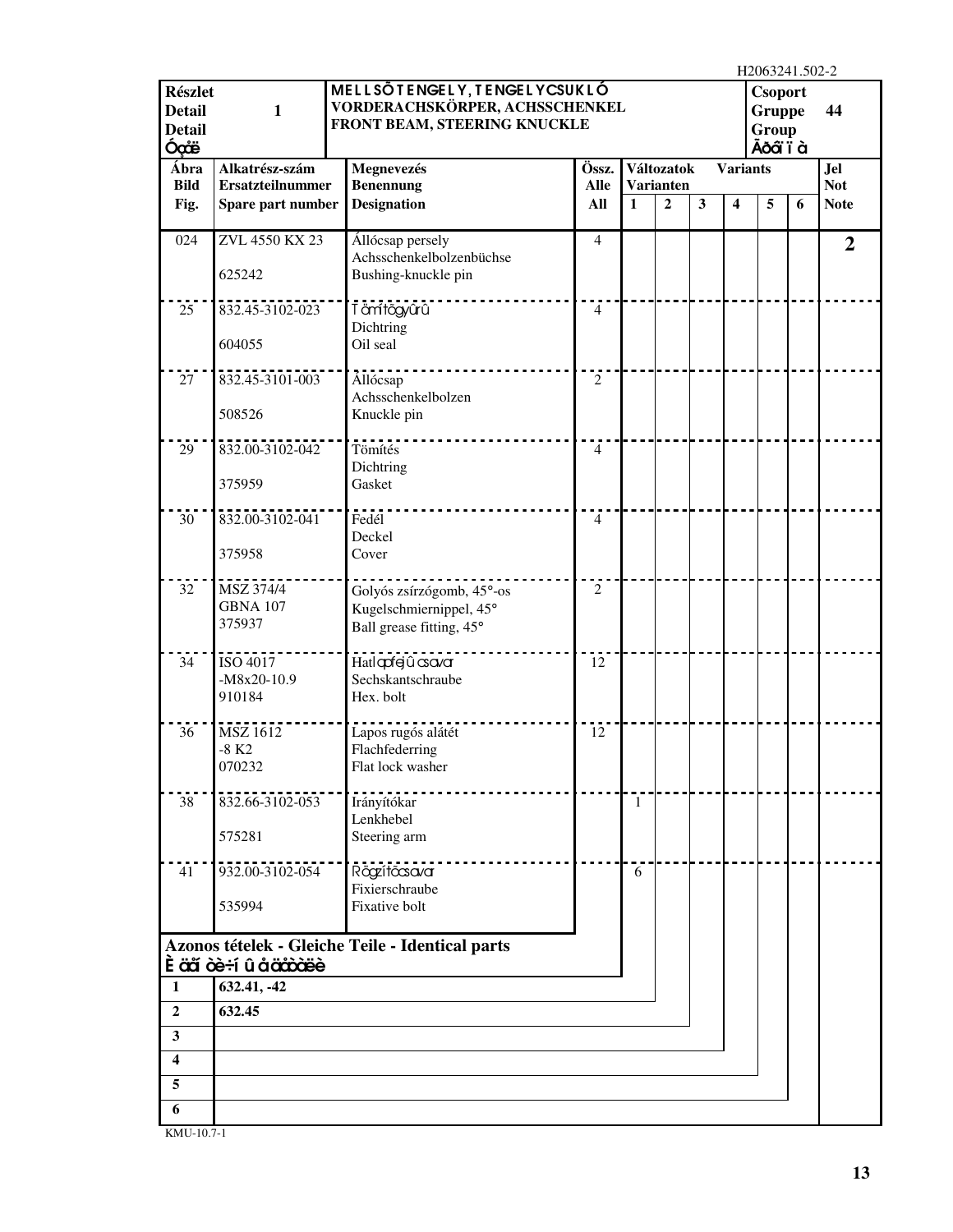$H2063241.502-3$ 

| <b>Részlet</b>                 |                                    | MELLSÖTENGELY, TENGELYCSUKLÓ                                   |                |    |                | Csoport                |                 | H2003241.302-3 |   |                    |
|--------------------------------|------------------------------------|----------------------------------------------------------------|----------------|----|----------------|------------------------|-----------------|----------------|---|--------------------|
| <b>Detail</b><br><b>Detail</b> | 1                                  | VORDERACHSKÖRPER, ACHSSCHENKEL<br>FRONT BEAM, STEERING KNUCKLE |                |    |                | <b>Gruppe</b><br>Group |                 | 44             |   |                    |
| Óçãë                           |                                    |                                                                |                |    |                | Ãõ dï ï à              |                 |                |   |                    |
| Ábra                           | Alkatrészszám                      | Megnevezés                                                     | Össz.          |    | Változatok     |                        | <b>Variants</b> |                |   | <b>Jel</b>         |
| <b>Bild</b>                    | <b>Ersatzteilnummer</b>            | <b>Benennung</b>                                               | <b>Alle</b>    |    | Varianten      |                        | Âàôèà àû        |                |   | <b>Not</b>         |
| Fig.<br>Ôèã                    | Spare part number<br>li à äncöarde | <b>Designation</b><br>Í à èì ἄ î â cí è å                      | All<br>Oáù.    | 1  | $\overline{2}$ | $\mathbf{3}$           | 4               | 5              | 6 | <b>Note</b><br>çã. |
| 43                             | <b>MSZ 4377</b>                    | Kötäzõhuzd                                                     | X              |    |                |                        |                 |                |   |                    |
|                                | $\varnothing$ 1,2 HG               | Bindedrath                                                     |                |    |                |                        |                 |                |   |                    |
|                                | 803882                             | Lock wire                                                      |                |    |                |                        |                 |                |   |                    |
| 46                             | 832.45-3102-051                    | Nyomtávkar, bal                                                |                | 1  |                |                        |                 |                |   |                    |
|                                |                                    | Spurstangenhebel, links                                        |                |    |                |                        |                 |                |   |                    |
|                                | 504219                             | Tie-rod arm, left                                              |                |    |                |                        |                 |                |   |                    |
| 047                            | 832.45-3102-052                    | Nyomtávkar, jobb                                               |                | -1 |                |                        |                 |                |   |                    |
|                                |                                    | Spurstangenhebel, rechts                                       |                |    |                |                        |                 |                |   |                    |
|                                | 504220                             | Tie-rod arm, right                                             |                |    |                |                        |                 |                |   |                    |
| 048                            | 752.00-3102-051                    | Nyomtávkar, bal                                                |                |    | 1              |                        |                 |                |   |                    |
|                                |                                    | Spurstangenhebel, links                                        |                |    |                |                        |                 |                |   |                    |
|                                | 582655                             | Tie-rod arm, left                                              |                |    |                |                        |                 |                |   |                    |
| 049                            | 752.00-3102-052                    | Nyomtávkar, jobb                                               |                |    | 1              |                        |                 |                |   |                    |
|                                | 582656                             | Spurstangenhebel, rechts<br>Tie-rod arm, right                 |                |    |                |                        |                 |                |   |                    |
|                                |                                    |                                                                |                |    |                |                        |                 |                |   |                    |
| 52                             | <b>SKF BFSB 353263</b>             | Axiáis kúpgärgās csapágy                                       | $\overline{c}$ |    |                |                        |                 |                |   | 5                  |
|                                | E/HA3                              | Axial-Kegelrollenlager                                         |                |    |                |                        |                 |                |   |                    |
|                                | 396840                             | Taper roller thrust bearing                                    |                |    |                |                        |                 |                |   |                    |
| 053                            | <b>TIMKEN A 39613</b>              | Axiáis kúpgörgös csapágy                                       | $\overline{2}$ |    |                |                        |                 |                |   | 6                  |
|                                |                                    | Axial-Kegelrollenlager                                         |                |    |                |                        |                 |                |   |                    |
|                                | 380196                             | Taper roller thrust bearing                                    |                |    |                |                        |                 |                |   |                    |
| 54                             | 832.00-3102-039                    | Käzpontosító gyûrû                                             | 2              |    |                |                        |                 |                |   |                    |
|                                |                                    | Zentrierring                                                   |                |    |                |                        |                 |                |   |                    |
|                                | 380269                             | Centering ring                                                 |                |    |                |                        |                 |                |   |                    |
| 55                             | 832.00-3102-032                    | Ütkäzöcsavar                                                   | 2              |    |                |                        |                 |                |   |                    |
|                                |                                    | Anschlagschraube                                               |                |    |                |                        |                 |                |   |                    |
|                                | 504245                             | Screw stop                                                     |                |    |                |                        |                 |                |   |                    |
|                                |                                    | Azonos tételek - Gleiche Teile - Identical parts               |                |    |                |                        |                 |                |   |                    |
|                                | <b>Ěäã òè÷í û åäåòäëè</b>          |                                                                |                |    |                |                        |                 |                |   |                    |
| 1                              | 632.41, -42                        |                                                                |                |    |                |                        |                 |                |   |                    |
| $\boldsymbol{2}$               | 632.45                             |                                                                |                |    |                |                        |                 |                |   |                    |
| 3                              |                                    |                                                                |                |    |                |                        |                 |                |   |                    |
| 4                              |                                    |                                                                |                |    |                |                        |                 |                |   |                    |
| 5                              |                                    |                                                                |                |    |                |                        |                 |                |   |                    |
| 6                              |                                    |                                                                |                |    |                |                        |                 |                |   |                    |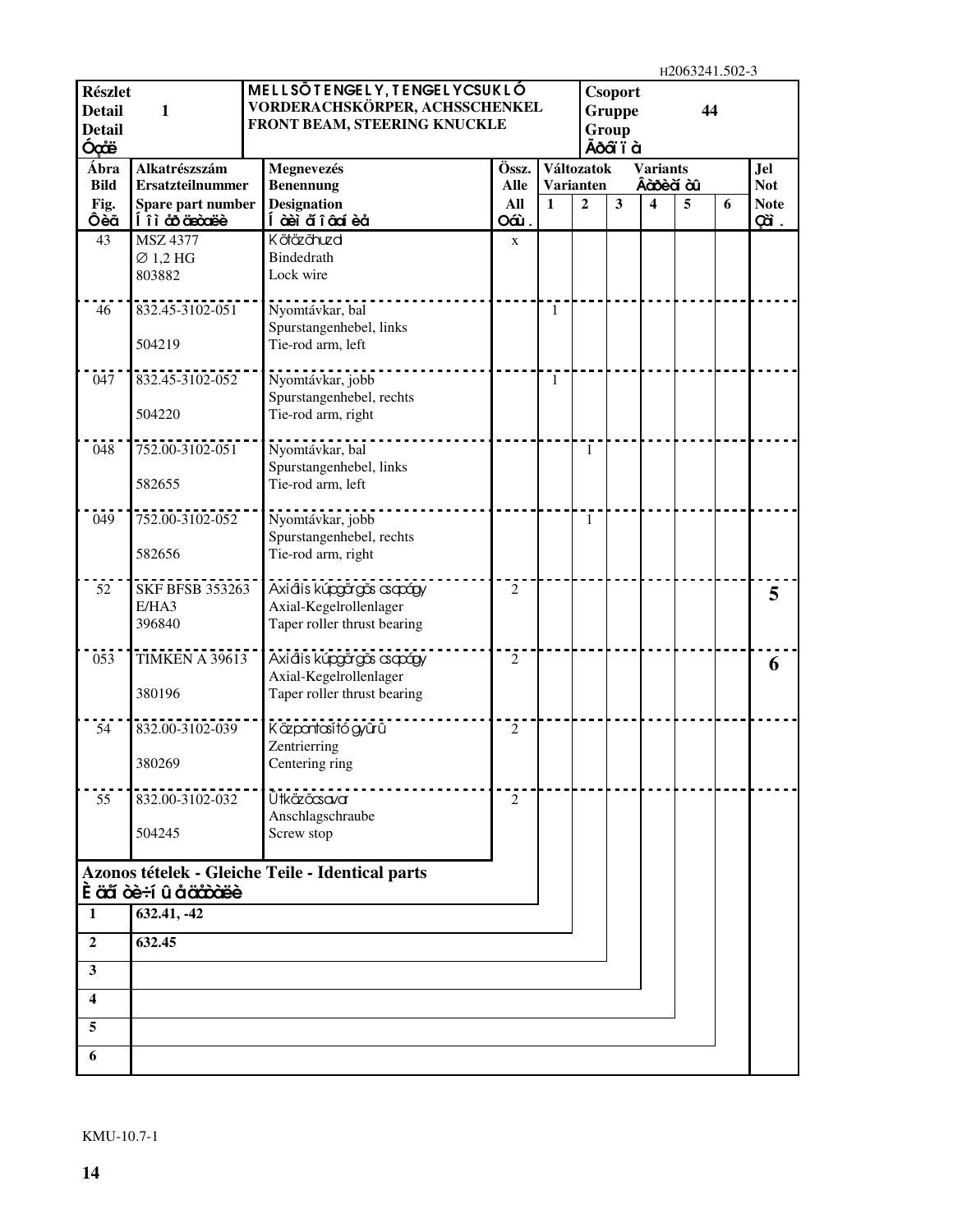H2063241.502-4

| <b>Részlet</b><br><b>Detail</b><br><b>Detail</b><br>Óçãe | $\mathbf{1}$                                                                    |                                        | MELLSÖTENGELY, TENGELYCSUKLÓ<br>VORDERACHSKÖRPER, ACHSSCHENKEL<br>FRONT BEAM, STEERING KNUCKLE |                    |              |                                    | <b>Csoport</b><br><b>Gruppe</b><br>Group<br>Ãõ dï ï à |                  | 11200 <i>32</i> 71. <i>302</i><br>44 |   |                           |
|----------------------------------------------------------|---------------------------------------------------------------------------------|----------------------------------------|------------------------------------------------------------------------------------------------|--------------------|--------------|------------------------------------|-------------------------------------------------------|------------------|--------------------------------------|---|---------------------------|
| Ábra                                                     | Alkatrészszám                                                                   | Megnevezés                             |                                                                                                | Össz.              |              | Változatok                         |                                                       | <b>Variants</b>  |                                      |   | <b>Jel</b>                |
| <b>Bild</b><br>Fig.                                      | <b>Ersatzteilnummer</b><br>Spare part number                                    | <b>Benennung</b><br><b>Designation</b> |                                                                                                | <b>Alle</b><br>All | $\mathbf{1}$ | <b>Varianten</b><br>$\overline{2}$ | $\mathbf{3}$                                          | Âà bè à à l<br>4 | 5                                    | 6 | <b>Not</b><br><b>Note</b> |
| Ôèã                                                      | li à coice                                                                      | Í à eì aí î â aï è a                   |                                                                                                | Oáù.               |              |                                    |                                                       |                  |                                      |   | çã.                       |
| 57                                                       | ISO 8675                                                                        | Alacsony anya                          |                                                                                                | $\overline{2}$     |              |                                    |                                                       |                  |                                      |   |                           |
|                                                          | $-M16x1,5-05$<br>214663                                                         | Flachmutter<br>Low nut                 |                                                                                                |                    |              |                                    |                                                       |                  |                                      |   |                           |
|                                                          |                                                                                 |                                        |                                                                                                |                    |              |                                    |                                                       |                  |                                      |   |                           |
| 58                                                       | 832.45-3101-006                                                                 | Rögzítőék                              |                                                                                                | $\overline{2}$     |              |                                    |                                                       |                  |                                      |   | 9                         |
|                                                          | 508527                                                                          | Feststellkeil<br>Draw key              | $L = 70$ mm                                                                                    |                    |              |                                    |                                                       |                  |                                      |   |                           |
|                                                          |                                                                                 |                                        |                                                                                                |                    |              |                                    |                                                       |                  |                                      |   |                           |
| 059                                                      | 832.45-3101-007                                                                 | Rögzítőék                              |                                                                                                | $\overline{2}$     |              |                                    |                                                       |                  |                                      |   | 9                         |
|                                                          |                                                                                 | Feststellkeil                          |                                                                                                |                    |              |                                    |                                                       |                  |                                      |   |                           |
|                                                          | 517746                                                                          | Draw key                               | $L = 64$ mm                                                                                    |                    |              |                                    |                                                       |                  |                                      |   |                           |
| 60                                                       | 832.00-3101-004                                                                 | Rögzítőék                              |                                                                                                | $\overline{2}$     |              |                                    |                                                       |                  |                                      |   | 10                        |
|                                                          |                                                                                 | Feststellkeil                          |                                                                                                |                    |              |                                    |                                                       |                  |                                      |   |                           |
|                                                          | 375910                                                                          | Draw key                               | $L = 102$ mm                                                                                   |                    |              |                                    |                                                       |                  |                                      |   |                           |
| 061                                                      | 832.45-3101-008                                                                 | Rögzítőék                              |                                                                                                | $\mathfrak{2}$     |              |                                    |                                                       |                  |                                      |   | 10                        |
|                                                          |                                                                                 | Feststellkeil                          |                                                                                                |                    |              |                                    |                                                       |                  |                                      |   |                           |
|                                                          | 517745                                                                          | Draw key                               | $L = 96$ mm                                                                                    |                    |              |                                    |                                                       |                  |                                      |   |                           |
| 62                                                       | 832.00-3101-005                                                                 | Peremes önbiztosító anya               |                                                                                                | 4                  |              |                                    |                                                       |                  |                                      |   |                           |
|                                                          |                                                                                 |                                        | Selbstsicherungsmutter mit Bund                                                                |                    |              |                                    |                                                       |                  |                                      |   |                           |
|                                                          | 375911                                                                          | Flanged self-locking nut               |                                                                                                |                    |              |                                    |                                                       |                  |                                      |   |                           |
|                                                          |                                                                                 | M12x1,25-5H                            |                                                                                                |                    |              |                                    |                                                       |                  |                                      |   |                           |
| 63                                                       | 832.00-3102-024                                                                 | Hézagoló alátét                        |                                                                                                | $\mathbf X$        |              |                                    |                                                       |                  |                                      |   |                           |
|                                                          | 504082                                                                          | Beilagscheibe<br>Washer                | $v = 0,80$ mm                                                                                  |                    |              |                                    |                                                       |                  |                                      |   |                           |
|                                                          |                                                                                 |                                        |                                                                                                |                    |              |                                    |                                                       |                  |                                      |   |                           |
| 064                                                      | 832.00-3102-025                                                                 | Hézagoló alátét                        |                                                                                                | X                  |              |                                    |                                                       |                  |                                      |   |                           |
|                                                          |                                                                                 | Beilagscheibe                          |                                                                                                |                    |              |                                    |                                                       |                  |                                      |   |                           |
|                                                          | 504083                                                                          | Washer                                 | $v = 1,00$ mm                                                                                  |                    |              |                                    |                                                       |                  |                                      |   |                           |
| 065                                                      | 832.00-3102-026                                                                 | Hézagoló alátét                        |                                                                                                | $\mathbf X$        |              |                                    |                                                       |                  |                                      |   |                           |
|                                                          |                                                                                 | Beilagscheibe                          |                                                                                                |                    |              |                                    |                                                       |                  |                                      |   |                           |
|                                                          | 375949                                                                          | Washer                                 | $v = 0.12$ mm                                                                                  |                    |              |                                    |                                                       |                  |                                      |   |                           |
|                                                          | Azonos tételek - Gleiche Teile - Identical parts<br><b>È äã òè÷í û å äåòàëè</b> |                                        |                                                                                                |                    |              |                                    |                                                       |                  |                                      |   |                           |
| 1                                                        | $\overline{632.41}$ , -42, -45                                                  |                                        |                                                                                                |                    |              |                                    |                                                       |                  |                                      |   |                           |
| $\boldsymbol{2}$                                         |                                                                                 |                                        |                                                                                                |                    |              |                                    |                                                       |                  |                                      |   |                           |
| $\mathbf{3}$                                             |                                                                                 |                                        |                                                                                                |                    |              |                                    |                                                       |                  |                                      |   |                           |
| $\overline{\mathbf{4}}$                                  |                                                                                 |                                        |                                                                                                |                    |              |                                    |                                                       |                  |                                      |   |                           |
|                                                          |                                                                                 |                                        |                                                                                                |                    |              |                                    |                                                       |                  |                                      |   |                           |
| 5                                                        |                                                                                 |                                        |                                                                                                |                    |              |                                    |                                                       |                  |                                      |   |                           |
| 6                                                        |                                                                                 |                                        |                                                                                                |                    |              |                                    |                                                       |                  |                                      |   |                           |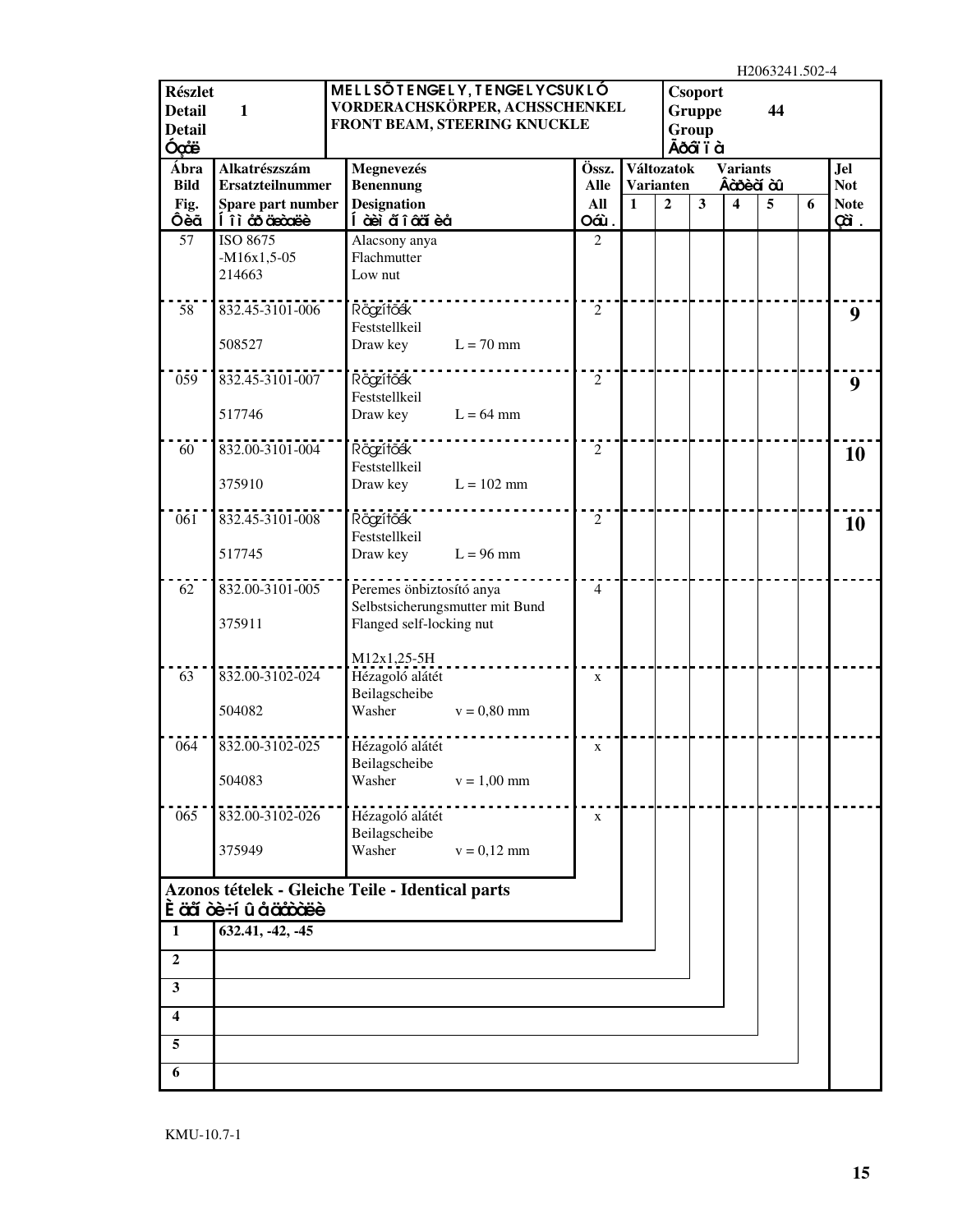$H20632415025$ 

| <b>Részlet</b><br><b>Detail</b><br><b>Detail</b><br>Óçãe | $\mathbf{1}$                               | MELLSÕTENGELY, TENGELYCSUKLÓ<br>VORDERACHSKÖRPER, ACHSSCHENKEL<br>FRONT BEAM, STEERING KNUCKLE |                |                  |                | <b>Csoport</b><br>Gruppe<br>Group<br>Ãõ dï ï à |                 | H <sub>2</sub> V <sub>0</sub> 3241.302-3<br>44 |   |                    |
|----------------------------------------------------------|--------------------------------------------|------------------------------------------------------------------------------------------------|----------------|------------------|----------------|------------------------------------------------|-----------------|------------------------------------------------|---|--------------------|
| Ábra                                                     | Alkatrészszám                              | Megnevezés                                                                                     | Össz.          | Változatok       |                |                                                | <b>Variants</b> |                                                |   | <b>Jel</b>         |
| <b>Bild</b>                                              | <b>Ersatzteilnummer</b>                    | <b>Benennung</b>                                                                               | <b>Alle</b>    | <b>Varianten</b> |                |                                                | Âàõ è à à l     |                                                |   | <b>Not</b>         |
| Fig.<br>Ôèã                                              | Spare part number<br><u>Í î ì co coase</u> | <b>Designation</b><br>Í àèi a๊ î â cí è a                                                      | All<br>Oáù.    | $\mathbf{1}$     | $\overline{2}$ | $\overline{\mathbf{3}}$                        | 4               | 5                                              | 6 | <b>Note</b><br>çã. |
| 066                                                      | 832.00-3102-027                            | Hézagoló alátét                                                                                | $\mathbf X$    |                  |                |                                                |                 |                                                |   |                    |
|                                                          |                                            | Beilagscheibe                                                                                  |                |                  |                |                                                |                 |                                                |   |                    |
|                                                          | 375950                                     | Washer<br>$v = 0,25$ mm                                                                        |                |                  |                |                                                |                 |                                                |   |                    |
| 067                                                      | 832.00-3102-028                            | Hézagoló alátét                                                                                | $\mathbf X$    |                  |                |                                                |                 |                                                |   |                    |
|                                                          | 375951                                     | Beilagscheibe<br>Washer<br>$v = 0,40$ mm                                                       |                |                  |                |                                                |                 |                                                |   |                    |
| 068                                                      | 832.00-3102-029                            | Hézagoló alátét                                                                                | $\mathbf X$    |                  |                |                                                |                 |                                                |   |                    |
|                                                          | 375952                                     | Beilagscheibe<br>Washer<br>$v = 0,60$ mm                                                       |                |                  |                |                                                |                 |                                                |   |                    |
| 70                                                       | 832.05-3102-004                            | Persely                                                                                        | $\overline{2}$ |                  |                |                                                |                 |                                                |   |                    |
|                                                          |                                            | <b>Büchse</b>                                                                                  |                |                  |                |                                                |                 |                                                |   |                    |
|                                                          | 313407                                     | <b>Bushing</b>                                                                                 |                |                  |                |                                                |                 |                                                |   |                    |
| 71                                                       | 832.05-3141-096                            | Parvédő dugó<br>Staubstutzstopfen                                                              | $\overline{2}$ |                  |                |                                                |                 |                                                |   |                    |
|                                                          | 313420                                     | Anti-dust plug                                                                                 |                |                  |                |                                                |                 |                                                |   |                    |
| 72                                                       | 752.00-3102-060                            | $\bar{c}$ $\bar{c}$                                                                            | $\overline{2}$ |                  |                |                                                |                 |                                                |   |                    |
|                                                          |                                            | Rohr                                                                                           |                |                  |                |                                                |                 |                                                |   |                    |
|                                                          | 575693                                     | Pipe                                                                                           |                |                  |                |                                                |                 |                                                |   |                    |
| 73                                                       | MSZ 18716                                  | Tämtögyűrű                                                                                     | $\overline{4}$ |                  |                |                                                |                 |                                                |   |                    |
|                                                          | A 10x14 Cu                                 | Dichtring                                                                                      |                |                  |                |                                                |                 |                                                |   |                    |
|                                                          | 705420                                     | Oil seal                                                                                       |                |                  |                |                                                |                 |                                                |   |                    |
| 74                                                       | <b>MVGSZ 625-4A</b>                        | Üreges csavar                                                                                  | $\overline{2}$ |                  |                |                                                |                 |                                                |   |                    |
|                                                          |                                            | Einbindeschraube                                                                               |                |                  |                |                                                |                 |                                                |   |                    |
|                                                          | 050040                                     | Pipe fitting                                                                                   |                |                  |                |                                                |                 |                                                |   |                    |
| 75                                                       | MSZ 374/4                                  | Golyós zsírzógomb                                                                              | $\overline{2}$ |                  |                |                                                |                 |                                                |   |                    |
|                                                          | G 102                                      | Kugelschmiernippel                                                                             |                |                  |                |                                                |                 |                                                |   |                    |
|                                                          | 888947                                     | <b>Ball</b> grease fitting                                                                     |                |                  |                |                                                |                 |                                                |   |                    |
|                                                          |                                            | Azonos tételek - Gleiche Teile - Identical parts                                               |                |                  |                |                                                |                 |                                                |   |                    |
|                                                          | È aã òè÷í û å äåòàëè                       |                                                                                                |                |                  |                |                                                |                 |                                                |   |                    |
| 1                                                        | 632.41, -42, -45                           |                                                                                                |                |                  |                |                                                |                 |                                                |   |                    |
| $\overline{2}$                                           |                                            |                                                                                                |                |                  |                |                                                |                 |                                                |   |                    |
| $\mathbf{3}$                                             |                                            |                                                                                                |                |                  |                |                                                |                 |                                                |   |                    |
| $\overline{\mathbf{4}}$                                  |                                            |                                                                                                |                |                  |                |                                                |                 |                                                |   |                    |
| $\sqrt{5}$                                               |                                            |                                                                                                |                |                  |                |                                                |                 |                                                |   |                    |
| 6                                                        |                                            |                                                                                                |                |                  |                |                                                |                 |                                                |   |                    |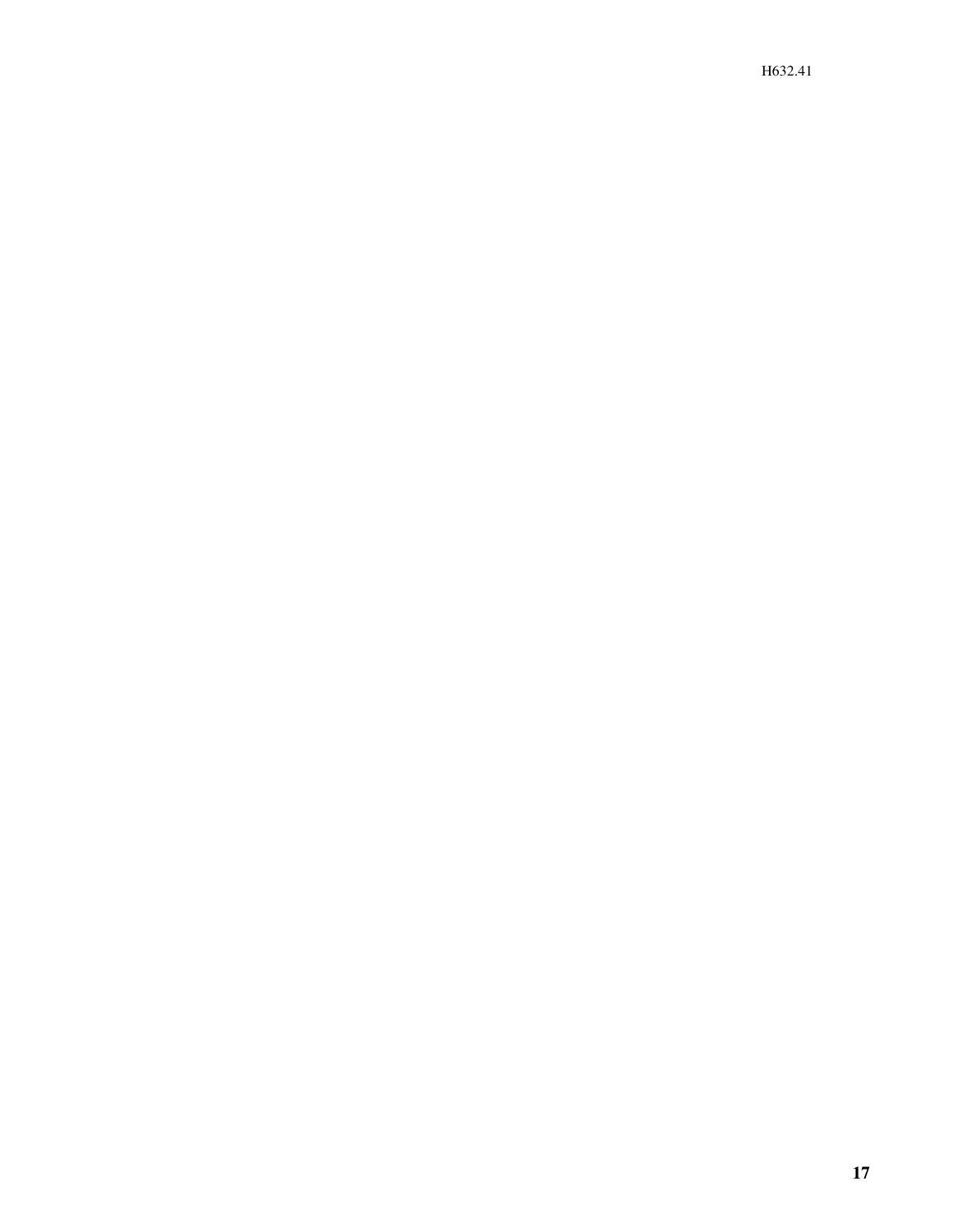**CSOPORT** GRUPPE 44 **GROUP** 

## **KERÉKAGY, FÉKDOB**

## **RADNABE, BREMSTROMMEL**

## **WHEEL HUB, BRAKE DRUM**

RÉSZLET DETAIL 2 DETAIL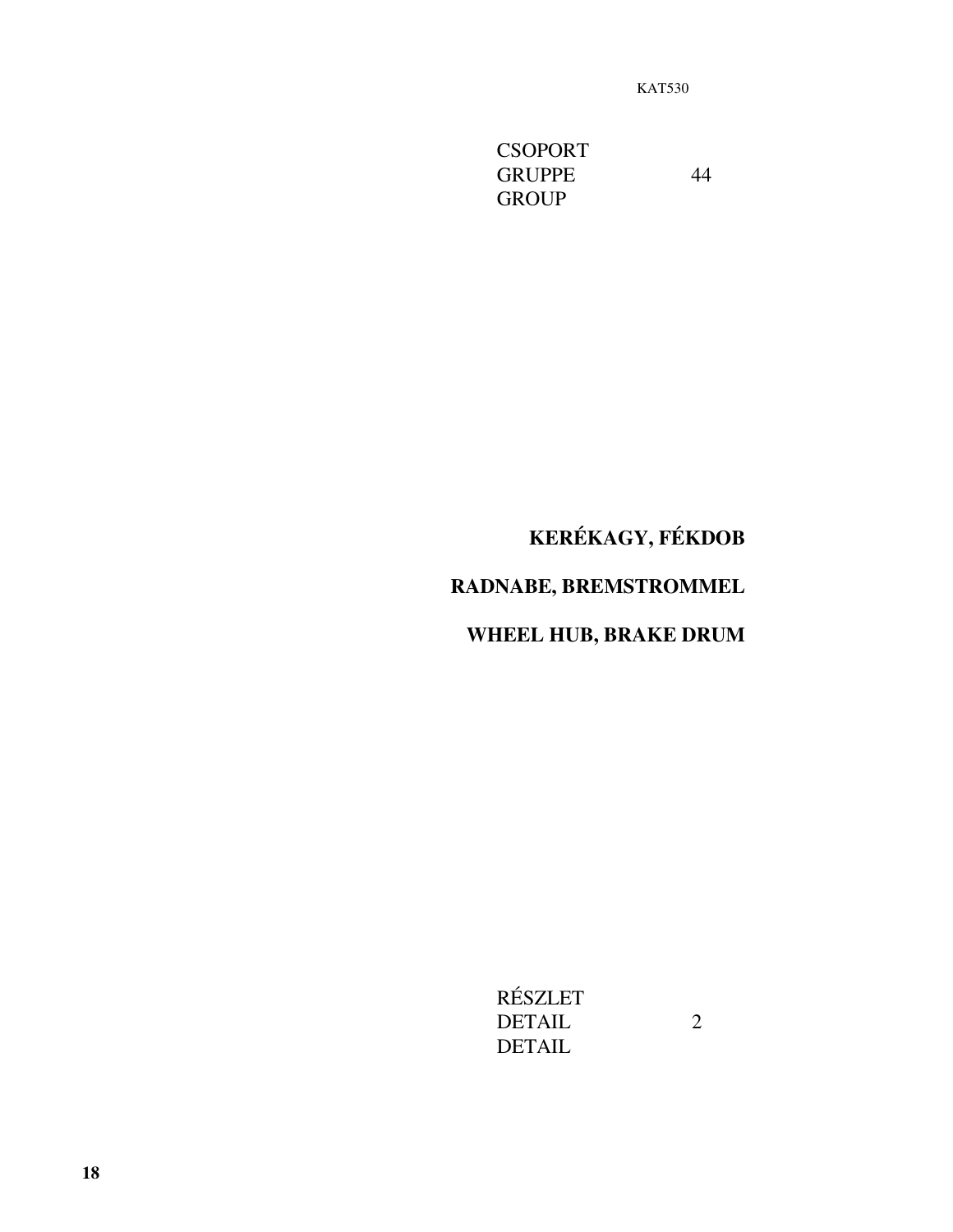**RÉSZLET DETAIL 2 DETAIL**

**CSOPORT GRUPPE 44 GROUP**

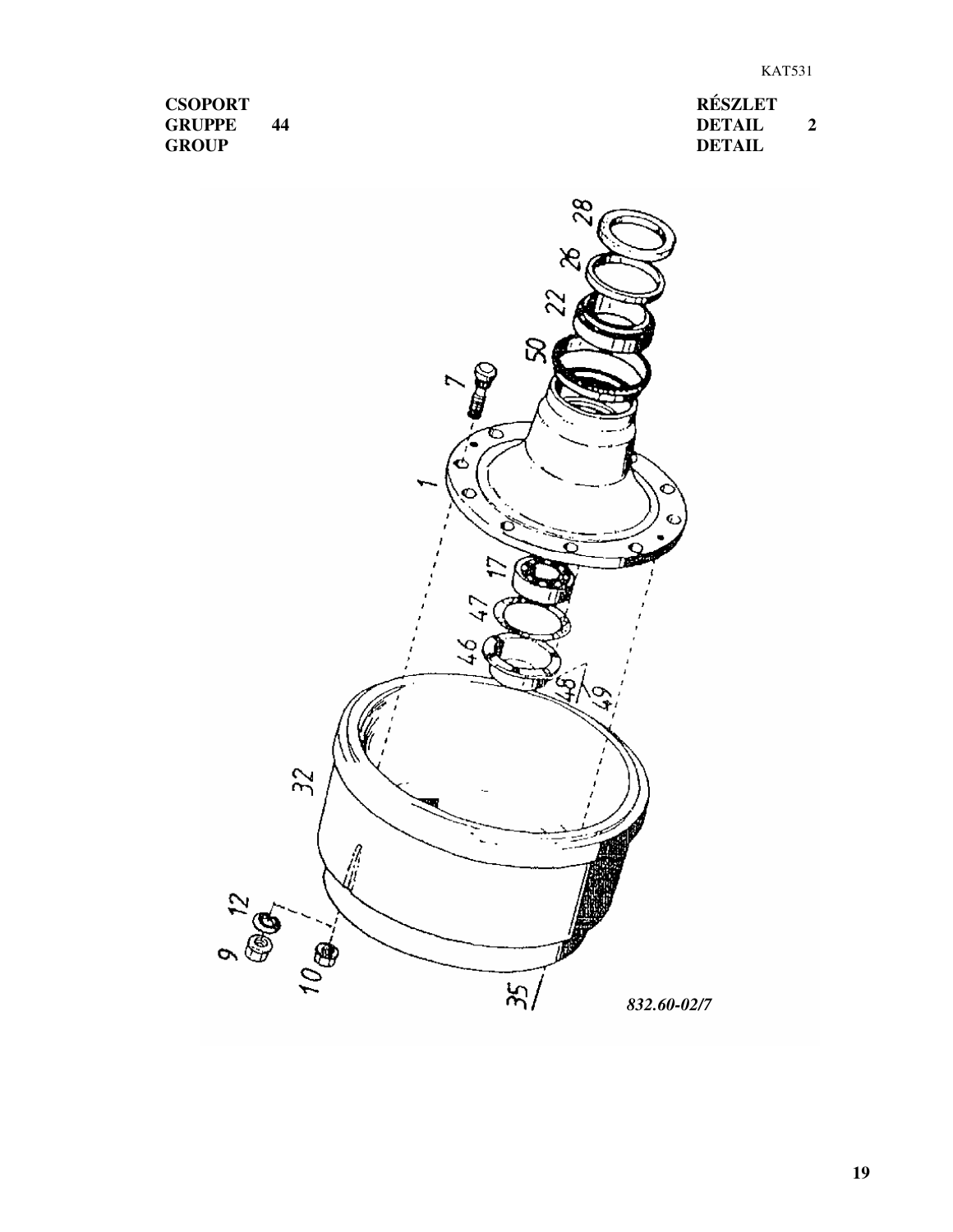H2063241.532-1

| <b>Részlet</b><br><b>Detail</b><br><b>Detail</b> | $\mathbf 2$                              | KERÉKAGY, FÉKDOB<br>RADNABE, BREMSTROMMEL<br>WHEEL HUB, BRAKE DRUM                    |                      |                |                                | <b>Csoport</b><br><b>Gruppe</b><br>Group |                                | 11200 <i>32</i> 41. <i>332</i> -1<br>44 |   |                          |
|--------------------------------------------------|------------------------------------------|---------------------------------------------------------------------------------------|----------------------|----------------|--------------------------------|------------------------------------------|--------------------------------|-----------------------------------------|---|--------------------------|
| Ábra<br><b>Bild</b>                              | Alkatrészszám<br><b>Ersatzteilnummer</b> | Megnevezés                                                                            | Össz.<br><b>Alle</b> |                | Változatok<br><b>Varianten</b> |                                          | <b>Variants</b><br>Âà bè à à û |                                         |   | <b>Jel</b><br><b>Not</b> |
| Fig.                                             | Spare part number                        | <b>Benennung</b><br><b>Designation</b>                                                | All                  | $\mathbf{1}$   | $\overline{2}$                 | $\mathbf{3}$                             | 4                              | 5                                       | 6 | <b>Note</b>              |
| Ôèã                                              | Í î ì co coase                           | Í à èi a๊ î â cí è a                                                                  | Oáù.                 |                |                                |                                          |                                |                                         |   | çã.                      |
| 1                                                | 832.05-3140-010<br>521054                | (kiegyensúlyozva)<br>Kerékagy<br>Radnabe<br>(ausgewuchtet)<br>Wheel hub<br>(balanced) |                      | $\overline{2}$ |                                |                                          |                                |                                         |   |                          |
| 02                                               | 832.05-3140-001                          | Kerékagy ö.á.                                                                         |                      | $\overline{2}$ |                                |                                          |                                |                                         |   |                          |
|                                                  | 313410                                   | Zsb. Radnabe<br>Wheel nut assy.<br>Q: 1, 7                                            |                      |                |                                |                                          |                                |                                         |   |                          |
| 03                                               | 832.77-3140-010                          | Kerékagy<br>(kiegyensúlyozva)<br>Radnabe<br>(ausgewuchtet)                            |                      |                | 2                              |                                          |                                |                                         |   |                          |
|                                                  | 531549                                   | Wheel hub<br>(balanced)                                                               |                      |                |                                |                                          |                                |                                         |   |                          |
| 04                                               | 832.77-3140-001                          | Kerékagy ö.á.<br>Zsb. Radnabe                                                         |                      |                | 2                              |                                          |                                |                                         |   |                          |
|                                                  | 531542                                   | Wheel nut assy.<br>Q: 1, 7                                                            |                      |                |                                |                                          |                                |                                         |   |                          |
| $\tau$                                           | 832.00-3140-014                          | Kerékcsavar<br>Radschraube                                                            | 20                   |                |                                |                                          |                                |                                         |   |                          |
|                                                  | 521048                                   | Wheel bolt                                                                            |                      |                |                                |                                          |                                |                                         |   |                          |
| 9                                                | 018.60-3340-015                          | M22x1,5<br>Kerékanya                                                                  |                      |                | 20                             |                                          |                                |                                         |   |                          |
|                                                  | 005874                                   | Radmutter<br>Wheel nut                                                                |                      |                |                                |                                          |                                |                                         |   |                          |
| 10                                               | 582.90-3140-005                          | Kerékanyanyamágyűrűvel<br>Radmutter mit Druckteller                                   |                      | 20             |                                |                                          |                                |                                         |   |                          |
|                                                  | 380773                                   | Wheel nut with thrust washer                                                          |                      |                |                                |                                          |                                |                                         |   |                          |
| 12                                               | DIN 74361 C 22,5                         | M22x1,5<br>Rugás gyûrû                                                                |                      |                | 20                             |                                          |                                |                                         |   |                          |
|                                                  | 874733                                   | Federring<br>Lock washer                                                              |                      |                |                                |                                          |                                |                                         |   |                          |
|                                                  |                                          | Azonos tételek - Gleiche Teile - Identical parts                                      |                      |                |                                |                                          |                                |                                         |   |                          |
|                                                  | <b>È äã òè÷í û å äåòàëè</b>              |                                                                                       |                      |                |                                |                                          |                                |                                         |   |                          |
| 1                                                | 632.41, -42                              |                                                                                       |                      |                |                                |                                          |                                |                                         |   |                          |
| $\overline{2}$                                   | 632.45                                   |                                                                                       |                      |                |                                |                                          |                                |                                         |   |                          |
| $\mathbf{3}$                                     |                                          |                                                                                       |                      |                |                                |                                          |                                |                                         |   |                          |
| 4                                                |                                          |                                                                                       |                      |                |                                |                                          |                                |                                         |   |                          |
| 5<br>6                                           |                                          |                                                                                       |                      |                |                                |                                          |                                |                                         |   |                          |
|                                                  |                                          |                                                                                       |                      |                |                                |                                          |                                |                                         |   |                          |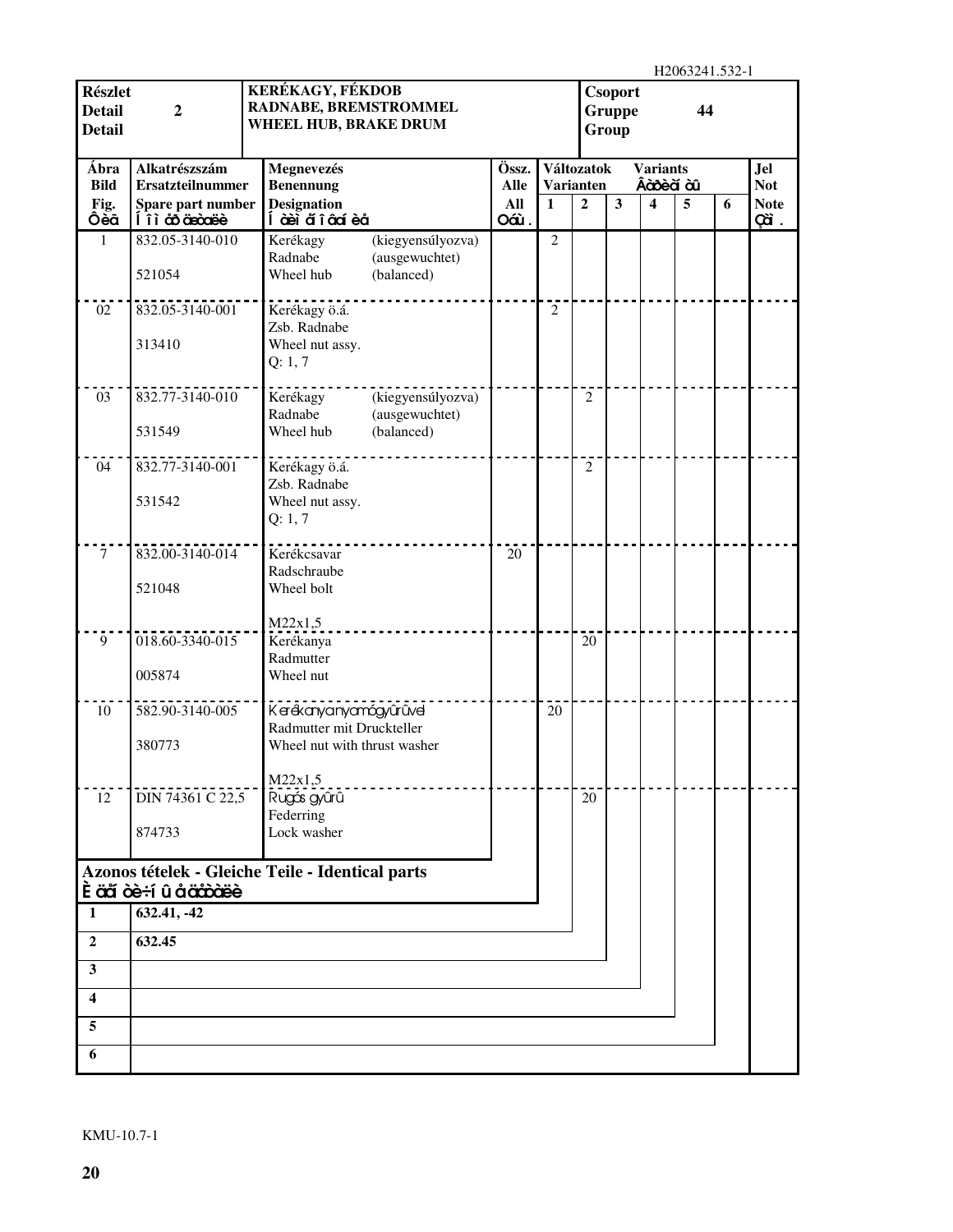| <b>Részlet</b>                 |                                      | KERÉKAGY, FÉKDOB                                      |                |              |                  | <b>Csoport</b> |                         | 11200 <i>32</i> 41. <i>332</i> -2 |   |                    |
|--------------------------------|--------------------------------------|-------------------------------------------------------|----------------|--------------|------------------|----------------|-------------------------|-----------------------------------|---|--------------------|
| <b>Detail</b><br><b>Detail</b> | $\boldsymbol{2}$                     | <b>RADNABE, BREMSTROMMEL</b><br>WHEEL HUB, BRAKE DRUM |                |              | Group            | <b>Gruppe</b>  |                         | 44                                |   |                    |
|                                |                                      |                                                       |                |              |                  |                |                         |                                   |   |                    |
| Ábra                           | Alkatrészszám                        | Megnevezés                                            | Össz.          |              | Változatok       |                | <b>Variants</b>         |                                   |   | <b>Jel</b>         |
| <b>Bild</b>                    | <b>Ersatzteilnummer</b>              | <b>Benennung</b>                                      | <b>Alle</b>    |              | <b>Varianten</b> |                | Âà bè à à l             |                                   |   | <b>Not</b>         |
| Fig.<br>Ôèã                    | Spare part number<br>Í îì co arceixe | <b>Designation</b><br>Í àèi a๊ î âaí èå               | All<br>Oáù.    | $\mathbf{1}$ | $\overline{2}$   | $\mathbf{3}$   | $\overline{\mathbf{4}}$ | 5                                 | 6 | <b>Note</b><br>çã. |
| 17                             | SKF 32310                            | Kúpgärgās asapágy                                     | $\overline{2}$ |              |                  |                |                         |                                   |   | $\mathbf{3}$       |
|                                |                                      | Kegelrollenlager                                      |                |              |                  |                |                         |                                   |   |                    |
|                                | 604137                               | Taper roller bearing                                  |                |              |                  |                |                         |                                   |   |                    |
|                                |                                      | (Ø50x110x42,25)                                       |                |              |                  |                |                         |                                   |   |                    |
| 22                             | SKF 331933                           | Kúpgörgős csapágy                                     | $\mathfrak{2}$ |              |                  |                |                         |                                   |   | 4                  |
|                                |                                      | Kegelrollenlager                                      |                |              |                  |                |                         |                                   |   |                    |
|                                | 604041                               | Taper roller bearing                                  |                |              |                  |                |                         |                                   |   |                    |
|                                |                                      | $(\emptyset$ 70x130x57)                               |                |              |                  |                |                         |                                   |   |                    |
| 26                             | 832.00-3140-024                      | Távtartó                                              | $\overline{2}$ |              |                  |                |                         |                                   |   |                    |
|                                | 380204                               | Distanzhalter<br>Spacer                               |                |              |                  |                |                         |                                   |   |                    |
|                                |                                      |                                                       |                |              |                  |                |                         |                                   |   |                    |
| 28                             | <b>DIN 3761</b>                      | Tämftögyûrû                                           | $\overline{2}$ |              |                  |                |                         |                                   |   |                    |
|                                | AS 100x130x13 FP                     | Dichtring                                             |                |              |                  |                |                         |                                   |   |                    |
|                                | 604199                               | Oil seal                                              |                |              |                  |                |                         |                                   |   |                    |
| 32                             | 832.00-3141-031                      | Fékdob                                                | $\overline{2}$ |              |                  |                |                         |                                   |   | 7                  |
|                                |                                      | <b>Bremstrommel</b>                                   |                |              |                  |                |                         |                                   |   |                    |
|                                | 504388                               | Brake drum                                            |                |              |                  |                |                         |                                   |   |                    |
| 35                             | ISO 4017-M10x20                      | Hallapfejû csavar                                     | $\overline{4}$ |              |                  |                |                         |                                   |   |                    |
|                                | $-10.9$                              | Sechskantschraube                                     |                |              |                  |                |                         |                                   |   |                    |
|                                | 910194                               | Hex. bolt                                             |                |              |                  |                |                         |                                   |   |                    |
| 039                            | 832.00-3141-033                      | Kiegyensúlyozó lemez                                  | $\mathbf X$    |              |                  |                |                         |                                   |   |                    |
|                                |                                      | Auswuchtgewicht                                       |                |              |                  |                |                         |                                   |   |                    |
|                                | 517726                               | <b>Balancing</b> plate                                |                |              |                  |                |                         |                                   |   |                    |
|                                |                                      | 28x5x100                                              |                |              |                  |                |                         |                                   |   |                    |
| 040                            | 832.00-3141-034                      | Kiegyensúlyozó lemez                                  | $\mathbf X$    |              |                  |                |                         |                                   |   |                    |
|                                |                                      | Auswuchtgewicht                                       |                |              |                  |                |                         |                                   |   |                    |
|                                | 517727                               | <b>Balancing</b> plate                                |                |              |                  |                |                         |                                   |   |                    |
|                                |                                      | 28x5x100                                              |                |              |                  |                |                         |                                   |   |                    |
|                                |                                      | Azonos tételek - Gleiche Teile - Identical parts      |                |              |                  |                |                         |                                   |   |                    |
|                                | Ê äã òè÷í û å äåôàëè                 |                                                       |                |              |                  |                |                         |                                   |   |                    |
| 1                              | 632.41, -42, -45                     |                                                       |                |              |                  |                |                         |                                   |   |                    |
| $\boldsymbol{2}$               |                                      |                                                       |                |              |                  |                |                         |                                   |   |                    |
| $\mathbf{3}$                   |                                      |                                                       |                |              |                  |                |                         |                                   |   |                    |
| $\boldsymbol{4}$               |                                      |                                                       |                |              |                  |                |                         |                                   |   |                    |
| 5                              |                                      |                                                       |                |              |                  |                |                         |                                   |   |                    |
| 6                              |                                      |                                                       |                |              |                  |                |                         |                                   |   |                    |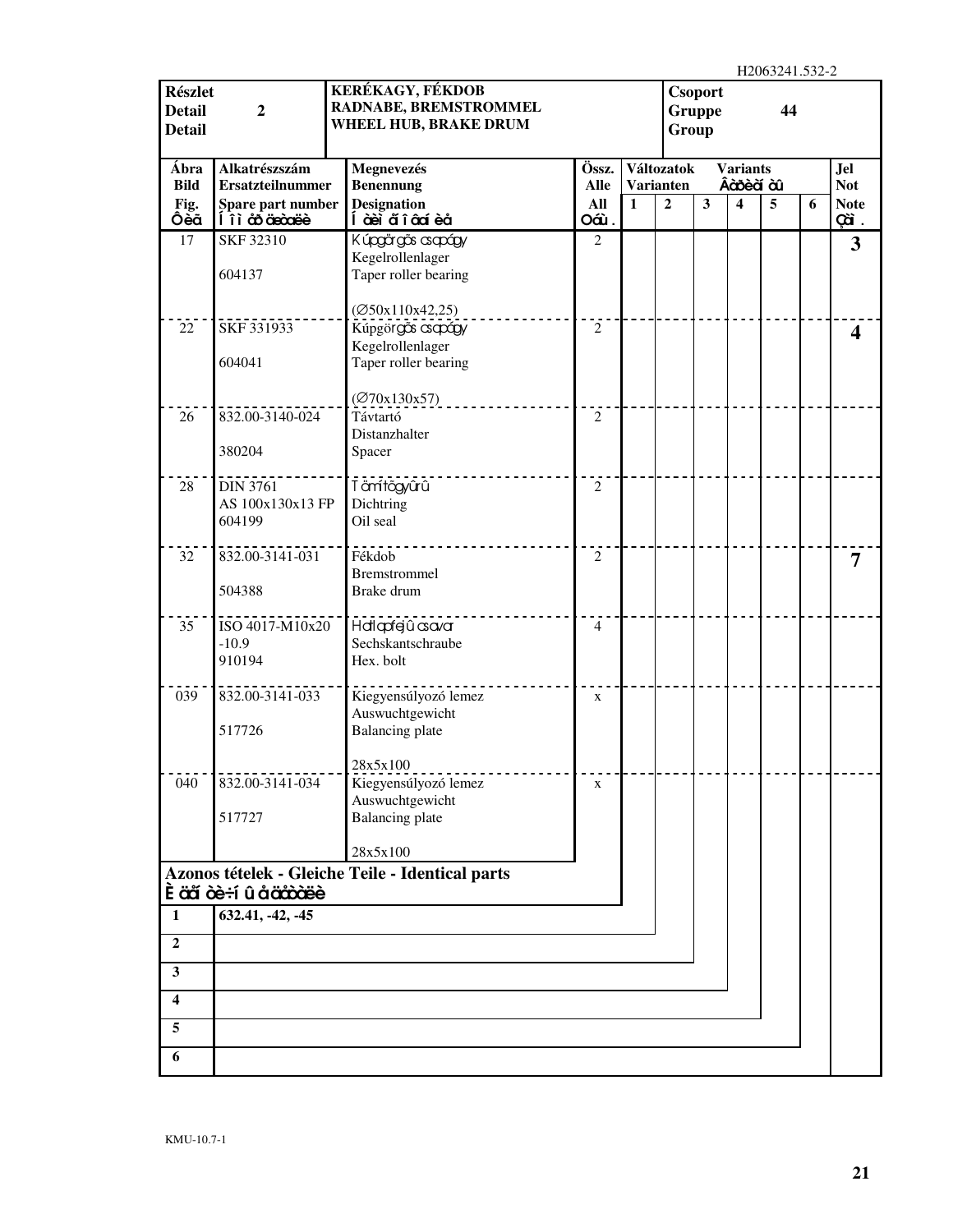|                                                  |                                       |                                                                           |             |                |                  |                                 |                         | H2063241.532-3 |   |                    |
|--------------------------------------------------|---------------------------------------|---------------------------------------------------------------------------|-------------|----------------|------------------|---------------------------------|-------------------------|----------------|---|--------------------|
| <b>Részlet</b><br><b>Detail</b><br><b>Detail</b> | $\overline{2}$                        | <b>KERÉKAGY, FÉKDOB</b><br>RADNABE, BREMSTROMMEL<br>WHEEL HUB, BRAKE DRUM |             |                | Group            | <b>Csoport</b><br><b>Gruppe</b> |                         | 44             |   |                    |
| Ábra                                             | Alkatrészszám                         | Megnevezés                                                                | Össz.       |                | Változatok       |                                 | <b>Variants</b>         |                |   | Jel                |
| <b>Bild</b>                                      | <b>Ersatzteilnummer</b>               | <b>Benennung</b>                                                          | <b>Alle</b> |                | <b>Varianten</b> |                                 | Âàosèà àû               |                |   | <b>Not</b>         |
| Fig.<br>Ôèã                                      | Spare part number<br>Í î ì co cieccee | <b>Designation</b><br>Í àè i ã î â cí è å                                 | All<br>Oáù. | $\mathbf{1}$   | $\overline{2}$   | $\mathbf{3}$                    | $\overline{\mathbf{4}}$ | 5              | 6 | <b>Note</b><br>cã. |
| 041                                              | 832.00-3141-035                       | Kiegyensúlyozó lemez                                                      | $\mathbf X$ |                |                  |                                 |                         |                |   |                    |
|                                                  | 517728                                | Auswuchtgewicht<br><b>Balancing</b> plate                                 |             |                |                  |                                 |                         |                |   |                    |
| 042                                              | 832.00-3141-036                       | 30x7x100<br>Kiegyensúlyozó lemez                                          | $\mathbf X$ |                |                  |                                 |                         |                |   |                    |
|                                                  | 517729                                | Auswuchtgewicht<br><b>Balancing</b> plate                                 |             |                |                  |                                 |                         |                |   |                    |
| 043                                              | 832.00-3141-037                       | 40x7x100<br>Kiegyensúlyozó lemez<br>Auswuchtgewicht                       | X           |                |                  |                                 |                         |                |   |                    |
|                                                  | 517730                                | <b>Balancing plate</b><br>51x7x100                                        |             |                |                  |                                 |                         |                |   |                    |
| 044                                              | 832.00-3141-038                       | Kiegyensúlyozó lemez<br>Auswuchtgewicht                                   | $\mathbf X$ |                |                  |                                 |                         |                |   |                    |
|                                                  | 517731                                | <b>Balancing</b> plate<br>62x7x100                                        |             |                |                  |                                 |                         |                |   |                    |
| 045                                              | 832.00-3141-039                       | Kiegyensúlyozó lemez<br>Auswuchtgewicht                                   | $\mathbf x$ |                |                  |                                 |                         |                |   |                    |
|                                                  | 525077                                | <b>Balancing</b> plate                                                    |             |                |                  |                                 |                         |                |   |                    |
| 46                                               | 832.00-3140-015                       | 28x5x50<br>Fedél<br>Deckel                                                |             | $\overline{2}$ | $\overline{2}$   |                                 |                         |                |   |                    |
|                                                  | 380201                                | Cover                                                                     |             |                |                  |                                 |                         |                |   |                    |
| 47                                               | 832.00-3140-016                       | Tömítés<br>Dichtung                                                       | $\sqrt{2}$  |                |                  |                                 |                         |                |   |                    |
|                                                  | 380202                                | Gasket                                                                    |             |                |                  |                                 |                         |                |   |                    |
| 48                                               | ISO 4017-M8x16<br>$-5.6$              | Hatlapfejû asavar<br>Sechskantschraube                                    | 12          |                |                  |                                 |                         |                |   |                    |
|                                                  | 070572                                | Hex. bolt                                                                 |             |                |                  |                                 |                         |                |   |                    |
|                                                  | <b>Ěäã òè÷í û åäåòäè</b>              | Azonos tételek - Gleiche Teile - Identical parts                          |             |                |                  |                                 |                         |                |   |                    |
| $\mathbf{1}$                                     | 632.41, -42                           |                                                                           |             |                |                  |                                 |                         |                |   |                    |
| $\overline{2}$                                   | 632.45                                |                                                                           |             |                |                  |                                 |                         |                |   |                    |
| $\overline{\mathbf{3}}$                          |                                       |                                                                           |             |                |                  |                                 |                         |                |   |                    |
| $\overline{\mathbf{4}}$                          |                                       |                                                                           |             |                |                  |                                 |                         |                |   |                    |
| 5                                                |                                       |                                                                           |             |                |                  |                                 |                         |                |   |                    |
| 6                                                |                                       |                                                                           |             |                |                  |                                 |                         |                |   |                    |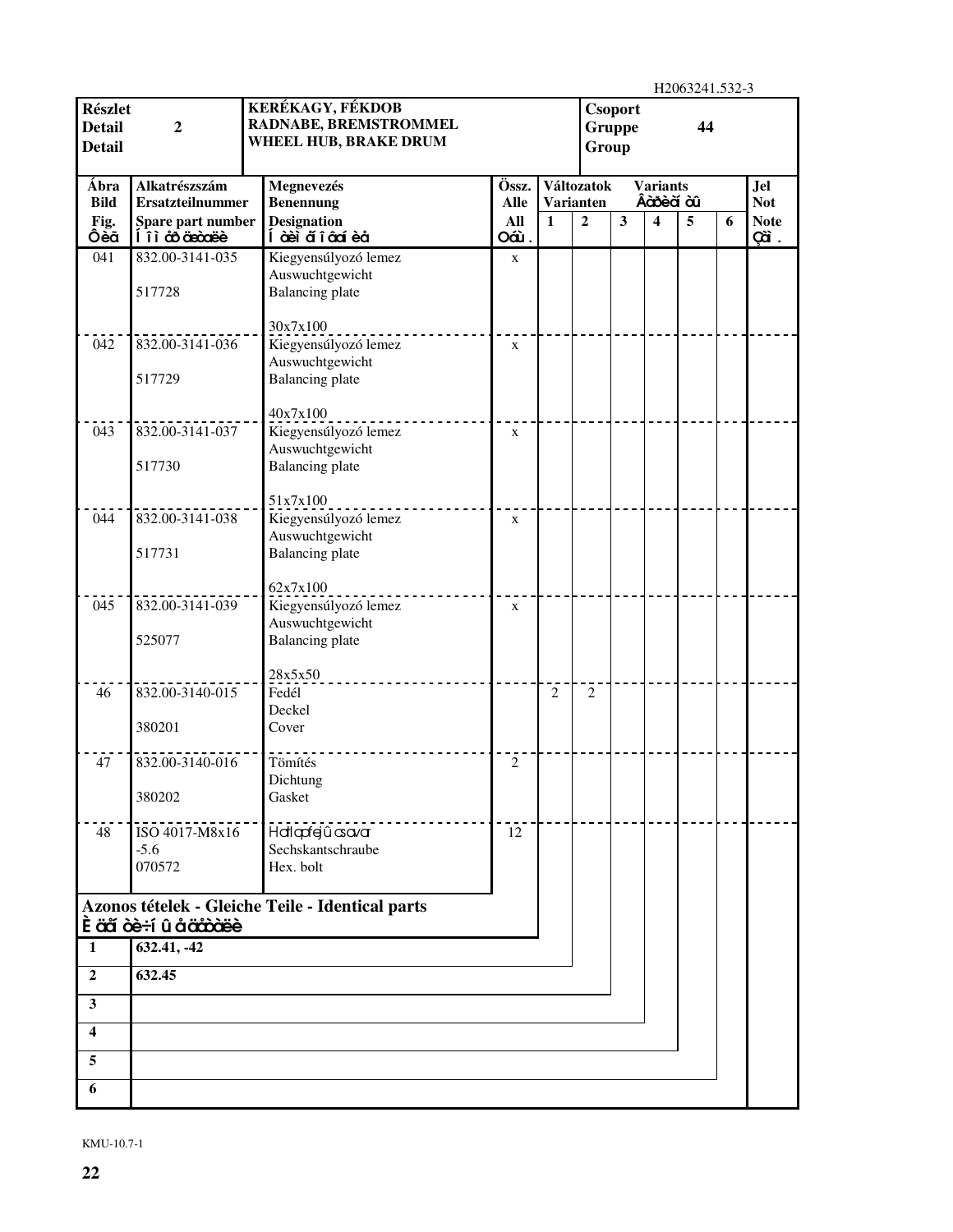H2063241.532-3

| <b>Részlet</b><br><b>Detail</b><br><b>Detail</b> | $\boldsymbol{2}$                         | KERÉKAGY, FÉKDOB<br>RADNABE, BREMSTROMMEL<br>WHEEL HUB, BRAKE DRUM |               |              | Group                          | <b>Csoport</b><br>Gruppe |                                | 11200321133325<br>44 |   |                    |
|--------------------------------------------------|------------------------------------------|--------------------------------------------------------------------|---------------|--------------|--------------------------------|--------------------------|--------------------------------|----------------------|---|--------------------|
| Ábra<br><b>Bild</b>                              | Alkatrészszám<br><b>Ersatzteilnummer</b> | Megnevezés<br><b>Benennung</b>                                     | Össz.<br>Alle |              | Változatok<br><b>Varianten</b> |                          | <b>Variants</b><br>Âà bè à à l |                      |   | Jel<br><b>Not</b>  |
| Fig.<br>Ôèã                                      | Spare part number<br>li ì co arceite     | <b>Designation</b><br>Í à èi ã î â cá è å                          | All<br>Oáù.   | $\mathbf{1}$ | $\overline{2}$                 | $\overline{\mathbf{3}}$  | $\overline{\mathbf{4}}$        | $\overline{5}$       | 6 | <b>Note</b><br>çã. |
| 49                                               | MSZ 1612-8 K2<br>070232                  | Rugós alátét<br>Federring<br>Lock washer                           | 12            |              |                                |                          |                                |                      |   |                    |
| 50                                               | 832.06-3140-009<br>313425                | Gerjesztőgyűrű<br>Impulsring<br>Impulse ring                       |               |              | $\sqrt{2}$                     | $\overline{c}$           |                                |                      |   |                    |
| 053                                              | 632.45-3140-015                          | Fedél<br>Deckel                                                    |               |              |                                | $\sqrt{2}$               |                                |                      |   |                    |
|                                                  | 343870                                   | Cover                                                              |               |              |                                |                          |                                |                      |   |                    |
|                                                  |                                          |                                                                    |               |              |                                |                          |                                |                      |   |                    |
|                                                  | È äã òè÷í û å ääôòëè                     | Azonos tételek - Gleiche Teile - Identical parts                   |               |              |                                |                          |                                |                      |   |                    |
| $\mathbf{1}$                                     | $\overline{632.41}$                      |                                                                    |               |              |                                |                          |                                |                      |   |                    |
| $\overline{2}$<br>$\mathbf{3}$                   | 632.42<br>632.45                         |                                                                    |               |              |                                |                          |                                |                      |   |                    |
| $\overline{\mathbf{4}}$                          |                                          |                                                                    |               |              |                                |                          |                                |                      |   |                    |
| 5                                                |                                          |                                                                    |               |              |                                |                          |                                |                      |   |                    |
| 6                                                |                                          |                                                                    |               |              |                                |                          |                                |                      |   |                    |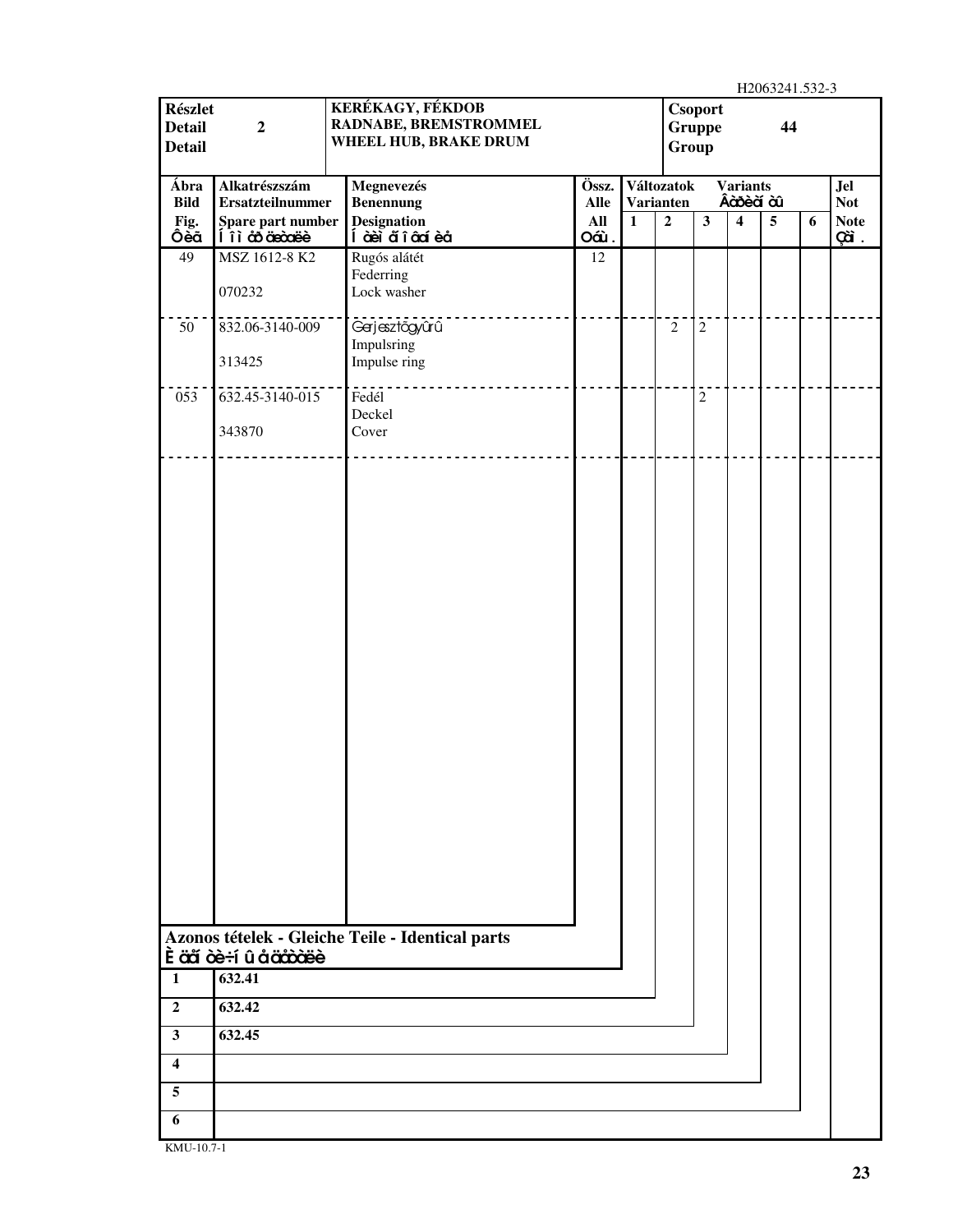KAT540

**CSOPORT** GRUPPE 44 GROUP

**FÉK** 

**BREMSE** 

**BRAKE**

RÉSZLET DETAIL 3 DETAIL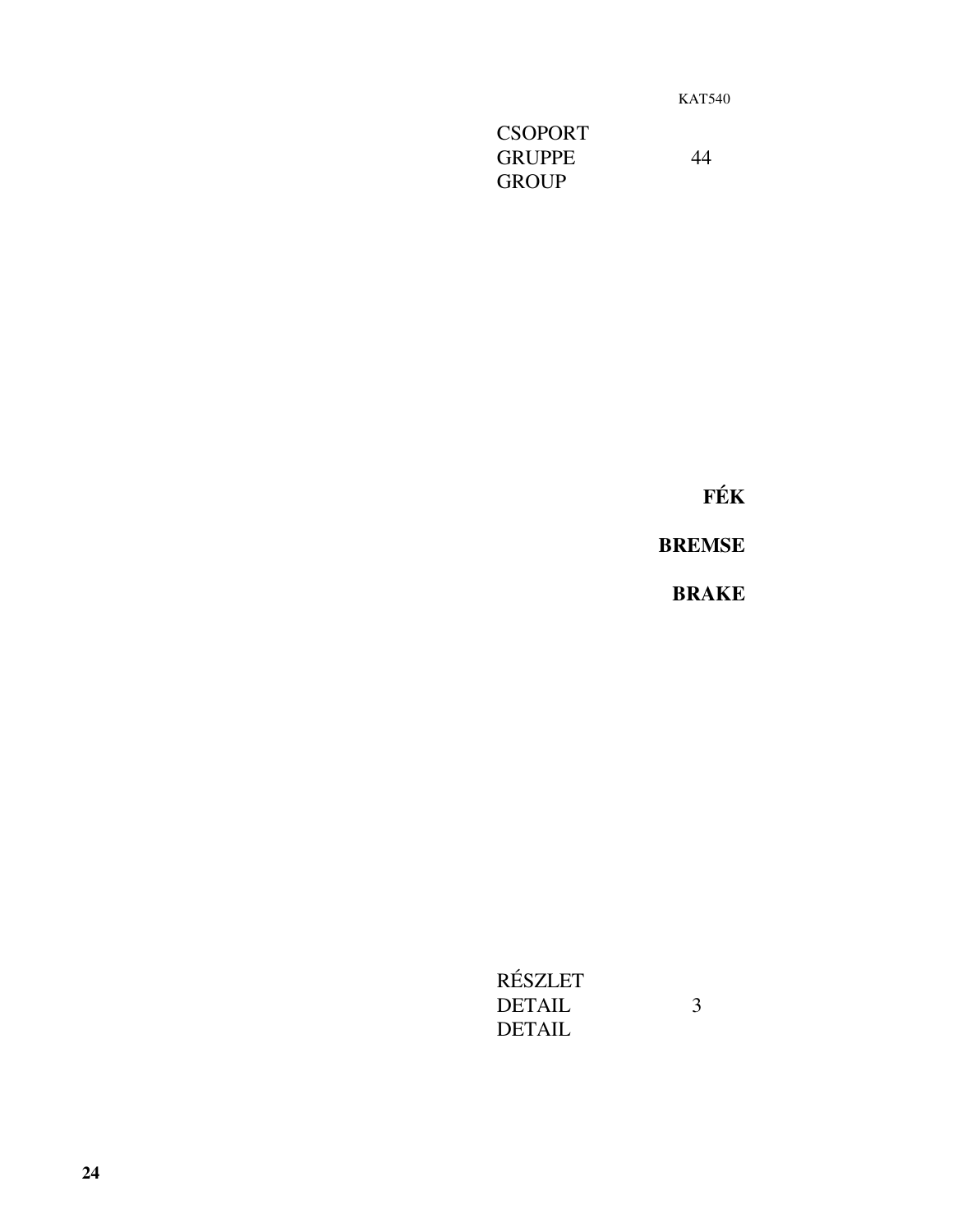**CSOPORT GRUPPE 44 GROUP**

**RÉSZLET DETAIL 3 DETAIL**



*632.55-04/1*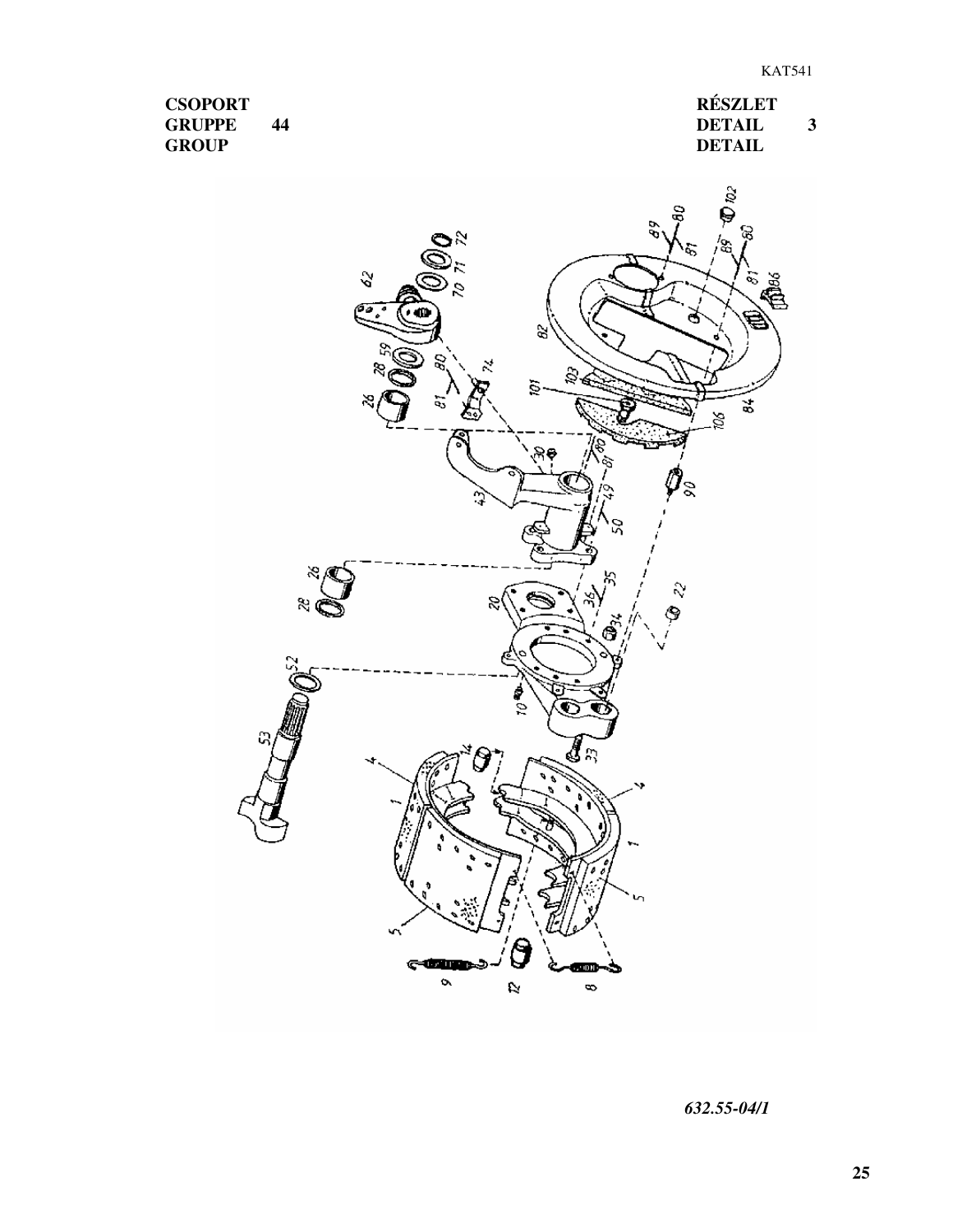H<sub>2063241.542-1</sub>

| <b>Részlet</b><br><b>Detail</b><br><b>Detail</b> | 3                                                       | FÉK<br><b>Csoport</b><br><b>BREMSE</b><br><b>Gruppe</b><br>44<br><b>BRAKE</b><br>Group |                                  |              |                |                                |                | 11200 <i>32</i> 41.342-1 |   |                          |
|--------------------------------------------------|---------------------------------------------------------|----------------------------------------------------------------------------------------|----------------------------------|--------------|----------------|--------------------------------|----------------|--------------------------|---|--------------------------|
| Ábra<br><b>Bild</b>                              | Alkatrészszám<br><b>Ersatzteilnummer</b>                | Megnevezés                                                                             | Össz.<br><b>Alle</b>             |              |                | Változatok<br><b>Varianten</b> |                | <b>Variants</b>          |   | <b>Jel</b><br><b>Not</b> |
| Fig.                                             | Spare part number                                       | <b>Benennung</b><br><b>Designation</b>                                                 | All                              | $\mathbf{1}$ | $\overline{2}$ | $\mathbf{3}$                   | Âàosèà àû<br>4 | 5                        | 6 | <b>Note</b>              |
| Ôèã<br>1                                         | li à äncöarde<br>865.04-3341-010                        | Í à eì aí î â cí è a<br>Fékpofa ö.á.                                                   | Oáù.<br>$\overline{\mathcal{L}}$ |              |                |                                |                |                          |   | cà.                      |
|                                                  | 575225                                                  | Zsb. Bremsbacke<br>Brake shoe assy.<br>Q: 03, 4, 6                                     |                                  |              |                |                                |                |                          |   | 7                        |
| 03                                               | 035861<br>954023                                        | Fékbetét szegecs<br>Bremsbelagniet<br>Brake lining rivet                               | 128                              |              |                |                                |                |                          |   | 8                        |
| $\overline{4}$                                   | 865.04-3341-013                                         | Fékbetét I.                                                                            | 4                                |              |                |                                |                |                          |   |                          |
|                                                  | 633637                                                  | Bremsbelag I.<br>Brake lining I.<br>T 0005 TEXTAR                                      |                                  |              |                |                                |                |                          |   | 7                        |
| 6                                                | 865.04-3341-014                                         | Fékbetét II.                                                                           | 4                                |              |                |                                |                |                          |   | 7                        |
|                                                  | 633638                                                  | Bremsbelag II.<br>Brake lining II.<br>T 0005 TEXTAR                                    |                                  |              |                |                                |                |                          |   |                          |
| $\,8\,$                                          | 860.00-3341-040                                         | Fékpofa visszahuzó rugó, rövid                                                         | $\overline{4}$                   |              |                |                                |                |                          |   |                          |
|                                                  | 588163                                                  | Bremsbackenrückholfeder, kurz<br>Brake shoe return spring, short                       |                                  |              |                |                                |                |                          |   |                          |
| 9                                                | 582.90-3141-045<br>379261                               | Fékpofa visszahuzó rugó, hosszú<br>Bremsbackenrückholfeder, lang                       | $\overline{4}$                   |              |                |                                |                |                          |   |                          |
|                                                  |                                                         | Brake shoe return spring, long                                                         |                                  |              |                |                                |                |                          |   |                          |
| 10                                               | 832.00-3141-046<br>380205                               | Rugótartó csap<br>Federträgerbolzen<br>Spring support pin                              | $\overline{4}$                   |              |                |                                |                |                          |   |                          |
|                                                  |                                                         |                                                                                        |                                  |              |                |                                |                |                          |   |                          |
| 12                                               | 860.00-3341-050<br>300153                               | Fékpofagörgő ö. á<br>Zsb. Bremsbackenroller<br>Brake shoe roller, assy.                | 4                                |              |                |                                |                |                          |   | 15                       |
| 013                                              | <b>BEIER</b><br>NDL 2431 04<br><b>HNBR 75</b><br>665188 | Q: 013<br>T ämítögyűrű<br>Dichtring<br>Oil seal                                        | $\overline{4}$                   |              |                |                                |                |                          |   | 15                       |
|                                                  | <b>È aã cè÷í û å accoaee</b>                            | Azonos tételek - Gleiche Teile - Identical parts                                       |                                  |              |                |                                |                |                          |   |                          |
| 1                                                | 632.41, -42                                             |                                                                                        |                                  |              |                |                                |                |                          |   |                          |
| $\mathbf{2}$                                     | 632.45                                                  |                                                                                        |                                  |              |                |                                |                |                          |   |                          |
| 3                                                |                                                         |                                                                                        |                                  |              |                |                                |                |                          |   |                          |
| $\overline{\mathbf{4}}$                          |                                                         |                                                                                        |                                  |              |                |                                |                |                          |   |                          |
| 5                                                |                                                         |                                                                                        |                                  |              |                |                                |                |                          |   |                          |
| 6                                                |                                                         |                                                                                        |                                  |              |                |                                |                |                          |   |                          |
|                                                  |                                                         |                                                                                        |                                  |              |                |                                |                |                          |   |                          |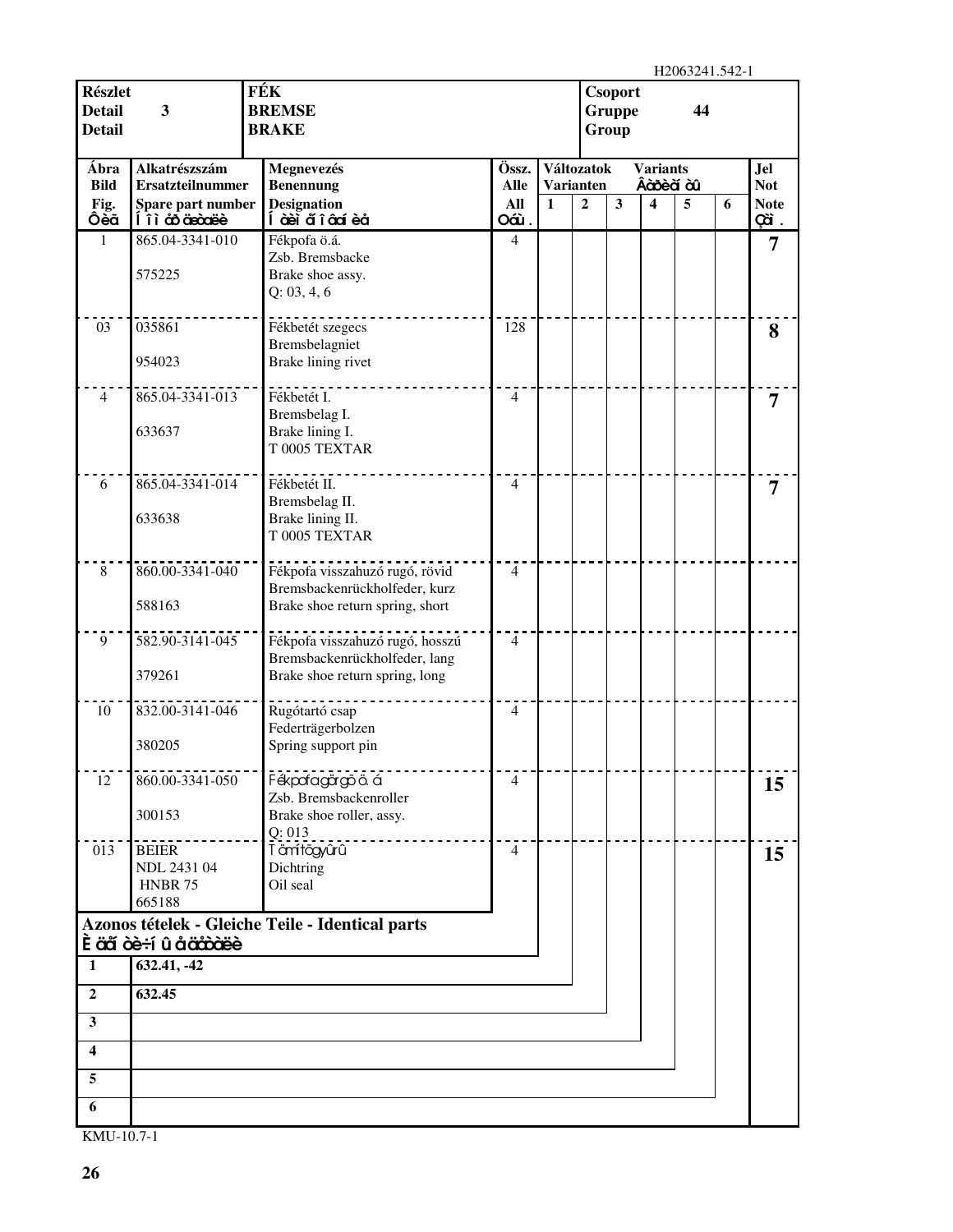| <b>Részlet</b><br><b>Detail</b><br><b>Detail</b> | 3                                        | FÉK<br><b>BREMSE</b><br><b>BRAKE</b>             | Csoport<br><b>Gruppe</b><br>Group |                      |              |                                       |                         | 44                             |   |   |                          |
|--------------------------------------------------|------------------------------------------|--------------------------------------------------|-----------------------------------|----------------------|--------------|---------------------------------------|-------------------------|--------------------------------|---|---|--------------------------|
| Ábra<br><b>Bild</b>                              | Alkatrészszám<br><b>Ersatzteilnummer</b> | Megnevezés<br><b>Benennung</b>                   |                                   | Össz.<br><b>Alle</b> |              | <b>Változatok</b><br><b>Varianten</b> |                         | <b>Variants</b><br>Âà bè à à l |   |   | <b>Jel</b><br><b>Not</b> |
| Fig.<br>Ôèã                                      | Spare part number<br>Í îì co decoree     | <b>Designation</b><br>Í à èi a๊ î â cí è a       |                                   | All<br>Oáù.          | $\mathbf{1}$ | $\overline{2}$                        | $\overline{\mathbf{3}}$ | 4                              | 5 | 6 | <b>Note</b><br>çã.       |
| 14                                               | 860.00-3341-043                          | Fékpofa csapszeg                                 |                                   | $\overline{4}$       |              |                                       |                         |                                |   |   |                          |
|                                                  | 535432                                   | Bremsbackenzapfen<br>Brake shoe pin              |                                   |                      |              |                                       |                         |                                |   |   |                          |
| 20                                               | 632.01-3141-061                          | Féktartó, bal<br>Bremshalter, links              |                                   | $\mathbf{1}$         |              |                                       |                         |                                |   |   |                          |
|                                                  | 575529                                   | Brake support, left                              | Q: 22                             |                      |              |                                       |                         |                                |   |   |                          |
| 021                                              | 632.01-3141-063                          | Féktartó, jobb                                   |                                   | $\mathbf{1}$         |              |                                       |                         |                                |   |   |                          |
|                                                  | 575530                                   | Bremshalter, rechts<br>Brake support, right      | Q: 22                             |                      |              |                                       |                         |                                |   |   |                          |
| 22                                               | 470.10-3310-085                          | Persely                                          |                                   | $\overline{4}$       |              |                                       |                         |                                |   |   |                          |
|                                                  | 619675                                   | <b>Büchse</b><br><b>Bushing</b>                  |                                   |                      |              |                                       |                         |                                |   |   |                          |
| 26                                               | 832.00-3141-075                          | Persely<br><b>Büchse</b>                         |                                   | $\overline{4}$       |              |                                       |                         |                                |   |   |                          |
|                                                  | 216411                                   | <b>Bushing</b>                                   |                                   |                      |              |                                       |                         |                                |   |   |                          |
| 28                                               | <b>SEMPERFORM</b><br>A 42x55x8 NB        | T ämítögyûrû<br>Dichtring                        |                                   | $\overline{4}$       |              |                                       |                         |                                |   |   |                          |
|                                                  | 604053                                   | Oil seal                                         |                                   |                      |              |                                       |                         |                                |   |   |                          |
| 30                                               | MSZ 374/4<br>$G-107$                     | Golyós zsírzógomb<br>Kugelschmiernippel          |                                   | $\overline{2}$       |              |                                       |                         |                                |   |   |                          |
|                                                  | 822639                                   | <b>Ball</b> grease fitting                       |                                   |                      |              |                                       |                         |                                |   |   |                          |
| 33                                               | 832.00-3141-068                          | Hallapfejû csavar<br>Sechskantschraube           |                                   | $\overline{4}$       |              |                                       |                         |                                |   |   |                          |
|                                                  | 359852                                   | Hex. bolt                                        |                                   |                      |              |                                       |                         |                                |   |   |                          |
| 34                                               | 832.00-3141-069                          | Önbiztosító anya<br>Selbstsicherungsmutter       |                                   | $\overline{4}$       |              |                                       |                         |                                |   |   |                          |
|                                                  | 359853                                   | Self-lock nut                                    |                                   |                      |              |                                       |                         |                                |   |   |                          |
|                                                  |                                          | M16x1,5                                          |                                   |                      |              |                                       |                         |                                |   |   |                          |
|                                                  | <b>È äã òè÷í û å äåòàëè</b>              | Azonos tételek - Gleiche Teile - Identical parts |                                   |                      |              |                                       |                         |                                |   |   |                          |
| $\mathbf{1}$                                     | 632.41, -42                              |                                                  |                                   |                      |              |                                       |                         |                                |   |   |                          |
| $\mathbf{2}$                                     | 632.45                                   |                                                  |                                   |                      |              |                                       |                         |                                |   |   |                          |
| $\overline{\mathbf{3}}$                          |                                          |                                                  |                                   |                      |              |                                       |                         |                                |   |   |                          |
| $\overline{\mathbf{4}}$                          |                                          |                                                  |                                   |                      |              |                                       |                         |                                |   |   |                          |
| 5                                                |                                          |                                                  |                                   |                      |              |                                       |                         |                                |   |   |                          |
| 6                                                |                                          |                                                  |                                   |                      |              |                                       |                         |                                |   |   |                          |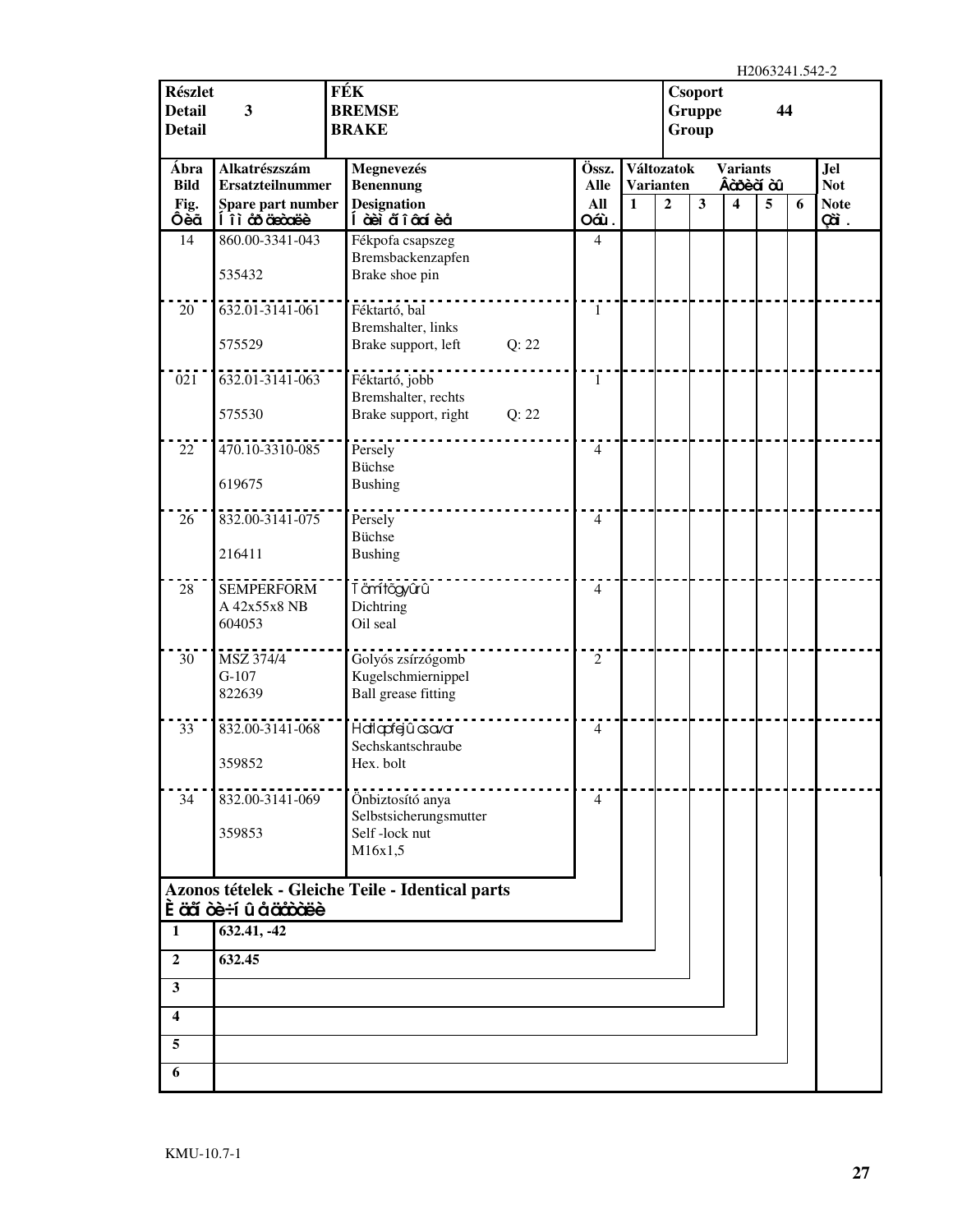H<sub>2063241.542-3</sub>

| <b>Részlet</b><br><b>Detail</b><br><b>Detail</b> | 3                                                             | HZUUJZ41.J4Z-J<br><b>FÉK</b><br><b>Csoport</b><br><b>BREMSE</b><br><b>Gruppe</b><br>44<br><b>BRAKE</b><br>Group |                             |              |                                                  |              |                                   |   |   |                                         |
|--------------------------------------------------|---------------------------------------------------------------|-----------------------------------------------------------------------------------------------------------------|-----------------------------|--------------|--------------------------------------------------|--------------|-----------------------------------|---|---|-----------------------------------------|
| Ábra<br><b>Bild</b><br>Fig.                      | Alkatrészszám<br><b>Ersatzteilnummer</b><br>Spare part number | Megnevezés<br><b>Benennung</b><br><b>Designation</b>                                                            | Össz.<br><b>Alle</b><br>All | $\mathbf{1}$ | Változatok<br><b>Varianten</b><br>$\overline{2}$ | $\mathbf{3}$ | <b>Variants</b><br>Âàõ è à ù<br>4 | 5 | 6 | <b>Jel</b><br><b>Not</b><br><b>Note</b> |
| Ôèã                                              | <u>Í î ì co de code è </u>                                    | Í àèì aí î â cí è a                                                                                             | Oáù.                        |              |                                                  |              |                                   |   |   | çã.                                     |
| 35                                               | ISO 8676-<br>-M16x1,5x40-10.9<br>901455                       | Hatlapfejû asavar<br>Sechskantschraube<br>Hex. bolt                                                             | 12                          |              |                                                  |              |                                   |   |   |                                         |
| 36                                               | <b>MSZ 1612</b><br>$-16 K2$<br>876131                         | Lapos rugós alátét<br>Flachfederring<br>Flat lock washer                                                        | 12                          |              |                                                  |              |                                   |   |   |                                         |
| 43                                               | 732.35-3141-121<br>560628                                     | Fékmembrántartó, bal ö.á.<br>Zsb. Membranhalter, links<br>Air chamber bracket assy., left<br>Q: 26, 28          | $\mathbf{1}$                |              |                                                  |              |                                   |   |   |                                         |
| 044                                              | 732.35-3141-123<br>560630                                     | Fékmembrántartó, jobb ö.á.<br>Zsb. Membranhalter, rechts<br>Air chamber bracket assy., right<br>Q: 26, 28       | 1                           |              |                                                  |              |                                   |   |   |                                         |
| 49                                               | 832.02-3300-002<br>399017                                     | Halapfejû csava<br>Sechskantschraube<br>Hex. bolt                                                               | $\,8\,$                     |              |                                                  |              |                                   |   |   |                                         |
| 50                                               | <b>MSZ 1612</b><br>$-14 K2$<br>070235                         | Lapos rugós alátét<br>Flachfederring<br>Flat lock washer                                                        | $\,8\,$                     |              |                                                  |              |                                   |   |   |                                         |
| 52                                               | 007.10-3341-055<br>359164                                     | Távtartó<br>Distanzhalter<br>Spacer                                                                             | $\sqrt{2}$                  |              |                                                  |              |                                   |   |   |                                         |
| 53                                               | 632.01-3141-051<br>560596                                     | Fékkulcs, bal<br>Bremsnockenwelle, links<br>Camshaft, left                                                      | 1                           |              |                                                  |              |                                   |   |   |                                         |
| 056                                              | 632.01-3141-052<br>560597                                     | Fékkulcs, jobb<br>Bremsnockenwelle, rechts<br>Camshaft, right                                                   | 1                           |              |                                                  |              |                                   |   |   |                                         |
| $\mathbf{1}$                                     | <b>È äã òè÷í û å äåòàëè</b><br>632.41, -42, -45               | Azonos tételek - Gleiche Teile - Identical parts                                                                |                             |              |                                                  |              |                                   |   |   |                                         |
|                                                  |                                                               |                                                                                                                 |                             |              |                                                  |              |                                   |   |   |                                         |
| $\overline{2}$                                   |                                                               |                                                                                                                 |                             |              |                                                  |              |                                   |   |   |                                         |
| $\mathbf{3}$                                     |                                                               |                                                                                                                 |                             |              |                                                  |              |                                   |   |   |                                         |
| 4                                                |                                                               |                                                                                                                 |                             |              |                                                  |              |                                   |   |   |                                         |
| 5                                                |                                                               |                                                                                                                 |                             |              |                                                  |              |                                   |   |   |                                         |
| 6                                                |                                                               |                                                                                                                 |                             |              |                                                  |              |                                   |   |   |                                         |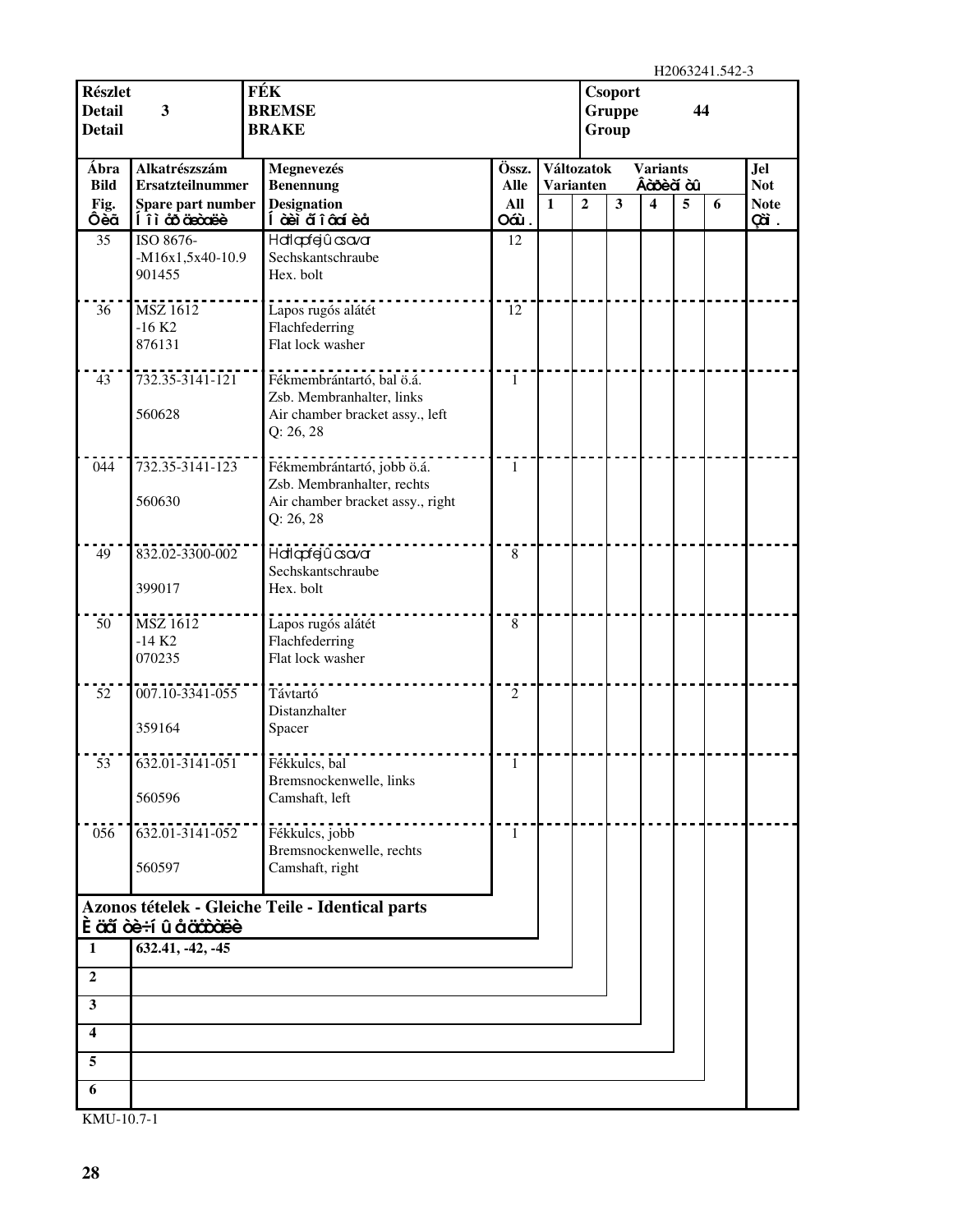| <b>Részlet</b><br><b>Detail</b><br><b>Detail</b> | 3                                        | FÉK<br><b>Csoport</b><br><b>BREMSE</b><br>44<br><b>Gruppe</b><br><b>BRAKE</b><br>Group |                      |              |                  |                                            |                         |   |   |                    |
|--------------------------------------------------|------------------------------------------|----------------------------------------------------------------------------------------|----------------------|--------------|------------------|--------------------------------------------|-------------------------|---|---|--------------------|
| Ábra<br><b>Bild</b>                              | Alkatrészszám<br><b>Ersatzteilnummer</b> | Megnevezés<br><b>Benennung</b>                                                         | Össz.<br><b>Alle</b> |              | <b>Varianten</b> | Változatok<br><b>Variants</b><br>Âàosèà àû |                         |   |   | Jel<br><b>Not</b>  |
| Fig.<br>Ôèã                                      | Spare part number<br>li à coice          | <b>Designation</b><br>Í àèi a๊ î âaí è a                                               | All<br>Oáù.          | $\mathbf{1}$ | $\overline{2}$   | 3                                          | $\overline{\mathbf{4}}$ | 5 | 6 | <b>Note</b><br>çã. |
| 59                                               | 732.35-3141-056                          | Távtartó<br>Distanzhalter                                                              | $\overline{2}$       |              |                  |                                            |                         |   |   |                    |
|                                                  | 560536                                   | Spacer                                                                                 |                      |              |                  |                                            |                         |   |   |                    |
| 62                                               | <b>HALDEX</b><br>AT-72928                | Automatikus utánállítású fékkar<br>Gestängesteller mit automatischer<br>Nachstellung   | $\overline{2}$       |              |                  |                                            |                         |   |   |                    |
|                                                  | 627180                                   | Automatic slack adjuster                                                               |                      |              |                  |                                            |                         |   |   |                    |
| 70                                               | 632.01-3141-057<br>575517                | Allítólemez<br>Einstellblech<br>Shim                                                   | $\mathbf X$          |              |                  |                                            |                         |   |   |                    |
|                                                  |                                          |                                                                                        |                      |              |                  |                                            |                         |   |   |                    |
| 71                                               | 518.56-3341-064<br>568196                | Távtartó<br>Distanzhalter<br>Spacer                                                    | $\overline{2}$       |              |                  |                                            |                         |   |   |                    |
| 72                                               | MSZ 232-34                               | Rögzítőgyűrű, tengelyhez                                                               | $\overline{2}$       |              |                  |                                            |                         |   |   |                    |
|                                                  | 827158                                   | Sicherunsring für Welle<br>Snap ring                                                   |                      |              |                  |                                            |                         |   |   |                    |
| 74                                               | 732.35-3141-102                          | Ütkäző<br>Anschlag                                                                     | $\overline{2}$       |              |                  |                                            |                         |   |   |                    |
|                                                  | 560625                                   | Stop                                                                                   |                      |              |                  |                                            |                         |   |   |                    |
| 80                                               | ISO 4017<br>$-M8x16-5.6$<br>070572       | Hallapfejû csavar<br>Sechskantschraube<br>Hex. bolt                                    | 14                   |              |                  |                                            |                         |   |   |                    |
| 81                                               | MSZ 1612-8 K2                            | Lapos rugós alátét                                                                     | 14                   |              |                  |                                            |                         |   |   |                    |
|                                                  | 070232                                   | Flachfederring<br>Flat lock washer                                                     |                      |              |                  |                                            |                         |   |   |                    |
| 82                                               | 832.00-3141-141                          | Féktokarálemez, bal, felső<br>Bremsabdeckblech, links, ober                            | 1                    |              |                  |                                            |                         |   |   | <b>16</b>          |
|                                                  | 510962                                   | Dust shield, left, upper                                                               |                      |              |                  |                                            |                         |   |   |                    |
|                                                  | È äã òè÷í û å ääàòëè                     | Azonos tételek - Gleiche Teile - Identical parts                                       |                      |              |                  |                                            |                         |   |   |                    |
| $\mathbf{1}$                                     | 632.41, -42, -45                         |                                                                                        |                      |              |                  |                                            |                         |   |   |                    |
| $\boldsymbol{2}$                                 |                                          |                                                                                        |                      |              |                  |                                            |                         |   |   |                    |
| $\mathbf{3}$                                     |                                          |                                                                                        |                      |              |                  |                                            |                         |   |   |                    |
| 4                                                |                                          |                                                                                        |                      |              |                  |                                            |                         |   |   |                    |
| 5                                                |                                          |                                                                                        |                      |              |                  |                                            |                         |   |   |                    |
| 6                                                |                                          |                                                                                        |                      |              |                  |                                            |                         |   |   |                    |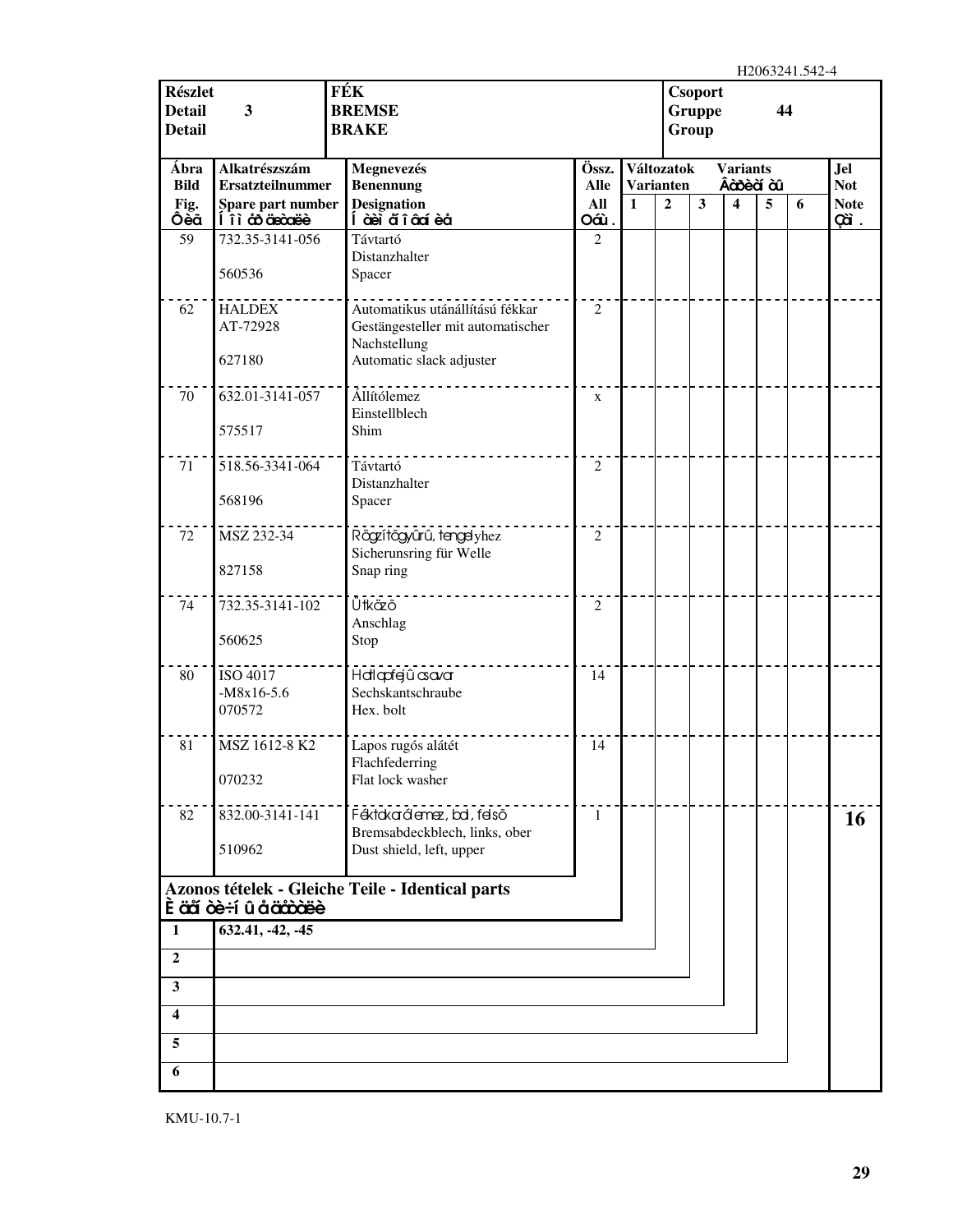H2063241.542-5

| <b>Részlet</b><br><b>Detail</b><br><b>Detail</b> | 3                                            | <b>FÉK</b><br>Csoport<br><b>BREMSE</b><br><b>Gruppe</b><br>44<br><b>BRAKE</b><br>Group |                    |              |                                    |                              |   | 11400 <i>04</i> 11.014 |   |                           |
|--------------------------------------------------|----------------------------------------------|----------------------------------------------------------------------------------------|--------------------|--------------|------------------------------------|------------------------------|---|------------------------|---|---------------------------|
| Ábra                                             | Alkatrészszám                                | Megnevezés                                                                             | Össz.              |              | Változatok                         | <b>Variants</b><br>Âàosèà àû |   |                        |   | <b>Jel</b>                |
| <b>Bild</b><br>Fig.                              | <b>Ersatzteilnummer</b><br>Spare part number | <b>Benennung</b><br><b>Designation</b>                                                 | <b>Alle</b><br>All | $\mathbf{1}$ | <b>Varianten</b><br>$\overline{2}$ | $\mathbf{3}$                 | 4 | 5                      | 6 | <b>Not</b><br><b>Note</b> |
| Ôèã                                              | <u>Í î ì co de code è </u>                   | Í à eì aí î â cí è a                                                                   | Oáù.               |              |                                    |                              |   |                        |   | çã.                       |
| 083                                              | 832.00-3141-144                              | Féktakarálemez, jabb, felső                                                            | 1                  |              |                                    |                              |   |                        |   | 17                        |
|                                                  | 510964                                       | Bremsabdeckblech, rechts, ober<br>Dist shield, right, upper                            |                    |              |                                    |                              |   |                        |   |                           |
| 84                                               | 832.45-3141-086                              | Féktakarólemez, bal, alsó                                                              | $\mathbf{1}$       |              |                                    |                              |   |                        |   | 16                        |
|                                                  | 504819                                       | Bremsabdeckblech, links, unter<br>Dust shield, left, lower                             |                    |              |                                    |                              |   |                        |   |                           |
| 085                                              | 832.45-3141-087                              | Féktakarólemez, jobb, alsó                                                             | $\mathbf{1}$       |              |                                    |                              |   |                        |   | 17                        |
|                                                  | 504820                                       | Bremsabdeckblech, rechts, unter<br>Dust shield, right, lower                           |                    |              |                                    |                              |   |                        |   |                           |
| 86                                               | 007.10-3341-069                              | Gumidugó                                                                               | 2                  |              |                                    |                              |   |                        |   |                           |
|                                                  |                                              | Gummistopfen                                                                           |                    |              |                                    |                              |   |                        |   |                           |
|                                                  | 360480                                       | Rubber plug                                                                            |                    |              |                                    |                              |   |                        |   |                           |
| 89                                               | ISO 7091-8                                   | Alátét<br>Scheibe                                                                      | 10                 |              |                                    |                              |   |                        |   |                           |
|                                                  | 070220                                       | Washer                                                                                 |                    |              |                                    |                              |   |                        |   |                           |
|                                                  |                                              |                                                                                        |                    |              |                                    |                              |   |                        |   |                           |
| 90                                               | 832.00-3141-088                              | Tartó<br>Halter                                                                        | $\overline{4}$     |              |                                    |                              |   |                        |   |                           |
|                                                  | 375935                                       | Holder                                                                                 |                    |              |                                    |                              |   |                        |   |                           |
|                                                  |                                              |                                                                                        |                    |              |                                    |                              |   |                        |   |                           |
| 101                                              | 832.45-3141-076                              | Tartó<br>Halter                                                                        | $\overline{2}$     |              |                                    |                              |   |                        |   |                           |
|                                                  | 504831                                       | Holder                                                                                 |                    |              |                                    |                              |   |                        |   |                           |
|                                                  |                                              |                                                                                        |                    |              |                                    |                              |   |                        |   |                           |
| 102                                              | 832.06-3141-095                              | Zárósapka                                                                              | $\overline{2}$     |              |                                    |                              |   |                        |   |                           |
|                                                  | 313426                                       | Verschlusskappe<br>Plug protecting                                                     |                    |              |                                    |                              |   |                        |   |                           |
|                                                  |                                              |                                                                                        |                    |              |                                    |                              |   |                        |   |                           |
| 103                                              | 832.60-3141-073                              | Tömítőbetét, bal                                                                       | 1                  |              |                                    |                              |   |                        |   |                           |
|                                                  |                                              | Dichtungseinlage, links<br>Rubber insert, left                                         |                    |              |                                    |                              |   |                        |   |                           |
|                                                  | 508275                                       |                                                                                        |                    |              |                                    |                              |   |                        |   |                           |
|                                                  |                                              | Azonos tételek - Gleiche Teile - Identical parts                                       |                    |              |                                    |                              |   |                        |   |                           |
|                                                  | È äã òè÷í û å äåòàëè                         |                                                                                        |                    |              |                                    |                              |   |                        |   |                           |
| $\mathbf{1}$                                     | 632.41, -42, -45                             |                                                                                        |                    |              |                                    |                              |   |                        |   |                           |
| $\overline{2}$                                   |                                              |                                                                                        |                    |              |                                    |                              |   |                        |   |                           |
| 3                                                |                                              |                                                                                        |                    |              |                                    |                              |   |                        |   |                           |
| 4                                                |                                              |                                                                                        |                    |              |                                    |                              |   |                        |   |                           |
| 5                                                |                                              |                                                                                        |                    |              |                                    |                              |   |                        |   |                           |
| 6                                                |                                              |                                                                                        |                    |              |                                    |                              |   |                        |   |                           |
|                                                  |                                              |                                                                                        |                    |              |                                    |                              |   |                        |   |                           |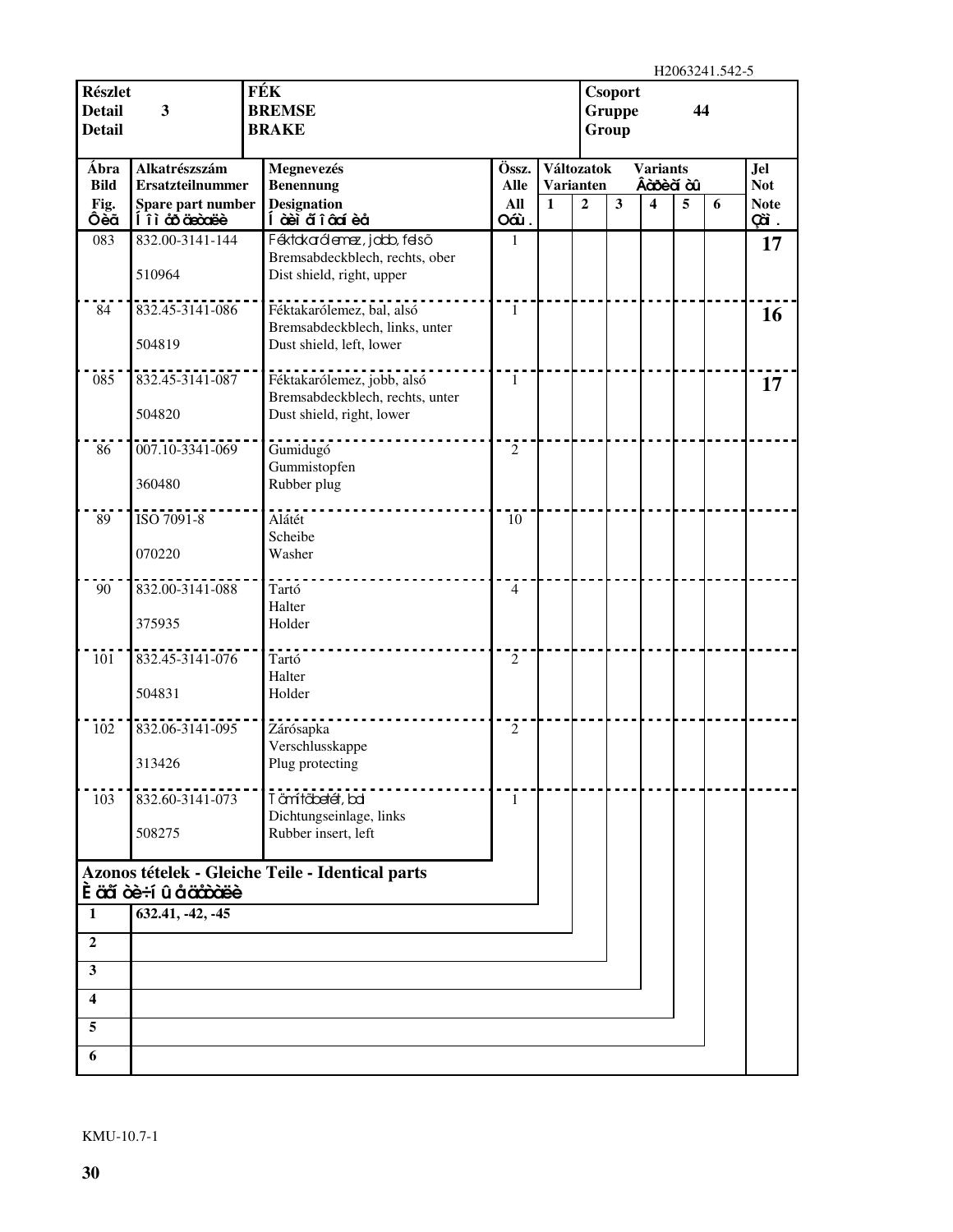| <b>Részlet</b><br><b>Detail</b><br><b>Detail</b>                                        | $\overline{\mathbf{3}}$                      | FÉK | Csoport<br><b>BREMSE</b><br>Gruppe<br>44<br><b>BRAKE</b><br>Group |                |                                  |                |                         |                                        |                 |   |                           |
|-----------------------------------------------------------------------------------------|----------------------------------------------|-----|-------------------------------------------------------------------|----------------|----------------------------------|----------------|-------------------------|----------------------------------------|-----------------|---|---------------------------|
| Ábra                                                                                    | Alkatrészszám                                |     | Megnevezés                                                        | Össz.          | Változatok                       |                |                         | <b>Variants</b>                        |                 |   | <b>Jel</b>                |
| <b>Bild</b><br>Fig.                                                                     | <b>Ersatzteilnummer</b><br>Spare part number |     | <b>Benennung</b><br><b>Designation</b>                            | Alle<br>All    | <b>Varianten</b><br>$\mathbf{1}$ | $\overline{2}$ | $\overline{\mathbf{3}}$ | Âà bè à à l<br>$\overline{\mathbf{4}}$ | $5\phantom{.0}$ | 6 | <b>Not</b><br><b>Note</b> |
| Ôèã                                                                                     | li à coice de li                             |     | Í à èi ã î â cí è å                                               | Oáù.           |                                  |                |                         |                                        |                 |   | Çã.                       |
| 0104                                                                                    | 832.60-3141-071                              |     | Tämítőbetét, jobb                                                 | $\mathbf{1}$   |                                  |                |                         |                                        |                 |   |                           |
|                                                                                         | 508273                                       |     | Dichtungseinlage, rechts<br>Rubber insert, right                  |                |                                  |                |                         |                                        |                 |   |                           |
| 106                                                                                     | 832.60-3141-072                              |     | Tämtöbetét                                                        | $\overline{2}$ |                                  |                |                         |                                        |                 |   |                           |
|                                                                                         | 508274                                       |     | Dichtungseinlage<br>Rubber insert                                 |                |                                  |                |                         |                                        |                 |   |                           |
| $\mathbf{1}$<br>$\overline{2}$<br>$\mathbf{3}$<br>$\overline{\mathbf{4}}$<br>$\sqrt{5}$ | È äã òè÷í û å ääàòäëè<br>632.41, -42, -45    |     | Azonos tételek - Gleiche Teile - Identical parts                  |                |                                  |                |                         |                                        |                 |   |                           |
| 6                                                                                       |                                              |     |                                                                   |                |                                  |                |                         |                                        |                 |   |                           |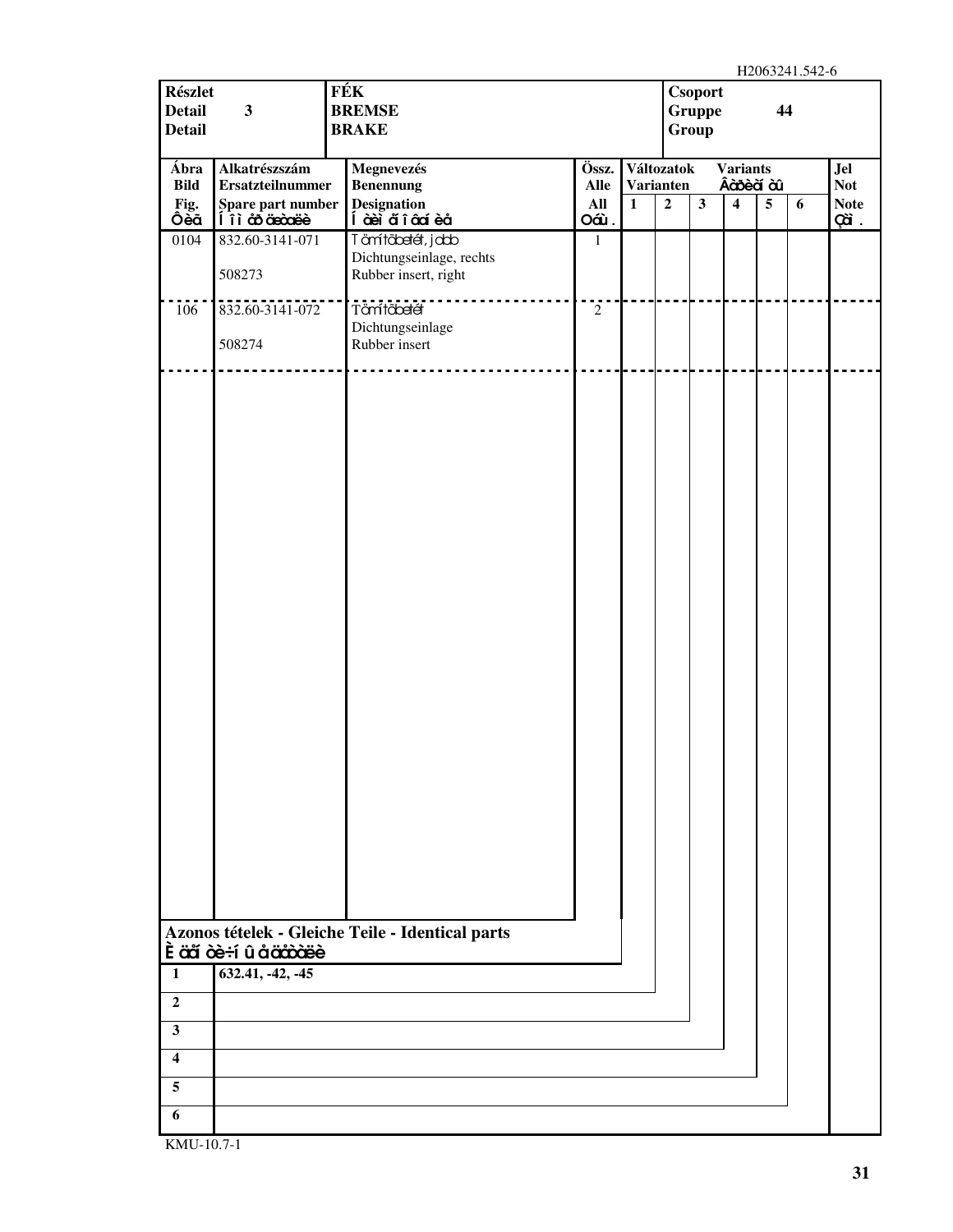**CSOPORT** GRUPPE 44 **GROUP** 

**NYOMTÁVRÚD** 

**SPURSTANGE** 

**TIE-ROD**

**632.41, -42 típushoz**

**für Typ 632.41, -42**

**to type 632.41, -42**

RÉSZLET DETAIL 4 DETAIL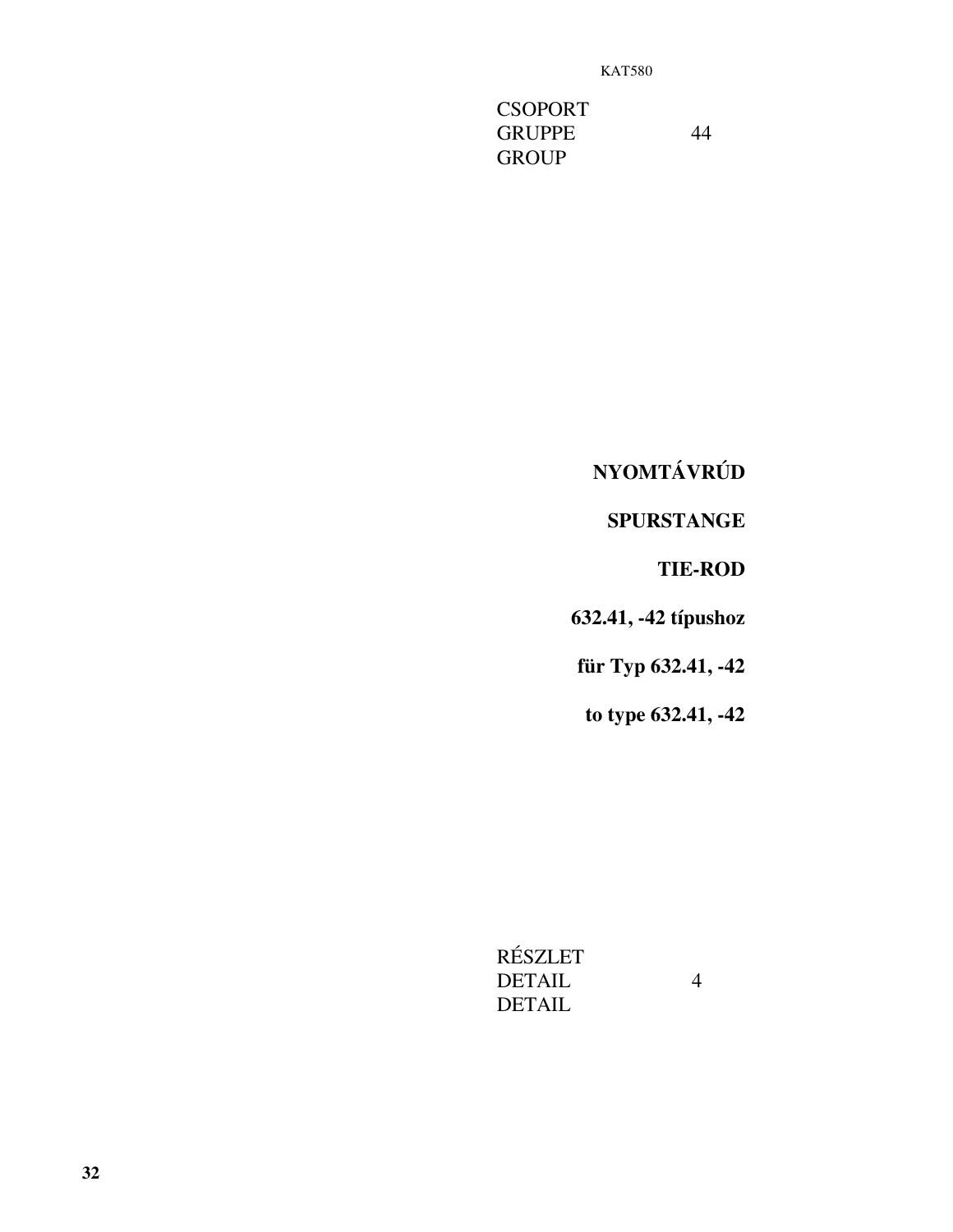| <b>CSOPORT</b> |    |  |  |
|----------------|----|--|--|
| <b>GRUPPE</b>  | 44 |  |  |
| <b>GROUP</b>   |    |  |  |

**RÉSZLET DETAIL 4 DETAIL**



**632.41-04**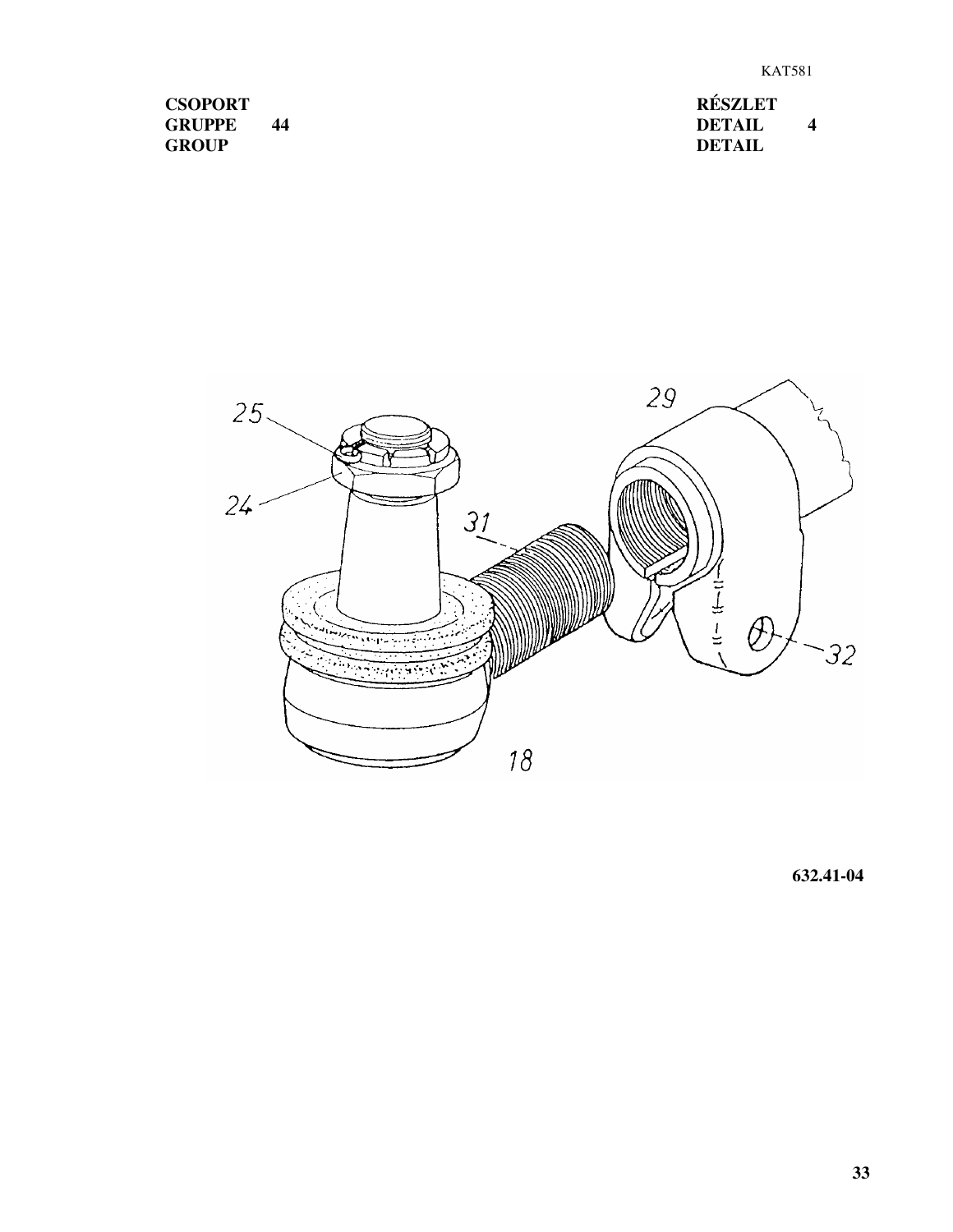H2063241.582-1

| <b>Részlet</b><br><b>Detail</b><br><b>Detail</b> | NYOMTÁVRÚD<br><b>Csoport</b><br><b>SPURSTANGE</b><br><b>Gruppe</b><br>44<br>4<br><b>TIE-ROD</b><br>Group |                                                                          |                    |                                  |                |              | 11200 <i>02</i> -11.002-1    |   |   |                           |
|--------------------------------------------------|----------------------------------------------------------------------------------------------------------|--------------------------------------------------------------------------|--------------------|----------------------------------|----------------|--------------|------------------------------|---|---|---------------------------|
| Ábra                                             | Alkatrészszám                                                                                            | Megnevezés                                                               | Össz.              | Változatok                       |                |              | <b>Variants</b><br>Âàosèà àû |   |   | Jel                       |
| <b>Bild</b><br>Fig.                              | <b>Ersatzteilnummer</b><br>Spare part number                                                             | <b>Benennung</b><br><b>Designation</b>                                   | <b>Alle</b><br>All | <b>Varianten</b><br>$\mathbf{1}$ | $\overline{2}$ | $\mathbf{3}$ | $\overline{\mathbf{4}}$      | 5 | 6 | <b>Not</b><br><b>Note</b> |
| Ôèã                                              | li à coicce                                                                                              | Í à èì ã î â cí è å                                                      | Oáù.               |                                  |                |              |                              |   |   | Çã.                       |
| 01                                               | 832.93-3143-000                                                                                          | Nyomtávrúd ö.á.                                                          | 1                  |                                  |                |              |                              |   |   | 11                        |
|                                                  | 563139                                                                                                   | Zsb. Spurstange<br>Tie-rod assy.<br>Q: 18, 019, 29, 31, 32               |                    |                                  |                |              |                              |   |   |                           |
| 02                                               | <b>HEYD</b>                                                                                              | Nyomtávrúd ö.á.                                                          | 1                  |                                  |                |              |                              |   |   | 12                        |
|                                                  | 723661-03<br>656536                                                                                      | Zsb. Spurstange<br>Tie-rod assy.                                         |                    |                                  |                |              |                              |   |   |                           |
| 03                                               | <b>FAD</b>                                                                                               | Nyomtávrúd ö.á.                                                          | $\mathbf{1}$       |                                  |                |              |                              |   |   | 13                        |
|                                                  | 3584.00.00<br>660977                                                                                     | Zsb. Spurstange<br>Tie-rod assy.                                         |                    |                                  |                |              |                              |   |   |                           |
| 04                                               | <b>LEMFÖRDER</b>                                                                                         | Nyomtávrúd ö.á.                                                          | 1                  |                                  |                |              |                              |   |   | 14                        |
|                                                  | 040 360 001 870<br>749015                                                                                | Zsb. Spurstange<br>Tie-rod assy.                                         |                    |                                  |                |              |                              |   |   |                           |
| 18                                               | <b>LEMFÖRDER</b><br>040 160 461 000                                                                      | Gömbcsuklófej, bal<br>Kugelgelenkkopf, links                             | $\mathbf{1}$       |                                  |                |              |                              |   |   |                           |
|                                                  | 625207                                                                                                   | Ball joint head, left                                                    |                    |                                  |                |              |                              |   |   |                           |
| 019                                              | LEMFÖRDER<br>040 160 460 000<br>625206                                                                   | Gömbcsuklófej, jobb<br>Kugelgelenkkopf, rechts<br>Ball joint head, right | 1                  |                                  |                |              |                              |   |   |                           |
| 24                                               | <b>DIN 937</b><br>M24x1,5-17H                                                                            | Koronás anya<br>Kronenmutter<br>Castle nut                               | $\overline{2}$     |                                  |                |              |                              |   |   |                           |
| 25                                               | DIN 94-5x40-St                                                                                           | Sasszeg<br>Splint<br>Cotter pin                                          | 2                  |                                  |                |              |                              |   |   |                           |
| 29                                               | 832.45-3143-001                                                                                          | Nyomtávrúd bilincsekkel                                                  | 1                  |                                  |                |              |                              |   |   |                           |
|                                                  | 508021                                                                                                   | Spurstange mit Schellen<br>Tie-rod with clamps                           |                    |                                  |                |              |                              |   |   |                           |
| 31                                               | <b>MVGSZ 599-</b><br>M12x1,25x65-10.9                                                                    | Hallapfejû csavar<br>Sechskantschraube<br>Hex. bolt                      | 2                  |                                  |                |              |                              |   |   |                           |
|                                                  | 513253                                                                                                   |                                                                          |                    |                                  |                |              |                              |   |   |                           |
|                                                  | <u>  È aă òè÷í û å acoòxieè</u>                                                                          | Azonos tételek - Gleiche Teile - Identical parts                         |                    |                                  |                |              |                              |   |   |                           |
| 1                                                | 632.41, -42                                                                                              |                                                                          |                    |                                  |                |              |                              |   |   |                           |
| $\overline{2}$                                   |                                                                                                          |                                                                          |                    |                                  |                |              |                              |   |   |                           |
| $\mathbf{3}$                                     |                                                                                                          |                                                                          |                    |                                  |                |              |                              |   |   |                           |
|                                                  |                                                                                                          |                                                                          |                    |                                  |                |              |                              |   |   |                           |
| 4                                                |                                                                                                          |                                                                          |                    |                                  |                |              |                              |   |   |                           |
| 5                                                |                                                                                                          |                                                                          |                    |                                  |                |              |                              |   |   |                           |
| 6                                                |                                                                                                          |                                                                          |                    |                                  |                |              |                              |   |   |                           |
| KMU-10.7-1                                       |                                                                                                          |                                                                          |                    |                                  |                |              |                              |   |   |                           |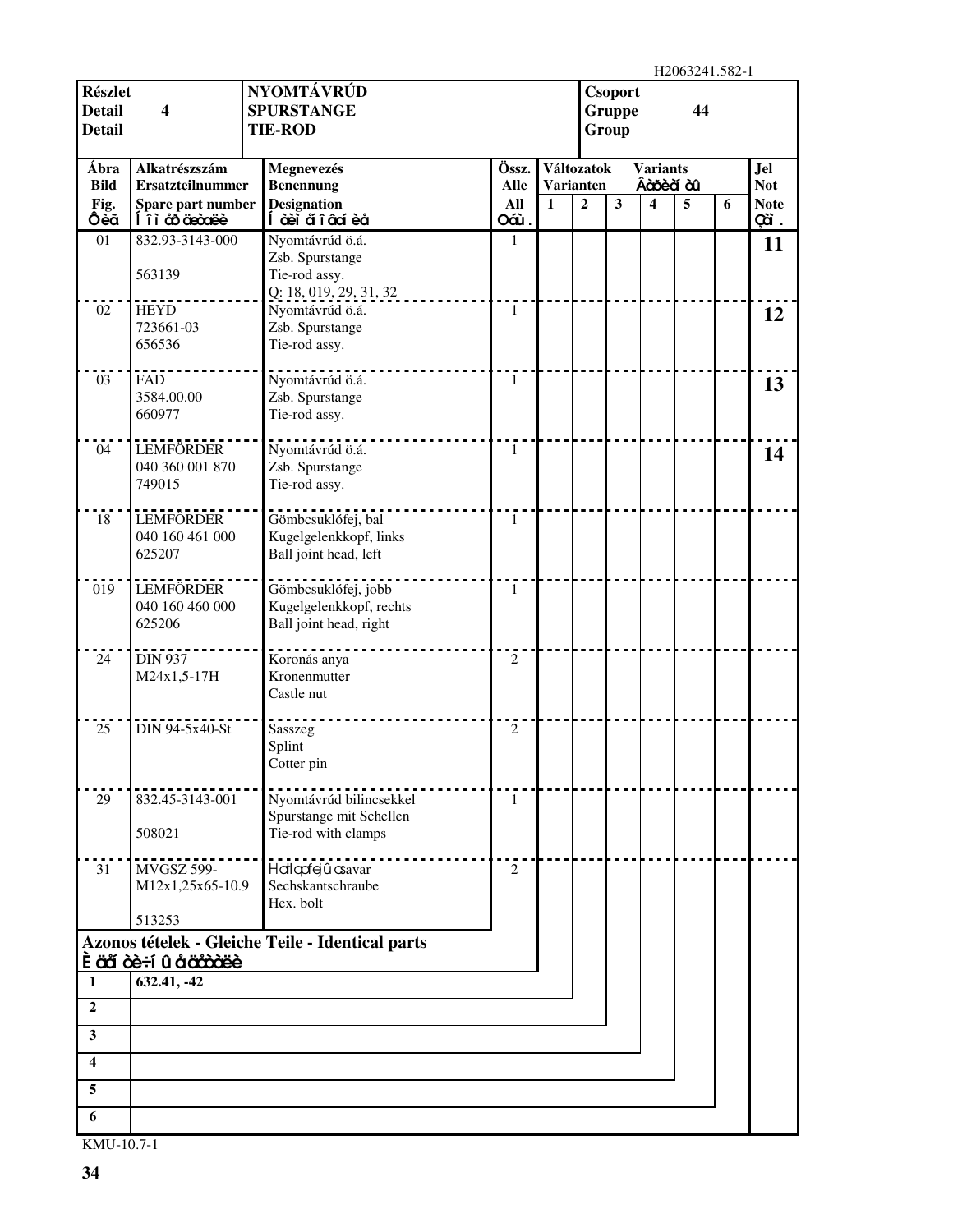| <b>SPURSTANGE</b><br><b>Gruppe</b><br><b>Detail</b><br><b>TIE-ROD</b><br>Group<br>Alkatrészszám<br>Össz.<br>Jel<br>Ábra<br>Megnevezés<br>Változatok<br><b>Variants</b><br>Âà bè à à û<br><b>Not</b><br><b>Bild</b><br><b>Ersatzteilnummer</b><br><b>Benennung</b><br><b>Varianten</b><br>Alle<br><b>Designation</b><br><b>Note</b><br>Fig.<br>Spare part number<br>All<br>$\overline{2}$<br>$\mathbf{3}$<br>5 <sup>5</sup><br>$\mathbf{1}$<br>$\overline{\mathbf{4}}$<br>6<br>Ôèã<br>li à cosocie<br>Í àè ďiâ cá èå<br>Oáù.<br>Çã.<br>Peremes önbiztosító anya<br>32<br>832.00-3101-005<br>$\overline{2}$<br>Selbsicherungsmutter mit Bund<br>Flanged self-locking nut<br>375911<br>$M12x1,25-5H$<br><u>eesses</u><br>Azonos tételek - Gleiche Teile - Identical parts<br><u>Ề cắ cè÷í û å cich ciệc</u><br>632.41, -42<br>$\mathbf{1}$<br>$\overline{2}$<br>$\mathbf{3}$<br>$\overline{\mathbf{4}}$<br>5<br>6 | <b>Részlet</b> | NYOMTÁVRÚD<br><b>Csoport</b> |  |  |  |  |  |  |  |    |  |  |
|----------------------------------------------------------------------------------------------------------------------------------------------------------------------------------------------------------------------------------------------------------------------------------------------------------------------------------------------------------------------------------------------------------------------------------------------------------------------------------------------------------------------------------------------------------------------------------------------------------------------------------------------------------------------------------------------------------------------------------------------------------------------------------------------------------------------------------------------------------------------------------------------------------------|----------------|------------------------------|--|--|--|--|--|--|--|----|--|--|
|                                                                                                                                                                                                                                                                                                                                                                                                                                                                                                                                                                                                                                                                                                                                                                                                                                                                                                                | <b>Detail</b>  | $\overline{\mathbf{4}}$      |  |  |  |  |  |  |  | 44 |  |  |
|                                                                                                                                                                                                                                                                                                                                                                                                                                                                                                                                                                                                                                                                                                                                                                                                                                                                                                                |                |                              |  |  |  |  |  |  |  |    |  |  |
|                                                                                                                                                                                                                                                                                                                                                                                                                                                                                                                                                                                                                                                                                                                                                                                                                                                                                                                |                |                              |  |  |  |  |  |  |  |    |  |  |
|                                                                                                                                                                                                                                                                                                                                                                                                                                                                                                                                                                                                                                                                                                                                                                                                                                                                                                                |                |                              |  |  |  |  |  |  |  |    |  |  |
|                                                                                                                                                                                                                                                                                                                                                                                                                                                                                                                                                                                                                                                                                                                                                                                                                                                                                                                |                |                              |  |  |  |  |  |  |  |    |  |  |
|                                                                                                                                                                                                                                                                                                                                                                                                                                                                                                                                                                                                                                                                                                                                                                                                                                                                                                                |                |                              |  |  |  |  |  |  |  |    |  |  |
|                                                                                                                                                                                                                                                                                                                                                                                                                                                                                                                                                                                                                                                                                                                                                                                                                                                                                                                |                |                              |  |  |  |  |  |  |  |    |  |  |
|                                                                                                                                                                                                                                                                                                                                                                                                                                                                                                                                                                                                                                                                                                                                                                                                                                                                                                                |                |                              |  |  |  |  |  |  |  |    |  |  |
|                                                                                                                                                                                                                                                                                                                                                                                                                                                                                                                                                                                                                                                                                                                                                                                                                                                                                                                |                |                              |  |  |  |  |  |  |  |    |  |  |
|                                                                                                                                                                                                                                                                                                                                                                                                                                                                                                                                                                                                                                                                                                                                                                                                                                                                                                                |                |                              |  |  |  |  |  |  |  |    |  |  |
|                                                                                                                                                                                                                                                                                                                                                                                                                                                                                                                                                                                                                                                                                                                                                                                                                                                                                                                |                |                              |  |  |  |  |  |  |  |    |  |  |
|                                                                                                                                                                                                                                                                                                                                                                                                                                                                                                                                                                                                                                                                                                                                                                                                                                                                                                                |                |                              |  |  |  |  |  |  |  |    |  |  |
|                                                                                                                                                                                                                                                                                                                                                                                                                                                                                                                                                                                                                                                                                                                                                                                                                                                                                                                |                |                              |  |  |  |  |  |  |  |    |  |  |
|                                                                                                                                                                                                                                                                                                                                                                                                                                                                                                                                                                                                                                                                                                                                                                                                                                                                                                                |                |                              |  |  |  |  |  |  |  |    |  |  |
|                                                                                                                                                                                                                                                                                                                                                                                                                                                                                                                                                                                                                                                                                                                                                                                                                                                                                                                |                |                              |  |  |  |  |  |  |  |    |  |  |
|                                                                                                                                                                                                                                                                                                                                                                                                                                                                                                                                                                                                                                                                                                                                                                                                                                                                                                                |                |                              |  |  |  |  |  |  |  |    |  |  |
|                                                                                                                                                                                                                                                                                                                                                                                                                                                                                                                                                                                                                                                                                                                                                                                                                                                                                                                |                |                              |  |  |  |  |  |  |  |    |  |  |
|                                                                                                                                                                                                                                                                                                                                                                                                                                                                                                                                                                                                                                                                                                                                                                                                                                                                                                                |                |                              |  |  |  |  |  |  |  |    |  |  |
|                                                                                                                                                                                                                                                                                                                                                                                                                                                                                                                                                                                                                                                                                                                                                                                                                                                                                                                |                |                              |  |  |  |  |  |  |  |    |  |  |
|                                                                                                                                                                                                                                                                                                                                                                                                                                                                                                                                                                                                                                                                                                                                                                                                                                                                                                                |                |                              |  |  |  |  |  |  |  |    |  |  |
|                                                                                                                                                                                                                                                                                                                                                                                                                                                                                                                                                                                                                                                                                                                                                                                                                                                                                                                |                |                              |  |  |  |  |  |  |  |    |  |  |
|                                                                                                                                                                                                                                                                                                                                                                                                                                                                                                                                                                                                                                                                                                                                                                                                                                                                                                                |                |                              |  |  |  |  |  |  |  |    |  |  |
|                                                                                                                                                                                                                                                                                                                                                                                                                                                                                                                                                                                                                                                                                                                                                                                                                                                                                                                |                |                              |  |  |  |  |  |  |  |    |  |  |
|                                                                                                                                                                                                                                                                                                                                                                                                                                                                                                                                                                                                                                                                                                                                                                                                                                                                                                                |                |                              |  |  |  |  |  |  |  |    |  |  |
|                                                                                                                                                                                                                                                                                                                                                                                                                                                                                                                                                                                                                                                                                                                                                                                                                                                                                                                |                |                              |  |  |  |  |  |  |  |    |  |  |
|                                                                                                                                                                                                                                                                                                                                                                                                                                                                                                                                                                                                                                                                                                                                                                                                                                                                                                                |                |                              |  |  |  |  |  |  |  |    |  |  |
|                                                                                                                                                                                                                                                                                                                                                                                                                                                                                                                                                                                                                                                                                                                                                                                                                                                                                                                |                |                              |  |  |  |  |  |  |  |    |  |  |
|                                                                                                                                                                                                                                                                                                                                                                                                                                                                                                                                                                                                                                                                                                                                                                                                                                                                                                                |                |                              |  |  |  |  |  |  |  |    |  |  |
|                                                                                                                                                                                                                                                                                                                                                                                                                                                                                                                                                                                                                                                                                                                                                                                                                                                                                                                |                |                              |  |  |  |  |  |  |  |    |  |  |
|                                                                                                                                                                                                                                                                                                                                                                                                                                                                                                                                                                                                                                                                                                                                                                                                                                                                                                                |                |                              |  |  |  |  |  |  |  |    |  |  |
|                                                                                                                                                                                                                                                                                                                                                                                                                                                                                                                                                                                                                                                                                                                                                                                                                                                                                                                |                |                              |  |  |  |  |  |  |  |    |  |  |
|                                                                                                                                                                                                                                                                                                                                                                                                                                                                                                                                                                                                                                                                                                                                                                                                                                                                                                                |                |                              |  |  |  |  |  |  |  |    |  |  |
|                                                                                                                                                                                                                                                                                                                                                                                                                                                                                                                                                                                                                                                                                                                                                                                                                                                                                                                |                |                              |  |  |  |  |  |  |  |    |  |  |
|                                                                                                                                                                                                                                                                                                                                                                                                                                                                                                                                                                                                                                                                                                                                                                                                                                                                                                                |                |                              |  |  |  |  |  |  |  |    |  |  |
|                                                                                                                                                                                                                                                                                                                                                                                                                                                                                                                                                                                                                                                                                                                                                                                                                                                                                                                |                |                              |  |  |  |  |  |  |  |    |  |  |
|                                                                                                                                                                                                                                                                                                                                                                                                                                                                                                                                                                                                                                                                                                                                                                                                                                                                                                                |                |                              |  |  |  |  |  |  |  |    |  |  |
|                                                                                                                                                                                                                                                                                                                                                                                                                                                                                                                                                                                                                                                                                                                                                                                                                                                                                                                |                |                              |  |  |  |  |  |  |  |    |  |  |
|                                                                                                                                                                                                                                                                                                                                                                                                                                                                                                                                                                                                                                                                                                                                                                                                                                                                                                                |                |                              |  |  |  |  |  |  |  |    |  |  |
|                                                                                                                                                                                                                                                                                                                                                                                                                                                                                                                                                                                                                                                                                                                                                                                                                                                                                                                |                |                              |  |  |  |  |  |  |  |    |  |  |
|                                                                                                                                                                                                                                                                                                                                                                                                                                                                                                                                                                                                                                                                                                                                                                                                                                                                                                                |                |                              |  |  |  |  |  |  |  |    |  |  |
|                                                                                                                                                                                                                                                                                                                                                                                                                                                                                                                                                                                                                                                                                                                                                                                                                                                                                                                |                |                              |  |  |  |  |  |  |  |    |  |  |
|                                                                                                                                                                                                                                                                                                                                                                                                                                                                                                                                                                                                                                                                                                                                                                                                                                                                                                                |                |                              |  |  |  |  |  |  |  |    |  |  |
|                                                                                                                                                                                                                                                                                                                                                                                                                                                                                                                                                                                                                                                                                                                                                                                                                                                                                                                |                |                              |  |  |  |  |  |  |  |    |  |  |
|                                                                                                                                                                                                                                                                                                                                                                                                                                                                                                                                                                                                                                                                                                                                                                                                                                                                                                                |                |                              |  |  |  |  |  |  |  |    |  |  |
|                                                                                                                                                                                                                                                                                                                                                                                                                                                                                                                                                                                                                                                                                                                                                                                                                                                                                                                |                |                              |  |  |  |  |  |  |  |    |  |  |
|                                                                                                                                                                                                                                                                                                                                                                                                                                                                                                                                                                                                                                                                                                                                                                                                                                                                                                                |                |                              |  |  |  |  |  |  |  |    |  |  |
|                                                                                                                                                                                                                                                                                                                                                                                                                                                                                                                                                                                                                                                                                                                                                                                                                                                                                                                |                |                              |  |  |  |  |  |  |  |    |  |  |
|                                                                                                                                                                                                                                                                                                                                                                                                                                                                                                                                                                                                                                                                                                                                                                                                                                                                                                                |                |                              |  |  |  |  |  |  |  |    |  |  |
|                                                                                                                                                                                                                                                                                                                                                                                                                                                                                                                                                                                                                                                                                                                                                                                                                                                                                                                |                |                              |  |  |  |  |  |  |  |    |  |  |
|                                                                                                                                                                                                                                                                                                                                                                                                                                                                                                                                                                                                                                                                                                                                                                                                                                                                                                                |                |                              |  |  |  |  |  |  |  |    |  |  |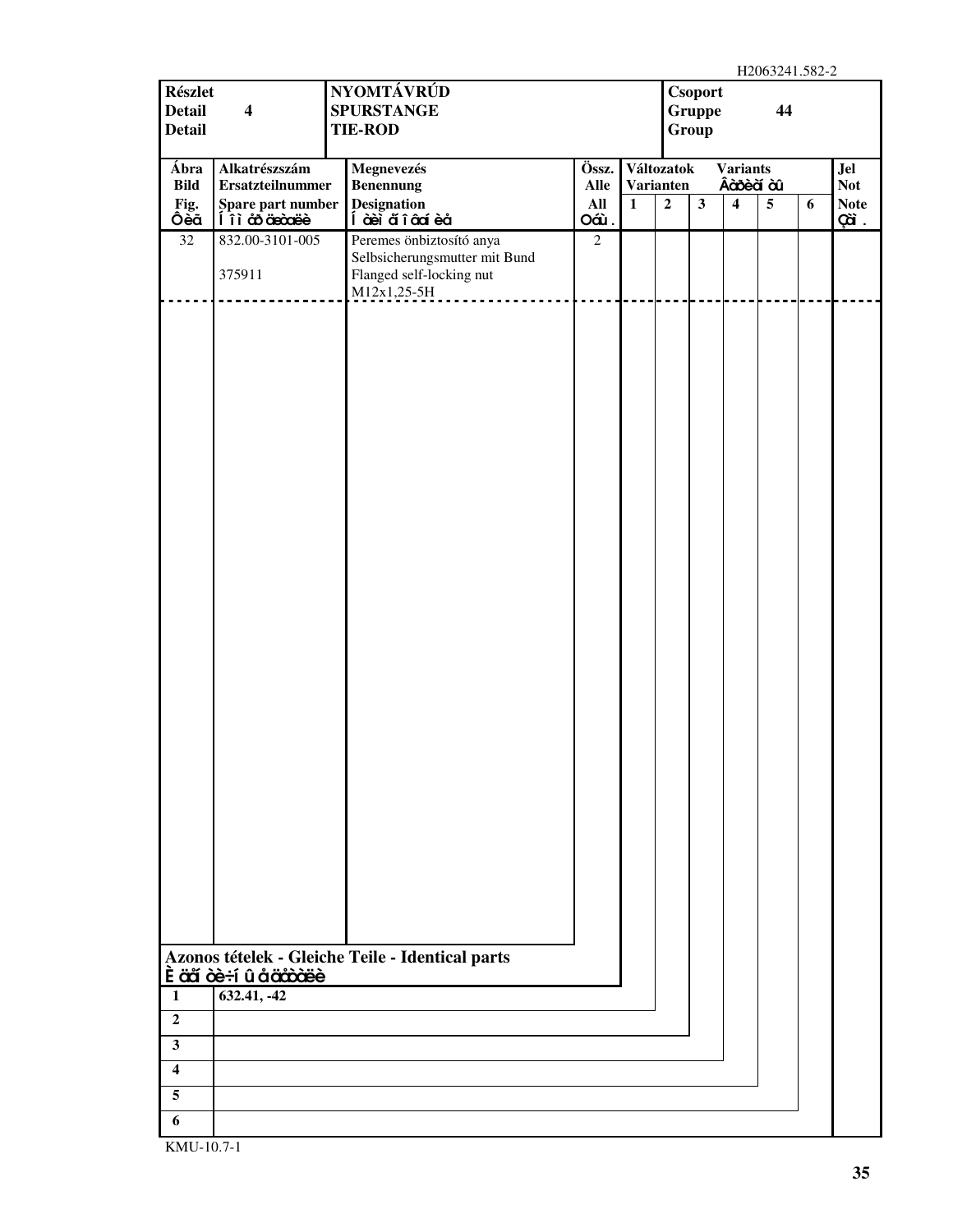|                                           |                                                                                                                                                                                                                                                                                                                                                                                                                                                                                                                                                                    | H2063241.690-1                                  |    |
|-------------------------------------------|--------------------------------------------------------------------------------------------------------------------------------------------------------------------------------------------------------------------------------------------------------------------------------------------------------------------------------------------------------------------------------------------------------------------------------------------------------------------------------------------------------------------------------------------------------------------|-------------------------------------------------|----|
| <b>JEL</b><br><b>NOTIZ</b><br><b>NOTE</b> | MEGJEGYZÉSEK<br><b>BEMERKUNGEN</b><br><b>REMARKS</b>                                                                                                                                                                                                                                                                                                                                                                                                                                                                                                               | <b>CSOPORT</b><br><b>GRUPPE</b><br><b>GROUP</b> | 44 |
| $\mathbf{1}$                              | Alkalmazása esetén az 024 tétel elmarad.<br>Bei Verwendung entfalt die Pos. 024.<br>In case of its application item 024 is left out.                                                                                                                                                                                                                                                                                                                                                                                                                               |                                                 |    |
| $\boldsymbol{2}$                          | Alkalmazása esetén az 23 tétel elmarad.<br>Bei Verwendung entfalt die Pos. 23.<br>In case of its application item 23 is left out.                                                                                                                                                                                                                                                                                                                                                                                                                                  |                                                 |    |
| 3                                         | 32310 A FAG (656548), vagy 32310 TIMKEN (656549) KÚPGÖRGŐS CSAPÁGY is csereszabatosan<br>beápíthető.<br>32310 A FAG (656548) oder 32310 TIMKEN (656549) KEGELROLLENLAGER kann auch<br>austauschbar eingebaut werden.<br>32310 A FAG (656548) or 32310 TIMKEN (656549) TAPER ROLLER BEARING are also<br>interchangeably istallable.                                                                                                                                                                                                                                 |                                                 |    |
| $\overline{\mathbf{4}}$                   | 528983 B FAG (380157) KÚPGÖRGŐS CSAPÁGY is asreszabatasan beépíthető.<br>528983 B FAG (380157) KEGELROLLENLAGER können auch austauschbar eingebaut werden.<br>528983 B FAG (380157) TAPER ROLLER BEARING is also interchangeably installable.                                                                                                                                                                                                                                                                                                                      |                                                 |    |
| 5                                         | Alkalmazása esetén a 053 és 54 tétel elmarad.<br>Bei Verwendung entfalt die Pos. 053 und 54.<br>In case of its application item 053 and 54 are left out.                                                                                                                                                                                                                                                                                                                                                                                                           |                                                 |    |
| 6                                         | Alkalmazása esetén az 52 tétel elmarad.<br>Bei Verwendung entfalt die Pos. 52.<br>In case of its application item 52 is left out.                                                                                                                                                                                                                                                                                                                                                                                                                                  |                                                 |    |
| 7                                         | Csak RÁBA Védjeggyel ellátott FÉKDOB, FÉKPOFÁK és RÁBA által jóváhagyott FÉKBETÉTEK<br>dkdmazásaesetén váld aRÁBA garandáls és termékfelelősségi kötelezettséget.<br>Die Produkthaftung und die Garantieverpflichtungen werden von RÁBA nur beim Einbau der mit RÁBA-<br>Firmenzeichnen versehenen BREMSTROMMEL und BREMSBACKEN serie durch RÁBA<br>freigegebenen BREMSBELAGE übernommen.<br>RÁBA takes warranty and product responsibility commitments only if BRAKE DRUM and BRAKE<br>SHOES marked by RÁBA Trademark and BRAKE LINING approved by RÁBA are used. |                                                 |    |
| 8                                         | A roktári készlettől függően a007.10-3341-012 (368701) FÉKBETÉT SZEGECS is beépíthető.<br>Ab Abhängigkeit von Lagerbestand können BREMSBELAGNIET 007.10-3341-012 (368701)<br>austauschbar eingebaut werden.<br>Depending on stock BRAKE LINING RIVET No. 007.10-3341-012 (368701) can also be<br>interchangeably.                                                                                                                                                                                                                                                  |                                                 |    |
| 9                                         | A szerelési hosszigénytől függően az 58 vagy a 059 tétel építendő be.<br>Ju Abhängigkeit von der Montagelange wird entweder 58 oder 059 eingebaut.<br>Depending on the requirement for mounting lenght the item 58 or 059 are to be installed.                                                                                                                                                                                                                                                                                                                     |                                                 |    |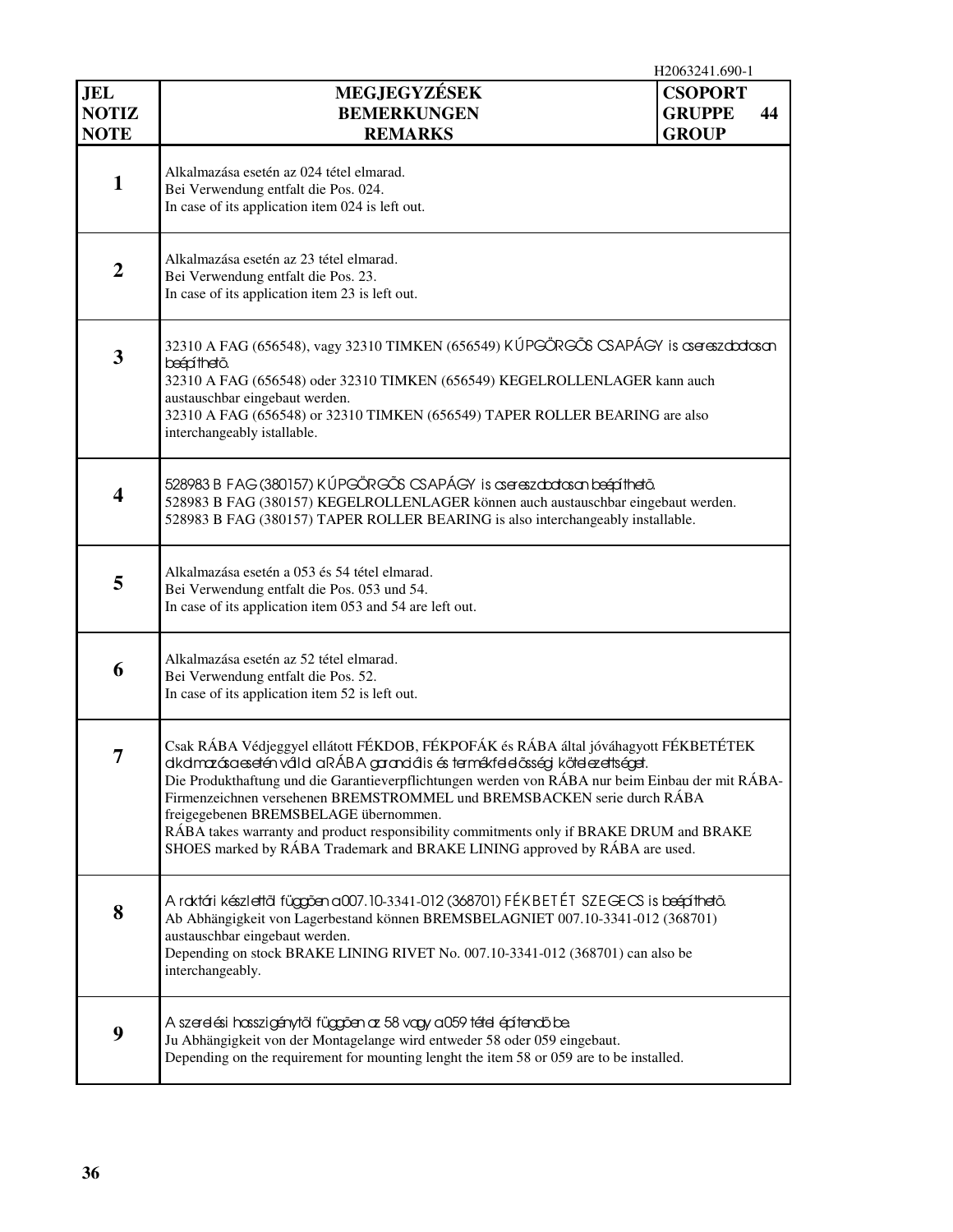|                                           | H2063241.690-2                                                                                                                                                                                                                                                                                                                                                                                                                                                                                                                                                                                                                                                                                                                                                                                                                                                                                                                                                                        |                                                 |    |  |  |  |  |  |
|-------------------------------------------|---------------------------------------------------------------------------------------------------------------------------------------------------------------------------------------------------------------------------------------------------------------------------------------------------------------------------------------------------------------------------------------------------------------------------------------------------------------------------------------------------------------------------------------------------------------------------------------------------------------------------------------------------------------------------------------------------------------------------------------------------------------------------------------------------------------------------------------------------------------------------------------------------------------------------------------------------------------------------------------|-------------------------------------------------|----|--|--|--|--|--|
| <b>JEL</b><br><b>NOTIZ</b><br><b>NOTE</b> | MEGJEGYZÉSEK<br><b>BEMERKUNGEN</b><br><b>REMARKS</b>                                                                                                                                                                                                                                                                                                                                                                                                                                                                                                                                                                                                                                                                                                                                                                                                                                                                                                                                  | <b>CSOPORT</b><br><b>GRUPPE</b><br><b>GROUP</b> | 44 |  |  |  |  |  |
| 10                                        | A szerelési hosszigénytől függően az 60 vagy a061 tétel építendő be.<br>Ju Abhängigkeit von der Montagelange wird entweder 60 oder 061 eingebaut.<br>Depending on the requirement for mounting lenght the item 60 or 061 are to be installed.                                                                                                                                                                                                                                                                                                                                                                                                                                                                                                                                                                                                                                                                                                                                         |                                                 |    |  |  |  |  |  |
| 11                                        | Alkalmazása esetén a 02, 03 és 04 tétel elmarad.<br>Bei Verwendung entfalt die Pos. 02, 03 und 04.<br>In case of its application item 02, 03 and 04 are left out.                                                                                                                                                                                                                                                                                                                                                                                                                                                                                                                                                                                                                                                                                                                                                                                                                     |                                                 |    |  |  |  |  |  |
| 12                                        | Alkalmazása esetén a 01, 03 és 04 tétel elmarad.<br>Bei Verwendung entfalt die Pos. 01, 03 und 04.<br>In case of its application item 01, 03 and 04 are left out.                                                                                                                                                                                                                                                                                                                                                                                                                                                                                                                                                                                                                                                                                                                                                                                                                     |                                                 |    |  |  |  |  |  |
|                                           | Tételei / Teile / Items:<br>719068-02 GÖMBCSUKLÓFEJ (bal) / KUGELGELENKKOPF (links) / BALL JOINT<br>HEAD (left) $(1 \text{ db} / 1 \text{ St} / 1 \text{ off})$<br>719068-01 GÖMBCSUKLÓFEJ (jobb) / KUGELGELENKKOPF (recht) / BALL JOINT<br>HEAD (right) $(1 \text{ db} / 1 \text{St} / 1 \text{ off})$<br>------ Nyomtávrúd / Spurstange / Tie rod (1 db / 1St / 1 off)<br>------ Bilincs / Schellen / Clamps $(2 \text{ db} / 2 \text{St} / 2 \text{ off})$<br>M12x1,5x60 DIN 960-8 Hdlqdfejû asavar / Sednskantsdhraube/Hex. balt (2 db / 2 St / 2 off)<br>M12x1,5 DIN 980-8 Peremes önbiztosító anya / Selbstsicherungsmutter mit Bund / Flanged<br>self-lock nut $(2 \text{ db} / 2 \text{ St} / 2 \text{ off})$<br>M24x1,5-22H DIN 937 Koronás anya / Kronenmutter / Castle nut (2db / 2 St / 2 off)<br>5x40 DIN 94 Sasszeg / Splint / Cotter pin (2db / 2St / 2 off)                                                                                                           |                                                 |    |  |  |  |  |  |
| 13                                        | Alkalmazása esetén a 01, 02 és 04 tétel elmarad.<br>Bei Verwendung entfalt die Pos. 01, 02 und 04.<br>In case of its application item 01, 02 and 04 are left out.<br>Tételei / Teile / Items:<br>FAD 5743.10.00 (660857) GÖMBCSUKLÓFEJ (bal) / KUGELGELENKKOPF (links) /<br>BALL JOINT HEAD (left) (1 db / 1St / 1 off)<br>FAD 5743.20.00 (660858) GÖMBCSUKLÓFEJ (jobb) / KUGELGELENKKOPF (recht) /<br>BALL JOINT HEAD (right) (1 db / 1St / 1 off)<br>------ Nyomtávrúd / Spurstange / Tie rod (1 db / 1St / 1 off)<br>------ Bilincs / Schellen / Clamps $(2 db / 2St / 2 off)$<br>M12x1,5x62 DIN 960-8.8-A3L Hdlqdfgû csavar / Sechskantsdhraube/Hex. bdt (2 db / 2 St / 2 df)<br>M12x1,5 N 13004-8-A3L Peremes önbiztosító anya / Selbstsicherungsmutter mit Bund /<br>Flanged self-lock nut (2 db / 2 St / 2 off)<br>M24x1,5 DIN 937-8-A3L Koronás anya / Kronenmutter / Castle nut (2db / 2 St / 2 off)<br>5x45 DIN 94 St-A4L Sasszeg / Splint / Cotter pin (2db / 2St / 2 off) |                                                 |    |  |  |  |  |  |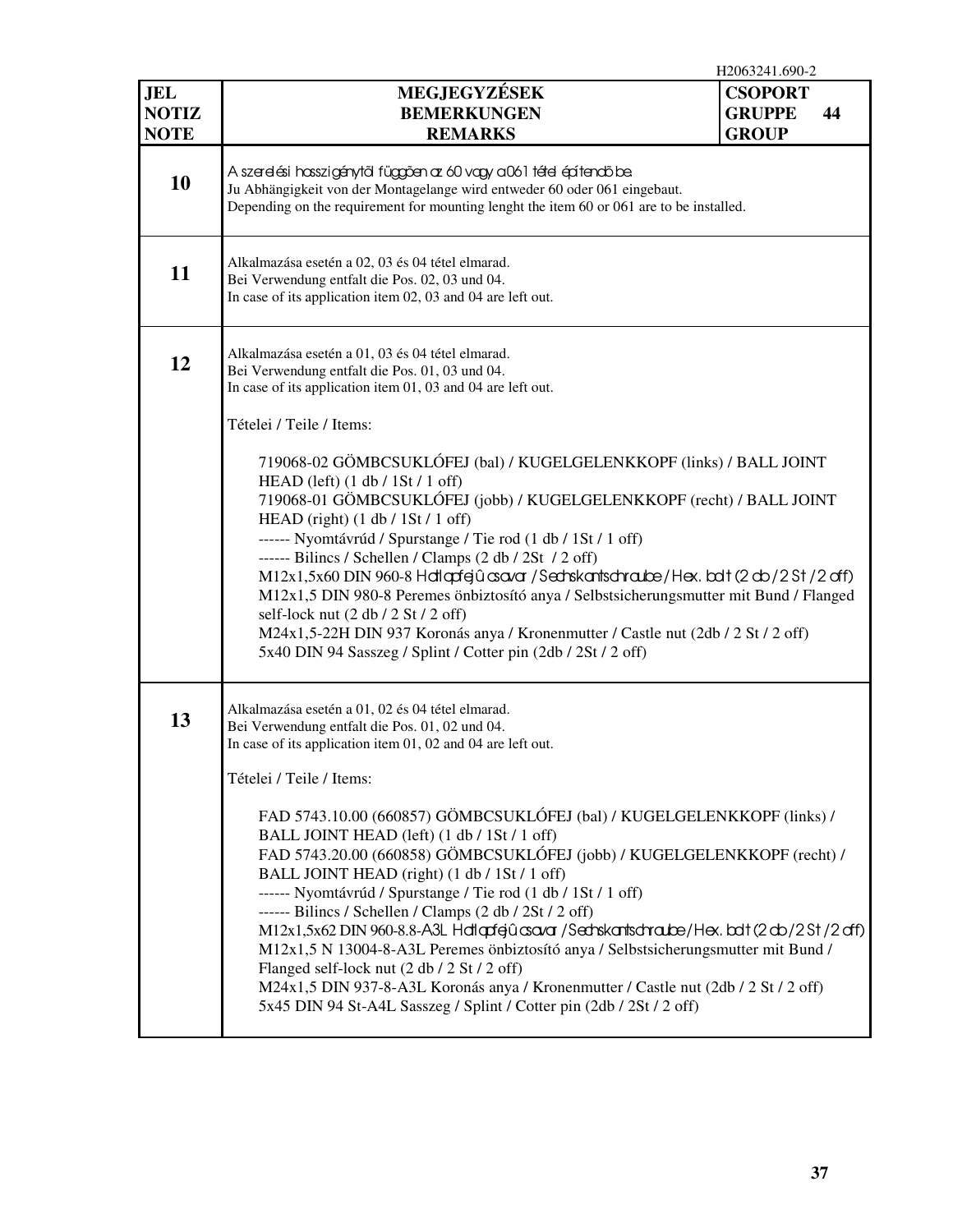|                                           | H2063241.690-3                                                                                                                                                                                                                                                                                                                                                                                                                                                                                                                                                                                                                                                                                                                                                                                                                                     |                                                      |                          |                                                       |  |  |  |  |  |  |  |  |
|-------------------------------------------|----------------------------------------------------------------------------------------------------------------------------------------------------------------------------------------------------------------------------------------------------------------------------------------------------------------------------------------------------------------------------------------------------------------------------------------------------------------------------------------------------------------------------------------------------------------------------------------------------------------------------------------------------------------------------------------------------------------------------------------------------------------------------------------------------------------------------------------------------|------------------------------------------------------|--------------------------|-------------------------------------------------------|--|--|--|--|--|--|--|--|
| <b>JEL</b><br><b>NOTIZ</b><br><b>NOTE</b> |                                                                                                                                                                                                                                                                                                                                                                                                                                                                                                                                                                                                                                                                                                                                                                                                                                                    | MEGJEGYZÉSEK<br><b>BEMERKUNGEN</b><br><b>REMARKS</b> |                          | <b>CSOPORT</b><br><b>GRUPPE</b><br>44<br><b>GROUP</b> |  |  |  |  |  |  |  |  |
| 14                                        | Alkalmazása esetén a 01, 02 és 03 tétel elmarad.<br>Bei Verwendung entfalt die Pos. 01, 02 und 03.<br>In case of its application item $01$ , $02$ and $03$ are left out.<br>Tételei / Teile / Items:                                                                                                                                                                                                                                                                                                                                                                                                                                                                                                                                                                                                                                               |                                                      |                          |                                                       |  |  |  |  |  |  |  |  |
|                                           | LEMFÖRDER 040 160 591 000 (754376) GÖMBCSUKLÓFEJ (bal) /<br>KUGELGELENKKOPF (links) / BALL JOINT HEAD (left) (1 db / 1St / 1 off)<br>LEMFÖRDER 040 160 603 000 (754375) GÖMBCSUKLÓFEJ (jobb) /<br>KUGELGELENKKOPF (recht) / BALL JOINT HEAD (right) (1 db / 1St / 1 off)<br>------ Nyomtávrúd / Spurstange / Tie rod (1 db / 1St / 1 off)<br>------ Bilincs / Schellen / Clamps $(2 \text{ db} / 2 \text{St} / 2 \text{ off})$<br>M12x1,5x62 DIN 960-10.9 Hdlqdfejû asavar / Sednskantsdraube/Hex. bolt (2 db / 2 St / 2 dff)<br>M12x1,5-10 DIN 980 Peremes önbiztosító anya / Selbstsicherungsmutter mit Bund / Flanged<br>self-lock nut $(2 \text{ db} / 2 \text{ St} / 2 \text{ off})$<br>M24x1,5-17H DIN 937 Koronás anya / Kronenmutter / Castle nut (2db / 2 St / 2 off)<br>5x40 St DIN 94 Sasszeg / Splint / Cotter pin (2db / 2St / 2 off) |                                                      |                          |                                                       |  |  |  |  |  |  |  |  |
| 15                                        | Változott tételek:<br>Geänderten Teile:<br>Changed items:                                                                                                                                                                                                                                                                                                                                                                                                                                                                                                                                                                                                                                                                                                                                                                                          |                                                      |                          |                                                       |  |  |  |  |  |  |  |  |
|                                           | Rajzszám<br>Zeichnungs nr.<br>Drawing No.                                                                                                                                                                                                                                                                                                                                                                                                                                                                                                                                                                                                                                                                                                                                                                                                          | Törzsszám<br>Stamm Nr.<br>Stock No.                  | $-ig$<br>bis<br>to       | -tól<br>ab<br>from                                    |  |  |  |  |  |  |  |  |
|                                           | 860.00-3341-045<br>860.00-3341-046<br>860.00-3341-050<br><b>BEIER NDL 2431 04</b><br><b>HNBR 75</b>                                                                                                                                                                                                                                                                                                                                                                                                                                                                                                                                                                                                                                                                                                                                                | 207428<br>207429<br>300153<br>665188                 | 1999.01.31<br>1999.01.31 | 1999.02.01<br>1999.02.01                              |  |  |  |  |  |  |  |  |
| 16                                        | A 82 és 84 tétel csck együtt rendelhető.<br>Die Pos. 82 und 84 zur zusammen bestellt werden.<br>Item 82 and 84 can be orderer only together.                                                                                                                                                                                                                                                                                                                                                                                                                                                                                                                                                                                                                                                                                                       |                                                      |                          |                                                       |  |  |  |  |  |  |  |  |
| 17                                        | A 083 és 085 tétel csck együtt rendelhető.<br>Die Pos. 083 und 085 zur zusammen bestellt werden.<br>Item 083 and 085 can be orderer only together.                                                                                                                                                                                                                                                                                                                                                                                                                                                                                                                                                                                                                                                                                                 |                                                      |                          |                                                       |  |  |  |  |  |  |  |  |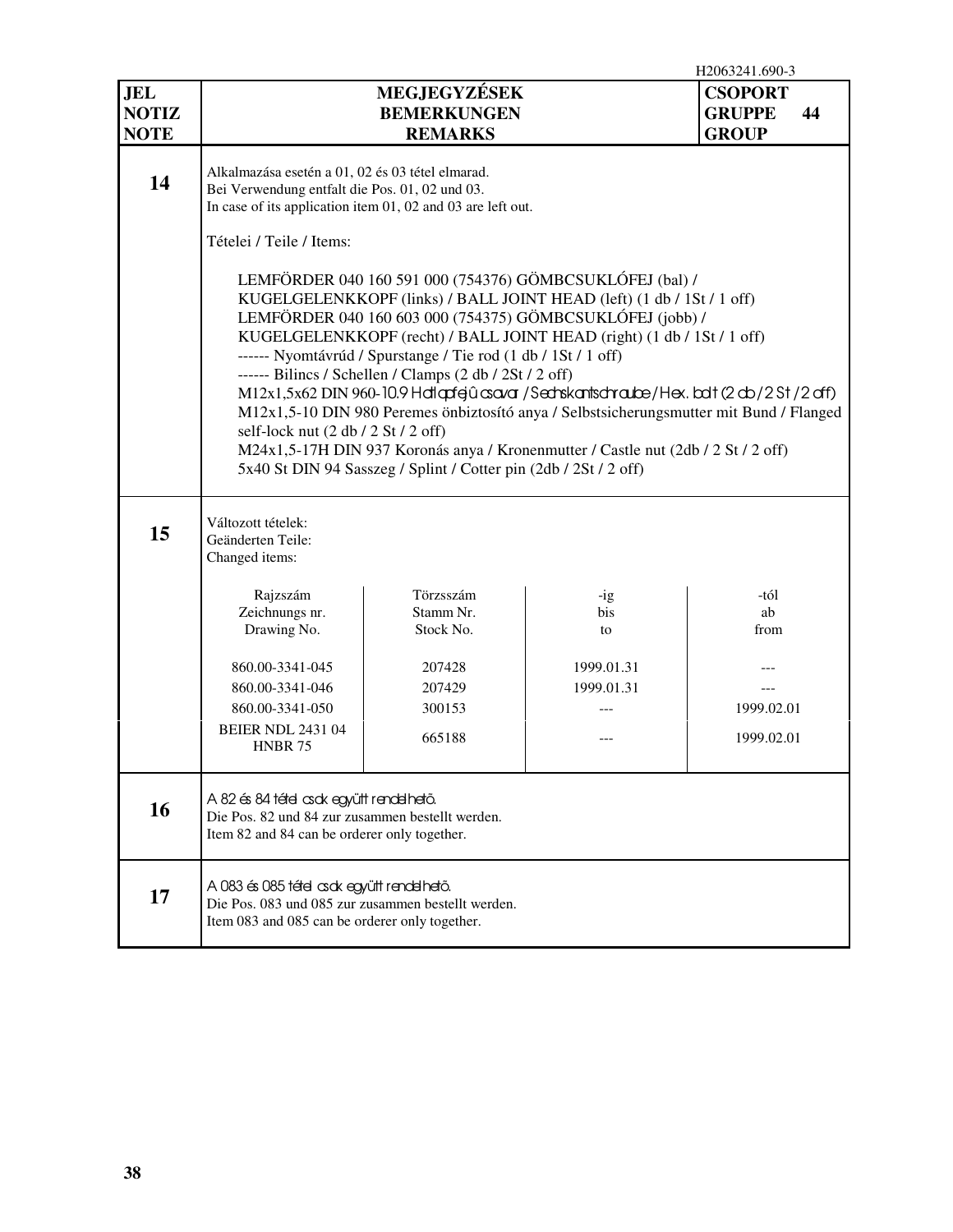## **SZÁMINDEX NUMMERNVERZEICHNIS NUMERICAL INDEX**

| ALKATRÉSZ-SZÁM<br>$\prime$<br><b>ERSATZTEILNUMMER</b><br>$\prime$ | TÖRZSSZÁM<br><b>STAMMNUMMER</b> | <b>CSOPORT</b><br><b>GRUPPE</b> | <b>RÉSZLET</b><br><b>DETAIL</b> | ÁBRASZ.<br>ABB.NR. |
|-------------------------------------------------------------------|---------------------------------|---------------------------------|---------------------------------|--------------------|
| <b>SPARE PART NUMBER</b><br>$\prime$                              | <b>FILE NUMBER</b>              | <b>GROUP</b>                    | <b>DETAIL</b>                   | FIG.NR.            |
|                                                                   |                                 |                                 |                                 |                    |
|                                                                   | $\mathbf{1}$                    | $\mathfrak{2}$                  | 3                               | $\overline{4}$     |
| 007.10-3341-055                                                   | 359164                          | 44                              | $\overline{3}$                  | 52                 |
| 007.10-3341-069                                                   | 360480                          |                                 | 3                               | 86                 |
| 018.60-3340-015                                                   | 005874                          |                                 | $\overline{c}$                  | $\mathbf{9}$       |
| 035861                                                            | 954023                          |                                 | 3                               | 03                 |
| 470.10-3310-085                                                   | 619675                          |                                 | 3                               | 22                 |
| 518.56-3341-064                                                   | 568196                          |                                 | $\overline{\mathbf{3}}$         | 71                 |
| 582.90-3140-005                                                   | 380773                          |                                 | $\overline{c}$                  | 10                 |
| 582.90-3141-045                                                   | 379261                          |                                 | 3                               | 9                  |
| 632.01-3141-051                                                   | 560596                          |                                 | 3                               | 53                 |
| 632.01-3141-052                                                   | 560597                          |                                 | 3                               | 056                |
| 632.01-3141-057                                                   | 575517                          |                                 | 3                               | 70                 |
| 632.01-3141-061                                                   | 575529                          |                                 | 3                               | 20                 |
| 632.01-3141-063                                                   | 575530                          |                                 | 3                               | 021                |
| 632.41-3100-000                                                   | 589778                          |                                 | $\boldsymbol{0}$                | 01                 |
| 632.42-3100-000                                                   | 589780                          |                                 | $\boldsymbol{0}$                | 02                 |
| 632.45-3100-000                                                   | 205110                          |                                 | $\boldsymbol{0}$                | 03                 |
| 632.45-3140-015                                                   | 343870                          |                                 | $\overline{2}$                  | 053                |
| 732.35-3141-056                                                   | 560536                          |                                 | 3                               | 59                 |
| 732.35-3141-102                                                   | 560625                          |                                 | 3                               | 74                 |
| 732.35-3141-121                                                   | 560628                          |                                 | 3                               | 43                 |
| 732.35-3141-123                                                   | 560630                          |                                 | 3                               | 044                |
| 752.00-3102-051                                                   | 582655                          |                                 | $\mathbf{1}$                    | 048                |
| 752.00-3102-052                                                   | 582656                          |                                 | $\mathbf{1}$                    | 049                |
| 752.00-3102-060                                                   | 575693                          |                                 | 1                               | 72                 |
| 832.00-3101-004                                                   | 375910                          |                                 | $\mathbf{1}$                    | 60                 |
| 832.00-3101-005                                                   | 375911                          |                                 | $\mathbf{1}$                    | 62                 |
| 832.00-3101-005                                                   | 375911                          |                                 | $\overline{\mathbf{4}}$         | 32                 |
| 832.00-3102-013                                                   | 375944                          |                                 | $\mathbf{1}$                    | 18                 |
| 832.00-3102-014                                                   | 375945                          |                                 | $\mathbf{1}$                    | 019                |
| 832.00-3102-015                                                   | 375946                          |                                 | $\mathbf{1}$                    | 020                |
| 832.00-3102-017                                                   | 375947                          |                                 | $\mathbf{1}$                    | 16                 |
| 832.00-3102-024                                                   | 504082                          |                                 | $\mathbf{1}$                    | 63                 |
| 832.00-3102-025                                                   | 504083                          |                                 | $\,1$                           | 064                |
| 832.00-3102-026                                                   | 375949                          |                                 | $\mathbf{1}$                    | 065                |
| 832.00-3102-027                                                   | 375950                          |                                 | $\mathbf{1}$                    | 066                |
| 832.00-3102-028                                                   | 375951                          |                                 | $\mathbf{1}$                    | 067                |
| 832.00-3102-029                                                   | 375952                          |                                 | 1                               | 068                |
| 832.00-3102-032                                                   | 504245                          |                                 | $\mathbf{1}$                    | 55                 |
| 832.00-3102-039                                                   | 380269                          |                                 | $\mathbf{1}$                    | 54                 |
| 832.00-3102-041                                                   | 375958                          |                                 | $\mathbf{1}$                    | 30                 |
| 832.00-3102-042                                                   | 375959                          |                                 | 1                               | 29                 |
| 832.00-3140-014                                                   | 521048                          |                                 | $\overline{\mathbf{c}}$         | 7                  |
| 832.00-3140-015                                                   | 380201                          |                                 | $\overline{c}$                  | 46                 |
| 832.00-3140-016                                                   | 380202                          |                                 | $\sqrt{2}$                      | 47                 |
| 832.00-3140-024                                                   | 380204                          |                                 | $\overline{c}$                  | 26                 |
| 832.00-3141-031                                                   | 504388                          |                                 | $\overline{c}$                  | 32                 |
| 832.00-3141-033                                                   | 517726                          |                                 | $\overline{c}$                  | 039                |
| 832.00-3141-034                                                   | 517727                          |                                 | $\overline{c}$                  | 040                |
| 832.00-3141-035                                                   | 517728                          |                                 | $\mathbf{2}$                    | 041                |
| 832.00-3141-036                                                   | 517729                          |                                 | $\boldsymbol{2}$                | 042                |
| 832.00-3141-037                                                   | 517730                          |                                 | $\overline{c}$                  | 043                |

KMU-10.9-1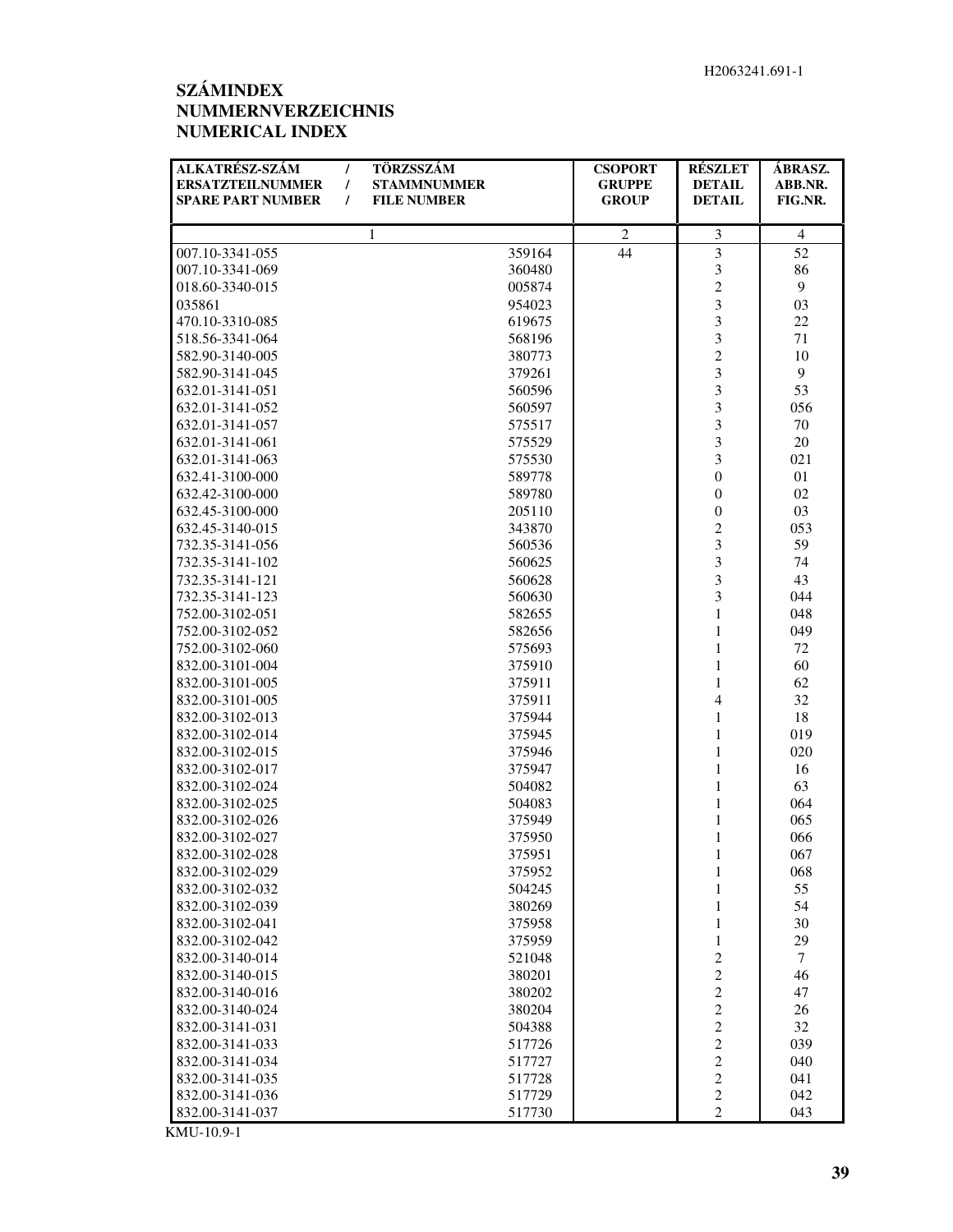### **SZÁMINDEX NUMMERNVERZEICHNIS NUMERICAL INDEX**

| ALKATRÉSZ-SZÁM<br>TÖRZSSZÁM<br>$\prime$<br><b>ERSATZTEILNUMMER</b><br><b>STAMMNUMMER</b><br>$\prime$<br><b>SPARE PART NUMBER</b><br>$\prime$<br><b>FILE NUMBER</b> |                  | <b>CSOPORT</b><br><b>GRUPPE</b><br><b>GROUP</b> | <b>RÉSZLET</b><br><b>DETAIL</b><br><b>DETAIL</b> | ÁBRASZ.<br>ABB.NR.<br>FIG.NR. |
|--------------------------------------------------------------------------------------------------------------------------------------------------------------------|------------------|-------------------------------------------------|--------------------------------------------------|-------------------------------|
| 1                                                                                                                                                                  |                  | 2                                               | 3                                                | $\overline{4}$                |
| 832.00-3141-038                                                                                                                                                    | 517731           | 44                                              | $\sqrt{2}$                                       | 044                           |
| 832.00-3141-039                                                                                                                                                    | 525077           |                                                 | $\overline{c}$                                   | 045                           |
| 832.00-3141-046                                                                                                                                                    | 380205           |                                                 | $\overline{\mathbf{3}}$                          | 10                            |
| 832.00-3141-068                                                                                                                                                    | 359852           |                                                 | $\overline{3}$                                   | 33                            |
| 832.00-3141-069                                                                                                                                                    | 359853           |                                                 | $\overline{3}$                                   | 34                            |
| 832.00-3141-075                                                                                                                                                    | 216411           |                                                 | $\overline{\mathbf{3}}$                          | 26                            |
| 832.00-3141-088                                                                                                                                                    | 375935           |                                                 | 3                                                | 90                            |
| 832.00-3141-141                                                                                                                                                    | 510962           |                                                 | 3                                                | 82                            |
| 832.00-3141-144                                                                                                                                                    | 510964           |                                                 | 3                                                | 083                           |
| 832.02-3300-002                                                                                                                                                    | 399017           |                                                 | 3                                                | 49                            |
| 832.05-3102-004                                                                                                                                                    | 313407           |                                                 | $\mathbf{1}$                                     | 70                            |
| 832.05-3140-001                                                                                                                                                    | 313410           |                                                 | $\overline{c}$                                   | 02                            |
| 832.05-3140-010                                                                                                                                                    | 521054           |                                                 | $\overline{c}$                                   | $\mathbf{1}$                  |
| 832.05-3141-096                                                                                                                                                    | 313420           |                                                 | $\mathbf{1}$                                     | 71                            |
| 832.06-3140-009                                                                                                                                                    | 313425           |                                                 | $\overline{c}$                                   | 50                            |
| 832.06-3141-095                                                                                                                                                    | 313426           |                                                 | 3                                                | 102                           |
| 832.16-3102-005                                                                                                                                                    | 508538           |                                                 | $\mathbf{1}$                                     | 10                            |
| 832.45-3101-003                                                                                                                                                    | 508526           |                                                 | $\mathbf{1}$                                     | 27                            |
| 832.45-3101-006                                                                                                                                                    | 508527           |                                                 | $\mathbf{1}$                                     | 58                            |
| 832.45-3101-007                                                                                                                                                    | 517746           |                                                 | $\mathbf{1}$                                     | 059                           |
| 832.45-3101-008                                                                                                                                                    | 517745           |                                                 | $\mathbf{1}$                                     | 061                           |
| 832.45-3102-023                                                                                                                                                    | 604055           |                                                 | $\mathbf{1}$                                     | 25                            |
| 832.45-3102-051                                                                                                                                                    | 504219           |                                                 | $\mathbf{1}$                                     | 46                            |
| 832.45-3102-052                                                                                                                                                    | 504220           |                                                 | $\mathbf{1}$                                     | 047                           |
|                                                                                                                                                                    |                  |                                                 | $\overline{\mathbf{3}}$                          |                               |
| 832.45-3141-076<br>832.45-3141-086                                                                                                                                 | 504831<br>504819 |                                                 | 3                                                | 101<br>84                     |
|                                                                                                                                                                    |                  |                                                 | 3                                                |                               |
| 832.45-3141-087<br>832.45-3143-001                                                                                                                                 | 504820           |                                                 | $\overline{\mathbf{4}}$                          | 085<br>29                     |
| 832.60-3141-071                                                                                                                                                    | 508021           |                                                 | 3                                                | 0104                          |
|                                                                                                                                                                    | 508273           |                                                 | $\overline{3}$                                   |                               |
| 832.60-3141-072                                                                                                                                                    | 508274           |                                                 | $\overline{3}$                                   | 106                           |
| 832.60-3141-073                                                                                                                                                    | 508275           |                                                 |                                                  | 103<br>$\mathbf{1}$           |
| 832.61-3101-002                                                                                                                                                    | 538242           |                                                 | $\mathbf{1}$                                     |                               |
| 832.61-3102-002                                                                                                                                                    | 524962           |                                                 | $\mathbf{1}$                                     | 011                           |
| 832.66-3102-053<br>832.77-3140-001                                                                                                                                 | 575281           |                                                 | $\mathbf{1}$<br>$\overline{c}$                   | 38<br>04                      |
|                                                                                                                                                                    | 531542           |                                                 | $\overline{c}$                                   |                               |
| 832.77-3140-010                                                                                                                                                    | 531549           |                                                 |                                                  | 03                            |
| 832.93-3143-000                                                                                                                                                    | 563139           |                                                 | 4<br>3                                           | 01                            |
| 860.00-3341-040<br>860.00-3341-043                                                                                                                                 | 588163           |                                                 |                                                  | 8                             |
| 860.00-3341-050                                                                                                                                                    | 535432<br>300153 |                                                 | 3                                                | 14                            |
| 865.04-3341-010                                                                                                                                                    |                  |                                                 | $\mathfrak{Z}$<br>3                              | 12                            |
| 865.04-3341-013                                                                                                                                                    | 575225           |                                                 |                                                  | $\mathbf{1}$                  |
|                                                                                                                                                                    | 633637           |                                                 | 3<br>3                                           | $\overline{4}$                |
| 865.04-3341-014                                                                                                                                                    | 633638           |                                                 |                                                  | 6                             |
| 932.00-3102-054                                                                                                                                                    | 535994           |                                                 | $\mathbf{1}$                                     | 41                            |
| <b>BEIER NDL 2431 04 HNBR 75</b>                                                                                                                                   | 665188           |                                                 | 3                                                | 013                           |
| DIN 3761 AS 100x130x13 FP                                                                                                                                          | 604199           |                                                 | $\overline{c}$                                   | 28                            |
| DIN 74361 C 22,5                                                                                                                                                   | 874733           |                                                 | $\overline{c}$                                   | 12                            |
| DIN 937 M24x1,5-17H                                                                                                                                                |                  |                                                 | $\overline{4}$                                   | 24                            |
| DIN 94-5x40-St                                                                                                                                                     |                  |                                                 | 4                                                | 25                            |
| FAD 3584.00.00                                                                                                                                                     | 660977           |                                                 | $\overline{4}$                                   | 03                            |
| <b>GLACIER GPR 1085</b>                                                                                                                                            | 604205           |                                                 | 1                                                | 23                            |

KMU-10.9-1